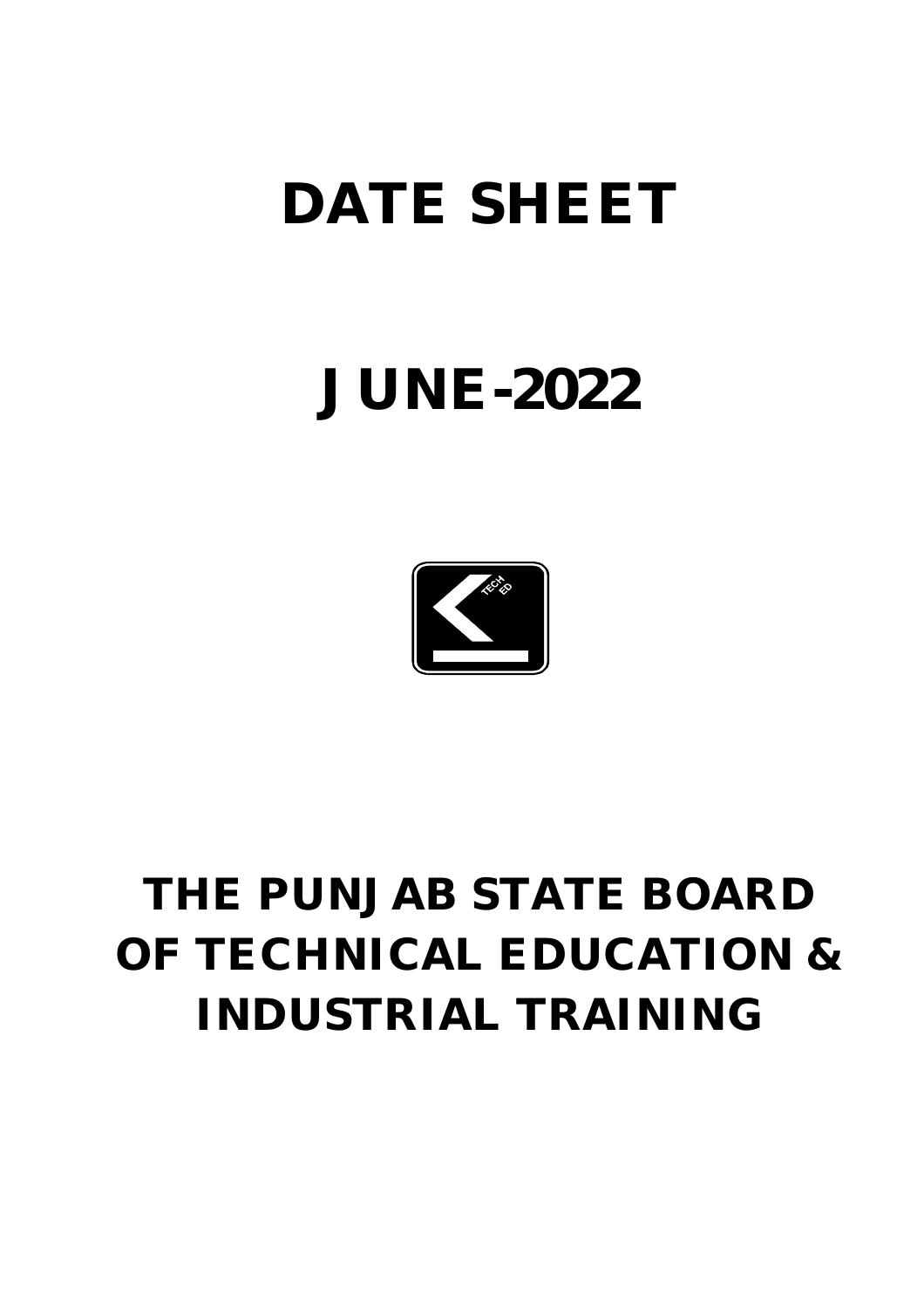# **INDEX**

### **S.No. COURSE Page No**

# **DATE SHEET**

| 1) Civil Engineering (Regular and Part Time Diploma)                        | $1 - 2$        |
|-----------------------------------------------------------------------------|----------------|
| 2) Electrical Engineering (Regular and Part Time Diploma)                   | $3 - 4$        |
| 3) Mechanical Engineering/ Mechanical (RAC) (Regular and Part Time Diploma) | $5-6$          |
| 4) Production & Indl. Engg.( Regular & Part Time Diploma)                   | $\overline{7}$ |
| 5) ECE/ETE                                                                  | $8-9$          |
| 6) Computer Engineering / Information Technology                            | $10 - 11$      |
| 7) Computer Science & Engineering                                           | $12 - 13$      |
| 8) Automobile Engineering                                                   | $14 - 15$      |
| 9) Electrical & Electronics Engineering                                     | 16             |
| 10) Electronics & Comm. Engineering (Industry Integrated)                   | 17             |
| 11) Chemical Engineering                                                    | 18             |
| 12) Leather Technology/Footwear & Leather Goods Technology                  | 19             |
| 13) Plastic Technology                                                      | 20             |
| 14) Garment Technology/ Fashion Design                                      | 21             |
| 15) Architectural. Asstt.                                                   | 22             |
| 16) Library & Information Science                                           | 23             |
| 17) Modern Office Practice                                                  | 24             |
| 18) Medical Lab. Technology                                                 | 25             |
| 19) Interior Design & Decoration                                            | 26             |
| 20) Post Diploma in CAD/CAM                                                 | 27             |
| 21) Post Diploma in Auto Tractor                                            | 28             |
| 22) Tool Design & Die Technology                                            | 29             |
| 23) Certificate Courses                                                     | 30             |
| 24) PHARMACY(Old Scheme)                                                    | 31             |
| 25) Pharmacy(New scheme)                                                    | 32             |
| 26) Textile Technology (Spinning & Weaving)                                 | 33             |
| 27) Textile Design                                                          | 34             |
| 28) Textile Technology (knitting)/ Textile Processing                       | 35             |
| 29) Marine Engineering                                                      | 36             |
| 30) Tool & Die Making                                                       | 37             |
| 31) Aeronautical Engineering                                                | 38             |
| 32) Aerospace Engineering                                                   | 39             |
| 33) Food Technology (One year)                                              | 40             |
| 34) Food Technology (Three Year)                                            | 41             |
| 35) Mechatronic                                                             | 42-43          |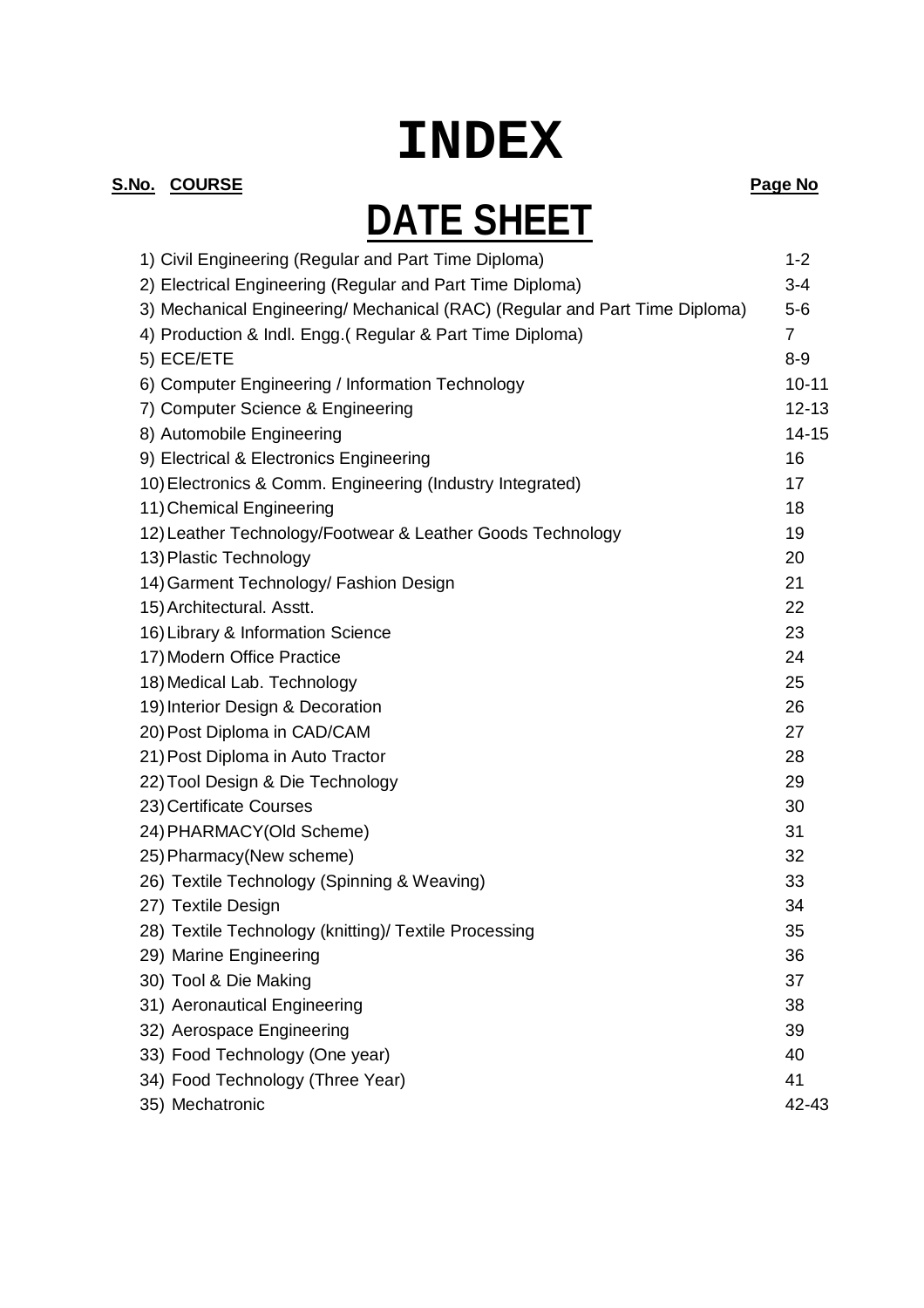### **COURSE: CIVIL ENGINEERING (REGULAR AND PART TIME DIPLOMA)**

| <b>DATE</b> | <b>MORNING (9:30AM TO 12:30 PM)</b>                       | <b>CODE</b> | <b>SEM</b>      | <b>EVENING (01:30PM TO 04:30PM)</b>   | <b>CODE</b> | <b>SEM</b>                                            |
|-------------|-----------------------------------------------------------|-------------|-----------------|---------------------------------------|-------------|-------------------------------------------------------|
| 15-06-2022  | <b>EARTHOUAKE RESISTANT BUILDING</b><br>CONST.            | (5132)      | $6^{TH}$        |                                       |             |                                                       |
| 16-06-2022  | <b>PUBLIC HEALTH IRRIGATION ENGG &amp;</b><br>DRG. (4Hrs) | (0513)      | $4^{TH}$        | SURVEYING-I                           | (0515)      | 3 <sup>RD</sup>                                       |
| 17-06-2022  | <b>QUANTITY SURVEYING &amp;</b><br><b>VALUATION</b>       | (5156)      | $6^{TH}$        | <b>REINFORCED CONCRETE DESIGN</b>     | (2510)      | $5^{\text{TH}}$                                       |
| 21-06-2022  | <b>ELECTIVES:</b>                                         |             | $6^{TH}$        | <b>RAILWAY BRIDGES &amp; TUNNELS</b>  | (2516)      | $5^{\text{TH}}$                                       |
|             | <b>PRESRESSED CONCRETE</b>                                | (5198)      |                 |                                       |             |                                                       |
|             | <b>REPARI &amp; MAINT. OF BUILDING</b>                    | (5195)      |                 |                                       |             |                                                       |
|             | <b>ENVIRONMENTAL ENGG.</b>                                | (5197)      |                 |                                       |             |                                                       |
| 25-06-2022  | <b>CONSTRUCTION MGMT, &amp; ACC.</b>                      | (5170)      | $6^{TH}$        | <b>HIGHWAY ENGG.</b>                  | (2515)      | $\mathsf{s}^{\scriptscriptstyle\mathsf{T}\mathsf{H}}$ |
| 27-06-2022  | <b>STRUCTURAL DRAWING(4Hrs)</b>                           | (5135)      | $6^{TH}$        | <b>SOIL&amp; FOUNDATION ENGG.</b>     | (2517)      | 5 <sup>TH</sup>                                       |
| 28-06-2022  | <b>CONCRETE TECH.</b>                                     | (0512)      | $4^{TH}$        | <b>BUILDING CONSTRUCTION</b>          | (0517)      | 3 <sup>RD</sup>                                       |
| 29-06-2022  | <b>STEEL STRUCTURE DESIGN</b>                             | (5130)      | $6^{TH}$        | <b>GENERIC SKILL &amp; ENT. DEVEL</b> | (2222)      | 5™                                                    |
| 30-06-2022  | <b>WATER SUPPLY &amp; WASTE WATER</b><br>ENGG.            | (0514)      | $4^{TH}$        | <b>ENVIRONMENTAL STUDIES</b>          | (1008)      | $3^{RD}$                                              |
| 01-07-2022  | <b>ENGG. DRAWING-II</b>                                   | (2454)      | $2^{ND}$        | <b>ENGLISH &amp; COMM. SKILL-I</b>    | $(0151-A)$  | $1^{5T}$                                              |
| 04-07-2022  | <b>IRRIGATION ENGINEERING</b>                             | (0511)      | 4 <sup>TH</sup> | <b>CONSTRUCTION MATERIAL</b>          | (0516)      | 3 <sup>RD</sup>                                       |
| 05-07-2022  | <b>APPLIED CHEMISTRY - II</b>                             | (2254)      | $2^{ND}$        | <b>APPLIED PHYSICS-I</b>              | (2355)      | $1^{5T}$                                              |
| 06-07-2022  | <b>STRUCTURAL MECHANICS</b>                               | (3510)      | $4^{TH}$        | <b>FLUID MECHANICS</b>                | (0510)      | 3 <sup>RD</sup>                                       |
| 07-07-2022  | <b>ENGLISH &amp; COMM. SKILL-II</b>                       | $(2051-A)$  | $2^{ND}$        | <b>ENGG. DRAWING-I</b>                | (2655)      | $1^{57}$                                              |
| 08-07-2022  |                                                           |             |                 | <b>APPLIED MECHANICS</b>              | (0519)      | 3 <sup>RD</sup>                                       |
| 11-07-2022  | <b>APPLIED PHYSICS-II</b>                                 | (2154)      | $2^{ND}$        | <b>APPLIED MATHS-I</b>                | (2455)      | $1^{ST}$                                              |
| 13-07-2022  | <b>SURVEYING-II</b>                                       | (1518)      | $4^{TH}$        | <b>BUILDING DRAWING (4Hrs)</b>        | (0518)      | $3^{RD}$                                              |
| 14-07-2022  | <b>APPLIED MATHS-II</b>                                   | (2354)      | $2^{ND}$        | <b>APPLIED CHEMISTRY - I</b>          | (2555)      | $1^{ST}$                                              |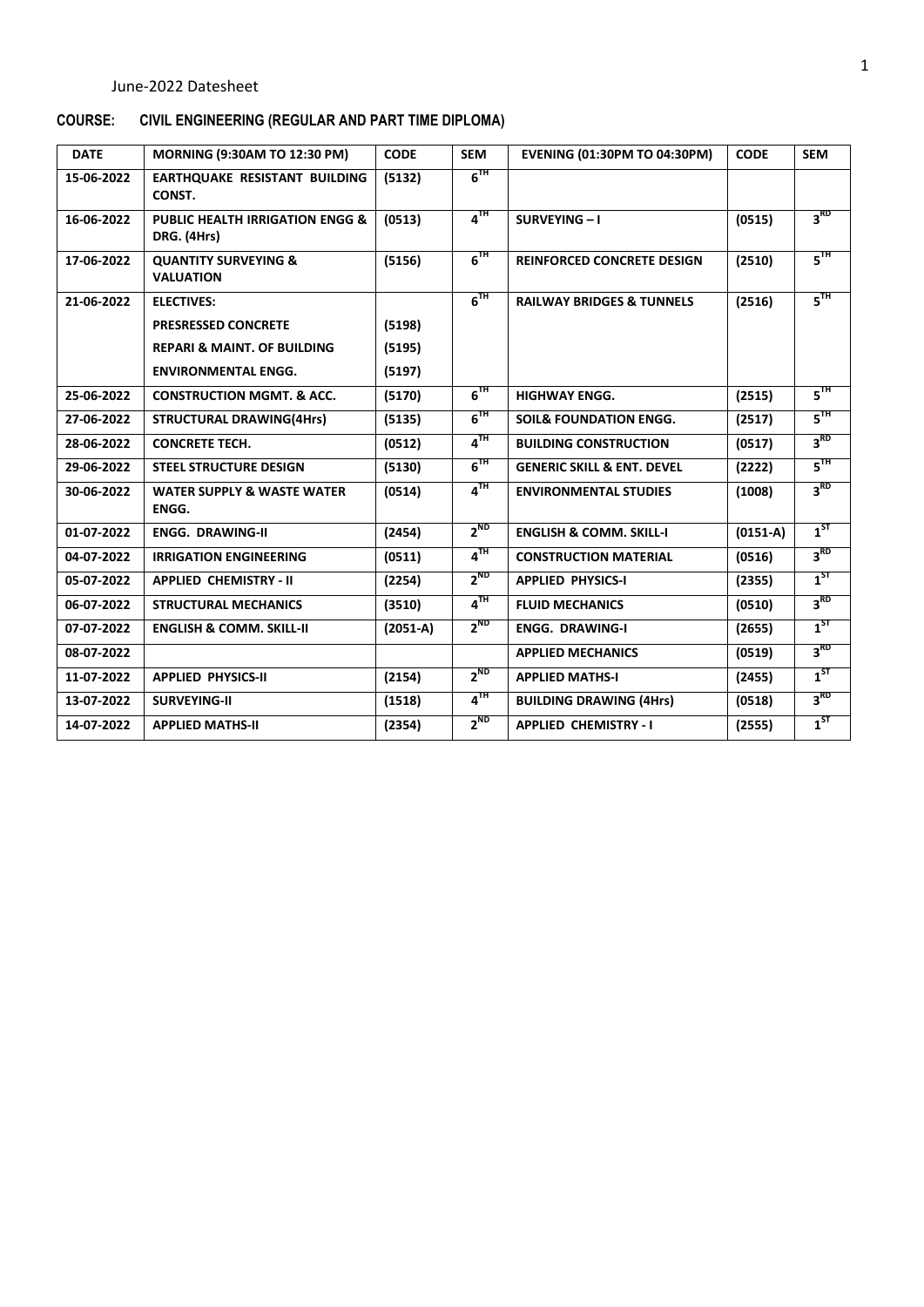# **COURSE: CIVIL ENGINEERING (FOR 2018 BATCH ONWARDS)**

| <b>DATE</b> | <b>MORNING (9:30AM TO 12:30 PM)</b>                                             | <b>CODE</b>      | <b>SEM</b>      | <b>EVENING (01:30PM TO 04:30PM)</b>                                | <b>CODE</b> | <b>SEM</b>      |
|-------------|---------------------------------------------------------------------------------|------------------|-----------------|--------------------------------------------------------------------|-------------|-----------------|
| 15-06-2022  | <b>EARTHOUAKE RESISTANT BUILDING</b><br>DRG.                                    | (8515)           | $6^{TH}$        |                                                                    |             |                 |
| 16-06-2022  | <b>PUBLIC HEALTH IRRIGATION ENGG &amp;</b><br>DRG.                              | (5191)           | $4^{TH}$        | SURVEYING-I                                                        | (9851)      | 3 <sup>RD</sup> |
| 17-06-2022  | <b>QUANTITY SURVEYING &amp;</b><br><b>VALUATION</b>                             | (8517)           | $6^{TH}$        | <b>REINFORCED CONCRETE DESIGN</b>                                  | (3518)      | $5^{\text{TH}}$ |
| 21-06-2022  | <b>ELECTIVES:</b><br><b>GREEN BUILDINGS</b>                                     | (9517)           | $6^{TH}$        | <b>BRIDGES</b><br><b>RAILWAYS,</b><br><b>AND</b><br><b>TUNNELS</b> | (9511)      | $5^{\text{TH}}$ |
|             | <b>ADVANCEDCONSTRUCTION</b><br><b>TECHNOLOGY</b>                                | (9516)           |                 |                                                                    |             |                 |
| 25-06-2022  | <b>REPARI &amp; MAINT. OF BUILDINSG</b><br><b>CONSTRUCTION MGMT. &amp; ACC.</b> | (9515)<br>(8518) | $6^{TH}$        | <b>HIGHWAY ENGINEERING</b>                                         | (4516)      | $5^{\rm TH}$    |
| 27-06-2022  | <b>STEEL STRUCTURE DRG.</b>                                                     | (8516)           | 6 <sup>TH</sup> | <b>SOIL AND FOUNDATION</b><br><b>ENGINEERING</b>                   | (4517)      | $5^{TH}$        |
| 28-06-2022  | <b>CONCRETE TECH.</b>                                                           | (2519)           | $4^{TH}$        | <b>BUILDING CONSTRUCTION</b>                                       | (5112)      | $3^{RD}$        |
| 29-06-2022  | <b>STEEL STRUCTURE DESIGN</b>                                                   | (8510)           | $6^{TH}$        | <b>RCC DRAWINGS</b>                                                | (4511)      | $5^{\rm{TH}}$   |
| 30-06-2022  | <b>WATER SUPPLY &amp; WASTE WATER</b><br>ENGG.                                  | (4519)           | $4^{TH}$        |                                                                    |             |                 |
| 01-07-2022  | <b>ENGG. DRAWING-II (4Hrs)</b>                                                  | (2953)           | $2^{ND}$        | <b>ENGLISH &amp; COMM. SKILL-I</b>                                 | (4852)      | $1^{ST}$        |
| 04-07-2022  | <b>IRRIGATION ENGINEERING</b>                                                   | (5186)           | $4^{TH}$        | <b>CONSTRUCTION MATERIAL</b>                                       | (9451)      | 3 <sup>RD</sup> |
| 05-07-2022  | <b>APPLIED CHEMISTRY-II</b>                                                     | (4553)           | $2^{ND}$        | <b>APPLIED PHYSICS-I</b>                                           | (5752)      | $1^{5T}$        |
| 06-07-2022  | <b>STRUCTURAL MECHANICS</b>                                                     | (4515)           | 4 <sup>TH</sup> | <b>FLUID MECHANICS</b>                                             | (7651)      | 3 <sup>RD</sup> |
| 07-07-2022  | <b>ENGLISH &amp; COMM. SKILL-II</b>                                             | (0453)           | $2^{ND}$        | <b>ENGG. DRAWING-I (4Hrs)</b>                                      | (7152)      | $1^{ST}$        |
| 08-07-2022  | <b>GENERIC SILLS AND ENT. DEV.</b>                                              | (9585)           | $4^{TH}$        | <b>APPLIED MECHANICS</b>                                           | (0093)      | 3 <sup>RD</sup> |
| 11-07-2022  | <b>APPLIED PHYSICS-II</b>                                                       | (2753)           | $2^{ND}$        | <b>APPLIED MATHS-I</b>                                             | (2952)      | $1^{ST}$        |
| 12-07-2022  | <b>ENVIORNMENT STUDIES</b>                                                      | (2853)           | $2^{ND}$        |                                                                    |             |                 |
| 13-07-2022  | <b>SURVEYING-II</b>                                                             | (4514)           | $4^{TH}$        | <b>BUILDING DRAWING (4Hrs)</b>                                     | (5199)      | 3 <sup>RD</sup> |
| 14-07-2022  | <b>APPLIED MATHS-II</b>                                                         | (0553)           | $2^{ND}$        | <b>APPLIED CHEMISTRY - I</b>                                       | (6052)      | $1^{57}$        |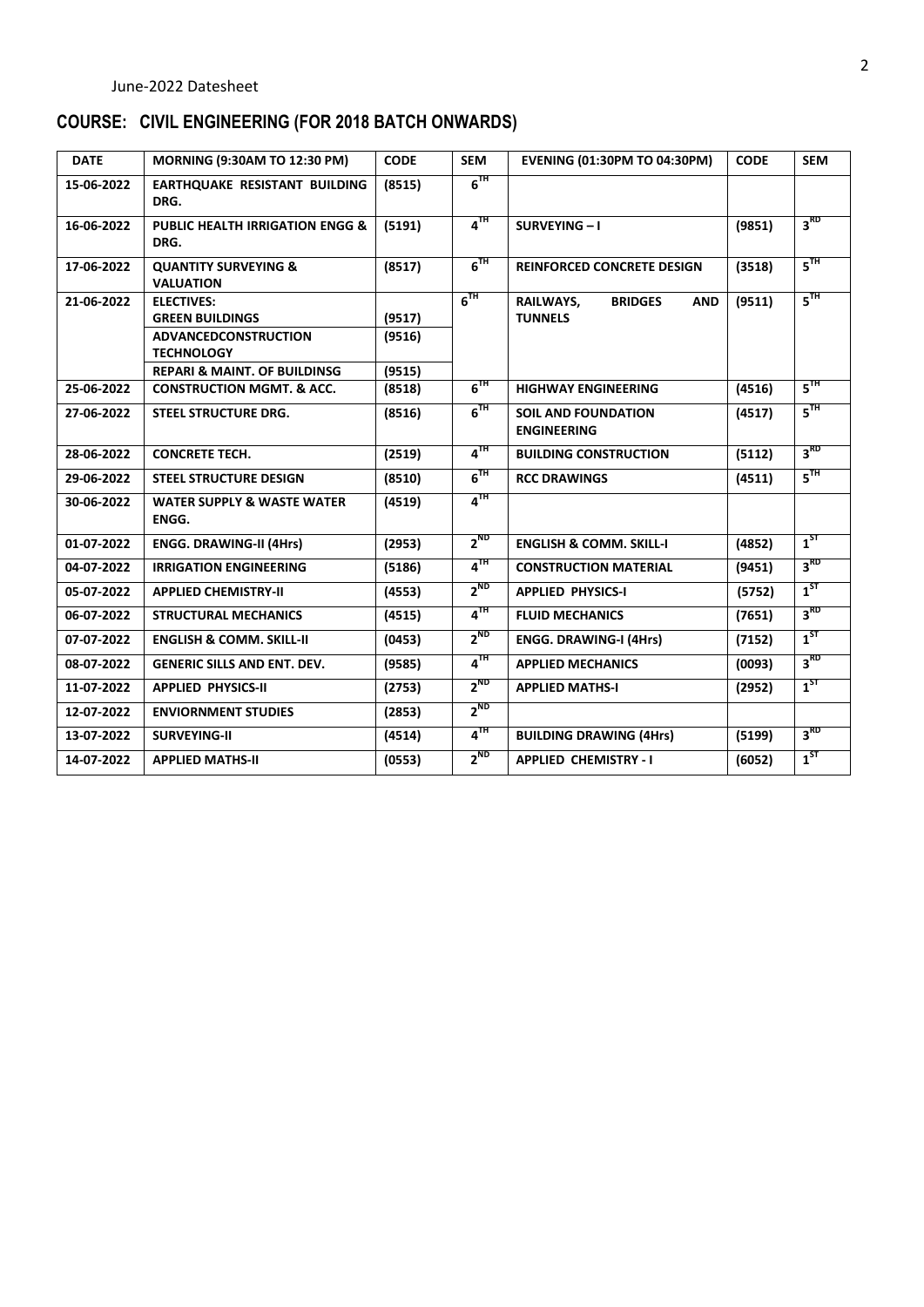### **COURSE: ELECTRICAL ENGINEERING (REGULAR AND PART TIME DIPLOMA)**

| <b>DATE</b> | <b>MORNING (9:30AM TO 12:30 PM)</b>                | <b>CODE</b> | <b>SEM</b>      | <b>EVENING (01:30PM TO 04:30PM)</b>                                                                                                      | <b>CODE</b>                | <b>SEM</b>      |
|-------------|----------------------------------------------------|-------------|-----------------|------------------------------------------------------------------------------------------------------------------------------------------|----------------------------|-----------------|
| 15-06-2022  |                                                    |             |                 | <b>ELECTIVE-</b><br><b>INSTRUMENTATION</b><br><b>INSTALL&amp; MAINT.</b><br>OF ELECT.<br><b>EQUIPMENTS</b><br><b>OPTICAL FIBRE COMM.</b> | (0523)<br>(0528)<br>(0524) | $5^{\text{TH}}$ |
| 16-06-2022  | ELECT.MES.INST. & INSTR. / ELECT.<br>MES. & INSTR. | (2525)      | $4^{TH}$        | <b>ELECT. ENGG. DESIGN &amp; DRG-I</b>                                                                                                   | (0527)                     | 3 <sup>RD</sup> |
| 17-06-2022  | UTILIZATION OF ELECT. ENERGY                       | (5224)      | $6^{TH}$        | <b>DIGITALELECT. &amp;</b><br><b>MICROPROCESSOR</b>                                                                                      | (2529)                     | $5^{\rm{TH}}$   |
| 21-06-2022  | <b>ELECTIVE</b>                                    |             | $6^{TH}$        | <b>NON-CONVENTIONAL</b>                                                                                                                  | (5520)                     | 5 <sup>TH</sup> |
|             | <b>MODERN ELECTRIC TRACTION</b>                    | (5235)      |                 | <b>ENERGYRESOURCES</b>                                                                                                                   |                            |                 |
|             | <b>ENERGY MANAGEMENT</b>                           | (5237)      |                 |                                                                                                                                          |                            |                 |
| 25-06-2022  | <b>PROG. LOGIC CONTR. &amp;</b>                    | (5228)      | $6^{TH}$        | <b>ELECTRICAL POWER-I</b>                                                                                                                | (2527)                     | $5^{\text{th}}$ |
|             | <b>MICROCONTROLLER</b>                             |             |                 |                                                                                                                                          |                            |                 |
| 27-06-2022  | <b>BASIC OF MANAGEMENT</b>                         | (6666)      | $6^{TH}$        | <b>ELECTRICALMACHINE-II</b>                                                                                                              | (0529)                     | $5^{\rm{TH}}$   |
| 29-06-2022  | <b>ELECTRICAL POWER-II</b>                         | (5229)      | $6^{TH}$        | <b>INDL ELECT. &amp; CONTROL OF DRIVE</b>                                                                                                | (2528)                     | $5^{\text{TH}}$ |
| 30-06-2022  |                                                    |             |                 | <b>ENVIRONMENTAL STUDIES</b>                                                                                                             | (1008)                     | 3 <sup>RD</sup> |
| 01-07-2022  | <b>ENGG. DRAWING-II</b>                            | (2454)      | $2^{ND}$        | <b>ENGLISH &amp; COMM. SKILL-I</b>                                                                                                       | $(0151-A)$                 | $1^{ST}$        |
| 04-07-2022  | <b>ELECTRICAL MACHINES-I</b>                       | (2520)      | $4^{TH}$        | <b>COMP PROG &amp; APPLICATIONS</b>                                                                                                      | (0526)                     | $3^{RD}$        |
| 05-07-2022  | <b>APPLIED CHEMISTRY - II</b>                      | (2254)      | $2^{ND}$        | <b>APPLIED PHYSICS-I</b>                                                                                                                 | (2355)                     | 1 <sup>ST</sup> |
| 06-07-2022  | <b>ESTIMATING AND COSTING</b>                      | (0522)      | $4^{TH}$        | <b>ELECT.&amp; ELCT. ENGG. MATERIALS</b>                                                                                                 | (0521)                     | 3 <sup>RD</sup> |
| 07-07-2022  | <b>ENGLISH &amp; COMM. SKILL-II</b>                | $(2051-A)$  | $2^{ND}$        | <b>ENGG. DRAWING-I</b>                                                                                                                   | (2655)                     | $1^{5T}$        |
| 08-07-2022  | <b>GENERIC SKILLS AND E.SHIP DEV.</b>              | (0564)      | 4 <sup>TH</sup> | <b>FUNDAMENTALS OF ELECT.ENGG.</b>                                                                                                       | (0520)                     | 3 <sup>RD</sup> |
| 11-07-2022  | <b>APPLIED PHYSICS-II</b>                          | (2154)      | $2^{ND}$        | <b>APPLIED MATHS-I</b>                                                                                                                   | (2455)                     | $1^{ST}$        |
| 13-07-2022  | <b>ELECTRONICS - II</b>                            | (2526)      | $4^{TH}$        | <b>ELECTRONICS-I</b>                                                                                                                     | (0525)                     | 3 <sup>RD</sup> |
| 14-07-2022  | <b>APPLIED MATHS-II</b>                            | (2354)      | $2^{ND}$        | <b>APPLIED CHEMISTRY - I</b>                                                                                                             | (2555)                     | $1^{57}$        |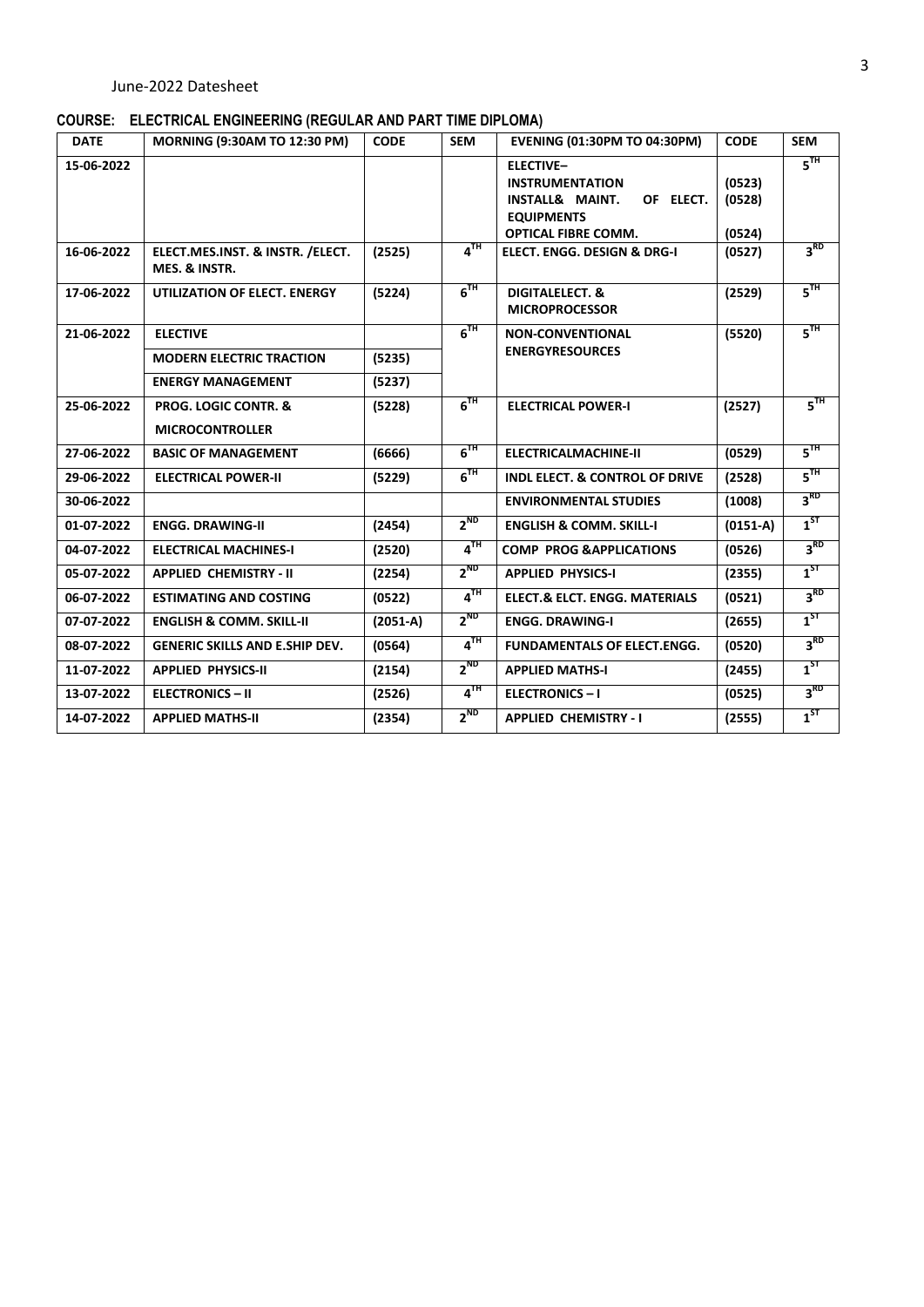# **COURSE: ELECTRICAL ENGINEERING (FOR 2018 BATCH ONWARDS)**

| <b>DATE</b> | <b>MORNING (9:30AM TO 12:30 PM)</b>                                      | <b>CODE</b> | <b>SEM</b>        | <b>EVENING (01:30PM TO 04:30PM)</b>                            | <b>CODE</b> | <b>SEM</b>      |
|-------------|--------------------------------------------------------------------------|-------------|-------------------|----------------------------------------------------------------|-------------|-----------------|
| 15-06-2022  |                                                                          |             |                   | <b>INSTALATION &amp; MAINT, OF ELECT.</b><br><b>EQUIPMNETS</b> | (8525)      | $5^{\text{TH}}$ |
| 16-06-2022  | <b>INSTR.</b><br>&<br>ELECT.<br>MES.<br>&<br><b>INSTRUMENTATION</b>      | (4520)      | $4$ <sup>TH</sup> | <b>ELECT. ENGG. DESIGN &amp; DRG-I</b>                         | (6952)      | 3 <sup>RD</sup> |
| 17-06-2022  | UTILIZATION OF ELECTRICAL ENERGY                                         | (8526)      | $6^{TH}$          | <b>ESTIMATING &amp; COSTING</b>                                | (5526)      | $\cdot$ 5TH     |
| 21-06-2022  | <b>ELECTIVE</b>                                                          |             | $6^{TH}$          | <b>PROG. LOGIC CONTROLLER &amp;</b>                            | (4527)      | $5^{\text{TH}}$ |
|             | <b>INSTRUMENTATION</b>                                                   | (8527)      |                   | <b>MICROCONTROLLER</b>                                         |             |                 |
|             | NON -CONVENTIONAL SOURCES OF<br><b>ENERGY</b>                            | (8528)      |                   |                                                                |             |                 |
|             | <b>AUTO ELECTRICALS</b>                                                  | (8529)      |                   |                                                                |             |                 |
| 25-06-2022  | <b>ELECTRICAL MACHINES-III</b>                                           | (5527)      | $6^{TH}$          | <b>ELECTRICAL POWER-I</b>                                      | (8520)      | $5^{\rm{TH}}$   |
| 27-06-2022  | <b>BASICS OF MANAGEMENT</b>                                              | (5820)      | 6 <sup>TH</sup>   | <b>ELECTRICAL MACHINE-II</b>                                   | (4526)      | 5 <sup>TH</sup> |
| 29-06-2022  | <b>ELECTRICAL POWER-II</b>                                               | (5528)      | $6^{TH}$          |                                                                |             |                 |
| 30-06-2022  | <b>ELECTRICAL MACHINE-I</b>                                              | (3529)      | $4^{TH}$          | <b>ANALOG ELECTRONICS</b>                                      | (6521)      | 3 <sup>RD</sup> |
| 01-07-2022  | <b>ENGG. DRAWING-II (4Hrs)</b>                                           | (2953)      | $2^{ND}$          | <b>ENGLISH &amp; COMM. SKILL-I</b>                             | (4852)      | $1^{ST}$        |
| 05-07-2022  | <b>ENERGY CONSERVATION</b>                                               | (6852)      | $2^{ND}$          | <b>APPLIED PHYSICS-I</b>                                       | (5752)      | $1^{5T}$        |
| 06-07-2022  | <b>INDUSTRIAL</b><br>&<br><b>ELECTRONICS</b><br><b>CONTROL OF DRIVES</b> | (4525)      | $4^{TH}$          | <b>ELECT.&amp; ELCT. ENGG. MATERIALS</b>                       | (5257)      | 3 <sup>RD</sup> |
| 07-07-2022  | <b>ENGLISH &amp; COMM. SKILL-II</b>                                      | (0453)      | $2^{ND}$          | <b>ENGG. DRAWING-I (4Hrs)</b>                                  | (7152)      | $1^{5T}$        |
| 08-07-2022  |                                                                          |             |                   | <b>FUNDAMENTALS OF ELECT.ENGG.</b>                             | (5230)      | 3 <sup>RD</sup> |
| 11-07-2022  | <b>APPLIED PHYSICS-II</b>                                                | (2753)      | $2^{ND}$          | <b>APPLIED MATHS-I</b>                                         | (2952)      | $1^{5T}$        |
| 12-07-2022  | <b>ENVIORNMENT STUDIES</b>                                               | (2853)      | $2^{ND}$          |                                                                |             |                 |
| 13-07-2022  | <b>DIGITAL ELECTRONICS</b>                                               | (4895)      | $4^{TH}$          | <b>GENERIC SKILS &amp; ENT. DEV.</b>                           | (5285)      | 3 <sup>RD</sup> |
| 14-07-2022  | <b>APPLIED MATHS-II</b>                                                  | (0553)      | $2^{ND}$          | <b>APPLIED CHEMISTRY - I</b>                                   | (6052)      | $1^{ST}$        |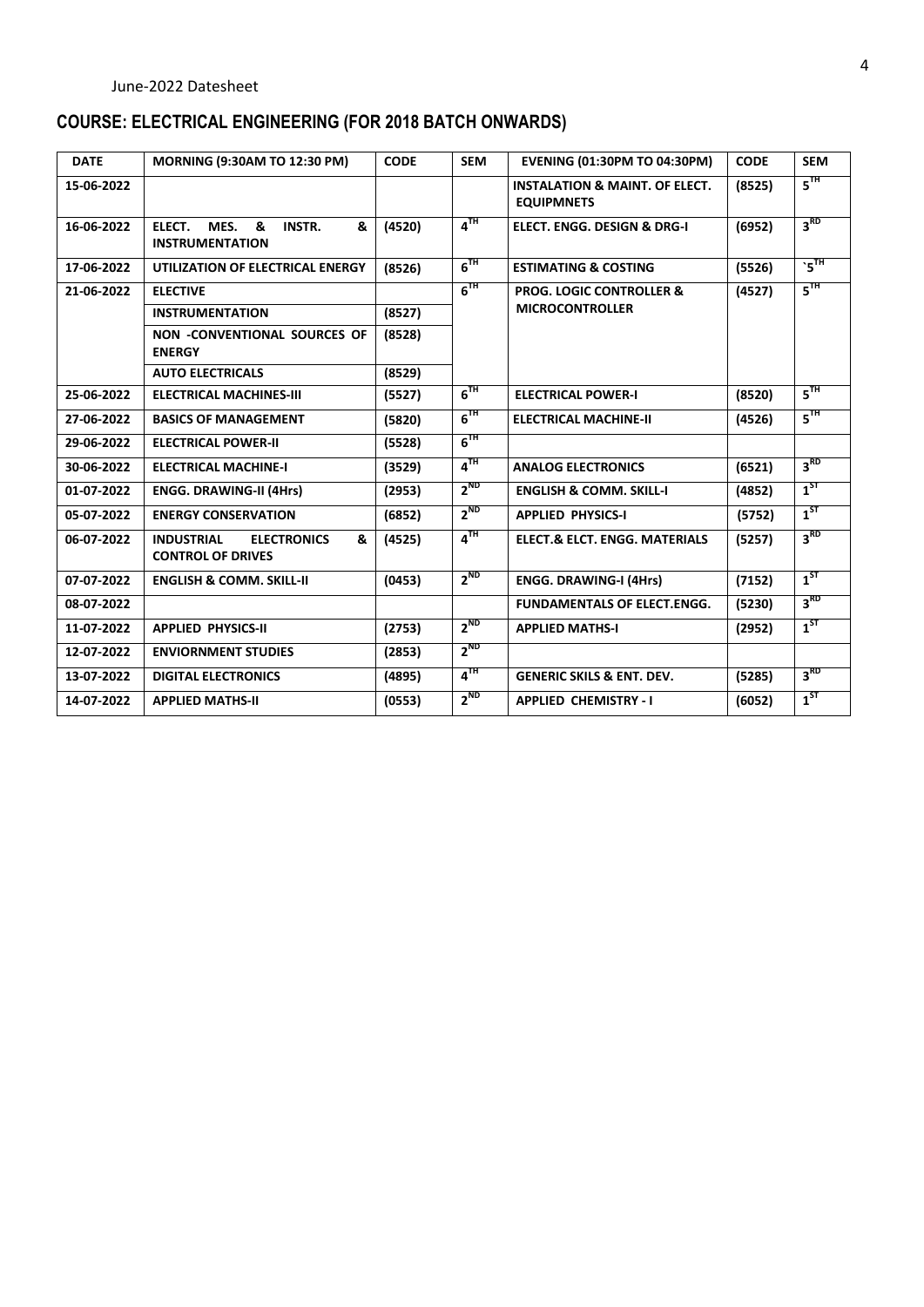### **COURSE: MECHANICAL ENGG. / MECHANICAL (RAC) (REGULAR AND PART TIME DIPLOMA)**

| <b>DATE</b> | <b>MORNING(9:30AM TO 12:30 PM)</b>    | <b>CODE</b> | <b>SEM</b>             | <b>EVENING (01:30PM TO 04:30PM)</b>                  | <b>CODE</b> | <b>SEM</b>            |
|-------------|---------------------------------------|-------------|------------------------|------------------------------------------------------|-------------|-----------------------|
| 15-06-2022  | <b>METROLOGY &amp; INSTRU.</b>        | (5319)      | 6 M/RAC                | <b>WORKSHOP TECH. - III</b>                          | (5328)      | 5 <sup>TH</sup> M/PRO |
|             |                                       |             |                        | AIR CONDITIONING ENGG.                               | (5412)      | $5TH$ (RAC)           |
| 16-06-2022  | <b>HYDRAULIC AND PNEUMATICS</b>       | (5304)      | $4^{th}$ M/R/P         | COMP APP. IN MECH. ENG                               | (0530)      | 3 <sup>rd</sup> M/R/P |
| 17-06-2022  | <b>RAC APPLICATION</b>                | (5425)      | $6TH$ RAC              | <b>MARKETING AND SALES</b>                           | (5454)      | $5TH$ RAC             |
|             | <b>INDL. METRO AND SQC</b>            | (5524)      | $6TH$ PROD             | <b>INDUSTRIAL ENGG.</b>                              | (5507)      | $5TH$ PRO             |
| 21-06-2022  | <b>MACHINE DESIGN</b>                 | (5522)      | 6 <sup>TH</sup> (M)    | PRODUCTION MANAGEMENT                                | (5302)      | 5 <sup>TH</sup> M/RAC |
| 25-06-2022  | <b>AUTOMOBILE ENGINEERING</b>         | (5330)      | 6 <sup>th</sup> (M)    | <b>THEORY OF MACHINES</b>                            | (5349)      | 5 <sup>TH</sup> M/PRO |
|             | <b>MACHINE DESIGN AND DRAWING</b>     | (5523)      | $6TH$ PROD             | <b>HEAT TRANSFER</b>                                 | (5406)      | $5TH$ (RAC)           |
| 27-06-2022  | <b>BASIC OF MANAGEMENT</b>            | (6666)      | 6 <sup>TH</sup> M/R/P  | <b>THERMODYNAMICS-II</b>                             | (5325)      | 5TH MECH              |
|             |                                       |             |                        | <b>RAC EQUIPMENT</b>                                 | (5415)      | $5TH$ RAC             |
|             |                                       |             |                        | <b>PRODUCTION PLANNING &amp;</b><br><b>CONTROL</b>   | (5509)      | $5TH$ ROD             |
| 28-06-2022  | <b>MECHANICAL ENGG. DRAWING-II</b>    | (5303)      | $4^{th}$ M/R/P         | <b>MECHANICAL ENGG. DRG -I</b>                       | (0534)      | 3 <sup>rd</sup> M/R/P |
| 29-06-2022  | <b>CNC MACHINE &amp; AUTOMATION</b>   | (5525)      | 6 <sup>TH</sup> M/PROD | <b>REFRIGERATION&amp; AIR</b><br><b>CONDITIONING</b> | (5321)      | 5TH <sub>MECH</sub>   |
|             |                                       |             |                        | <b>TOOL ENGG.</b>                                    | (5508)      | $5TH$ PROD            |
|             |                                       |             |                        | <b>REF. ENGG.</b>                                    | (5409)      | $5TH$ RAC             |
| 30-06-2022  |                                       |             |                        | <b>ENVIRONMENTAL STUDIES</b>                         | (1008)      | 3 <sup>RD</sup>       |
| 01-07-2022  | <b>ENGG.DRAWING-II</b>                | (2454)      | $2^{ND}$               | <b>ENGLISH &amp; COMM. SKILL-I</b>                   | $(0151-A)$  | $1^{5T}$              |
| 04-07-2022  | <b>WORKSHOP TECH.-II</b>              | (5310)      | 4 <sup>TH</sup> M/R/P  | ELE OF ELECT. & ELEC. ENGG.                          | (0532)      | 3 <sup>rd</sup> M/R/P |
| 05-07-2022  | <b>APPLIED CHEMISTRY - II</b>         | (2254)      | $2^{ND}$               | <b>APPLIED PHYSICS-I</b>                             | (2355)      | $1^{ST}$              |
| 06-07-2022  | <b>STRENGTH OF MATERIALS</b>          | (5309)      | $4^{th}$ M/R/P         | <b>MATERIAL SCIENCE</b>                              | (0536)      | 3 <sup>rd</sup> M/R/P |
| 07-07-2022  | <b>ENGLISH &amp; COMM. SKILL-II</b>   | $(2051-A)$  | $2^{ND}$               | <b>ENGG. DRAWING-I</b>                               | (2655)      | $1^{57}$              |
| 08-07-2022  | <b>GENERIC SKILLS AND E.SHIP DEV.</b> | (0564)      | $4^{\text{th}}$        | <b>APPLIED MECHANICS</b>                             | (0519)      | $3^{\text{rd}}$       |
| 11-07-2022  | <b>APPLIED PHYSICS-II</b>             | (2154)      | $2^{ND}$               | <b>APPLIED MATHS-I</b>                               | (2455)      | $1^{5T}$              |
| 13-07-2022  | <b>THERMODYNAMICS-I</b>               | (5307)      | 4 <sup>th</sup> M, RAC | <b>WORKSHOP TECHNOLOGY-I</b>                         | (0533)      | 3 <sup>rd</sup> M/R/P |
|             | <b>THERMAL SCIENCE ENGG.</b>          | (5506)      | 4TH PROD               |                                                      |             |                       |
| 14-07-2022  | <b>APPLIED MATHS-II</b>               | (2354)      | $2^{ND}$               | <b>APPLIED CHEMISTRY - I</b>                         | (2555)      | $1^{5T}$              |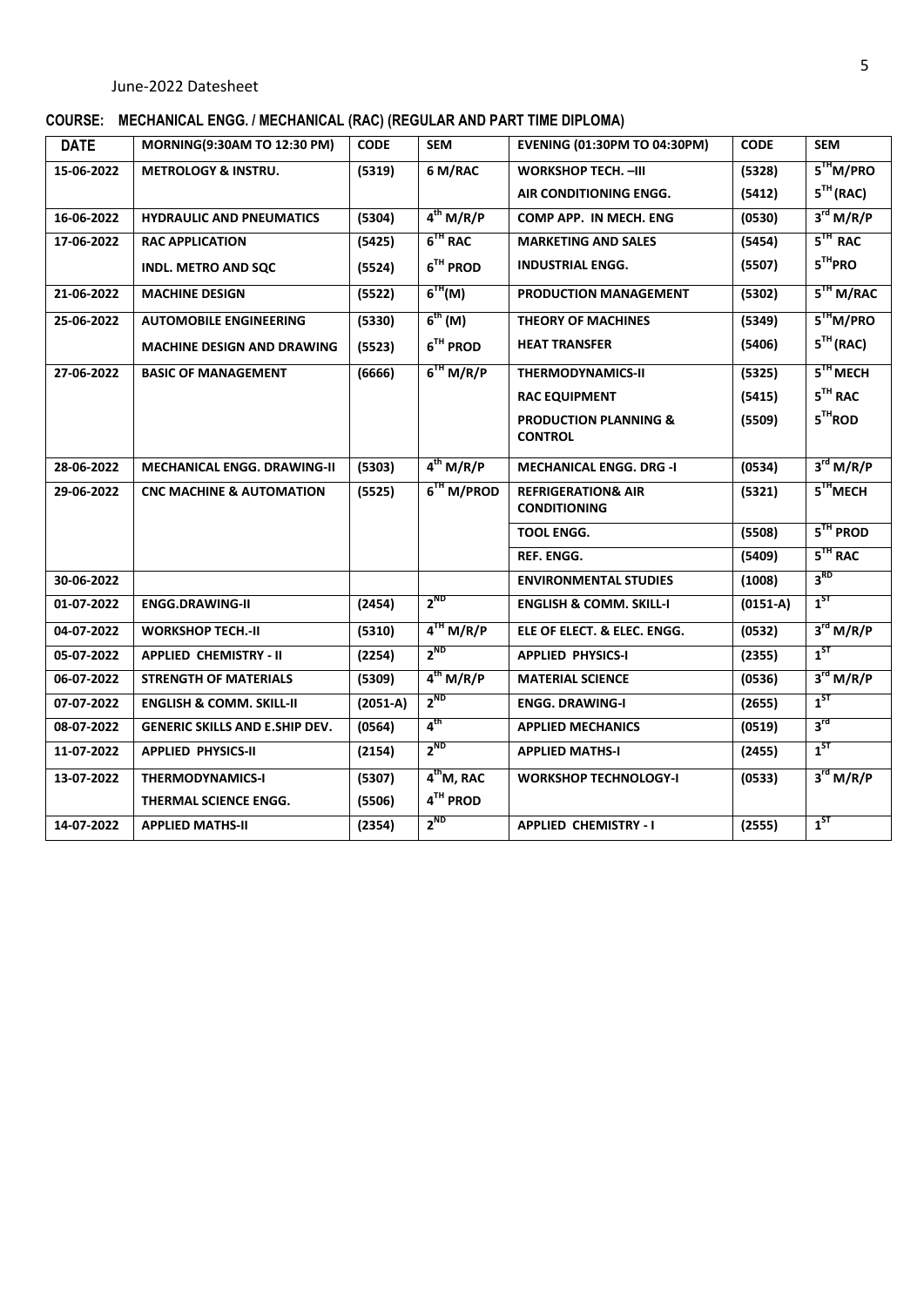# **COURSE: MECHANICAL ENGINEERING (FOR 2018 BATCH ONWARDS)**

| <b>DATE</b> | <b>MORNING (9:30AM TO 12:30 PM)</b>            | <b>CODE</b> | <b>SEM</b>        | <b>EVENING (01:30PM TO 04:30PM)</b>                  | <b>CODE</b> | <b>SEM</b>                                   |
|-------------|------------------------------------------------|-------------|-------------------|------------------------------------------------------|-------------|----------------------------------------------|
| 15-06-2022  |                                                |             |                   | <b>WORKSHOP TECHNOLOGY-III</b>                       | (5332)      | $\mathsf{s}^{\scriptscriptstyle\mathsf{TH}}$ |
| 16-06-2022  | <b>HYDRAULIC AND PNEUMATICS</b>                | (4853)      | $4^{TH}$          | <b>METROLOGY &amp;</b><br><b>INSTRUMENTATION</b>     | (4653)      | 3 <sup>RD</sup>                              |
| 21-06-2022  | <b>MACHINE DESIGN</b>                          | (5336)      | $6^{TH}$          | <b>BASICS OF MANAGEMENT</b>                          | (9520)      | द $^{\scriptscriptstyle\rm TH}$              |
| 25-06-2022  | <b>AUTOMOBILE ENGINEERING</b>                  | (5355)      | $6^{\text{TH}}$   | <b>THEORY OF MACHINES</b>                            | (5317)      | $5^{\text{th}}$                              |
| 27-06-2022  | <b>PRODUCTION MANAGMENT</b>                    | (5334)      | 6 <sup>TH</sup>   | <b>THERMODYNAMICS-II</b>                             | (6953)      | $5^{TH}$                                     |
| 28-06-2022  | <b>MECHANICAL ENGG. DRAWING-II (4)</b><br>HRS) | (9453)      | $4^{TH}$          | <b>ENGG. MATERIALS</b>                               | (3053)      | 3 <sup>RD</sup>                              |
| 29-06-2022  | <b>CNC MACHINE &amp; AUTOMATION</b>            | (5380)      | $6^{TH}$          | <b>REFRIGERATION&amp; AIR</b><br><b>CONDITIONING</b> | (6853)      | $5^{\text{TH}}$                              |
| 01-07-2022  | <b>ENGG. DRAWING-II (4Hrs)</b>                 | (2953)      | $2^{ND}$          | <b>ENGLISH &amp; COMM. SKILL-I</b>                   | (4852)      | $1^{5T}$                                     |
| 04-07-2022  | <b>WORKSHOP TECH.-II</b>                       | (2493)      | $4$ <sup>TH</sup> | ELE OF ELECT. & ELEC. ENGG.                          | (0193)      | 3 <sup>RD</sup>                              |
| 05-07-2022  | <b>APPLIED CHEMISTRY-II</b>                    | (4553)      | $2^{ND}$          | <b>APPLIED PHYSICS-I</b>                             | (5752)      | $1^{5T}$                                     |
| 06-07-2022  | <b>STRENGTH OF MATERIALS</b>                   | (2093)      | $4^{TH}$          | <b>MECHANICAL ENGG. DRG-I(4Hrs)</b>                  | (9053)      | 3 <sup>RD</sup>                              |
| 07-07-2022  | <b>ENGLISH &amp; COMM. SKILL-II</b>            | (0453)      | $2^{ND}$          | <b>ENGG. DRAWING-I (4Hrs)</b>                        | (7152)      | $1^{ST}$                                     |
| 08-07-2022  | <b>GENERIC SKILLS AND E.SHIP DEV.</b>          | (9585)      | $4^{TH}$          | <b>APPLIED MECHANICS</b>                             | (0093)      | $3^{\text{rd}}$                              |
| 11-07-2022  | <b>APPLIED PHYSICS-II</b>                      | (2753)      | $2^{ND}$          | <b>APPLIED MATHS-I</b>                               | (2952)      | $1^{ST}$                                     |
| 12-07-2022  | <b>ENVIORNMENT STUDIES</b>                     | (2853)      | $2^{ND}$          |                                                      |             |                                              |
| 13-07-2022  | <b>THERMODYNAMICS-I</b>                        | (5253)      | $4^{TH}$          | <b>WORKSHOP TECHNOLOGY</b>                           | (0593)      | 3 <sup>rd</sup>                              |
| 14-07-2022  | <b>APPLIED MATHS-II</b>                        | (0553)      | $2^{ND}$          | <b>APPLIED CHEMISTRY - I</b>                         | (6052)      | $1^{ST}$                                     |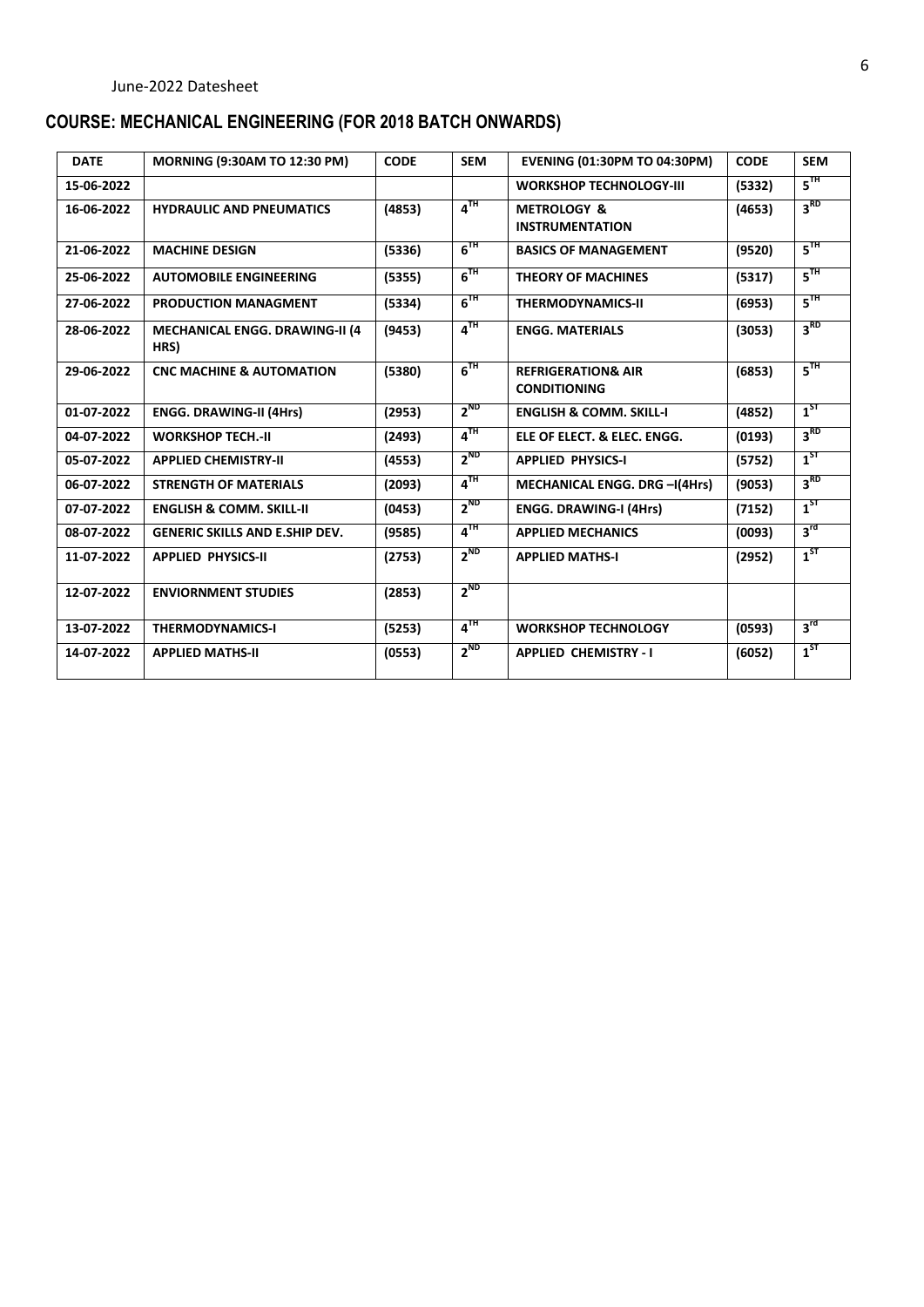#### **COURSE: PRODUCTION & INDL. ENGG. (REGULAR AND PART TIME DIPLOMA)**

| <b>DATE</b> | <b>MORNING (9:30AM TO 12:30 PM)</b>   | <b>CODE</b> | <b>SEM</b>      | <b>EVENING(01:30PM TO 04:30PM)</b>                 | <b>CODE</b> | <b>SEM</b>      |
|-------------|---------------------------------------|-------------|-----------------|----------------------------------------------------|-------------|-----------------|
| 15-06-2022  |                                       |             |                 | <b>WORKSHOP TECH. - III</b>                        | (5328)      | $5^{\text{TH}}$ |
| 16-06-2022  | <b>HYDRAULIC AND PNEUMATICS</b>       | (5304)      | $4^{TH}$        | COMP APP. IN MECH. ENG                             | (0530)      | 3 <sup>rd</sup> |
| 17-06-2022  | <b>INDL. METRO AND SQC</b>            | (5524)      | $6^{TH}$        | <b>INDUSTRIAL ENGG.</b>                            | (5507)      | $5^{\text{th}}$ |
| 25-06-2022  | <b>MACHINE DESIGN AND DRAWING</b>     | (5523)      | $6^{TH}$        | <b>THEORY OF MACHINES</b>                          | (5349)      | $5^{\rm{TH}}$   |
| 27-06-2022  | <b>BASIC OF MANAGEMENT</b>            | (6666)      | $6^{TH}$        | <b>PRODUCTION PLANNING &amp;</b><br><b>CONTROL</b> | (5509)      | $5^{TH}$        |
| 28-06-2022  | <b>MECHANICAL ENGG. DRAWING-II</b>    | (5303)      | 4 <sup>th</sup> | <b>MECHANICAL ENGG. DRG -I</b>                     | (0534)      | 3 <sup>rd</sup> |
| 29-06-2022  | <b>CNC MACHINE &amp; AUTOMATION</b>   | (5525)      | $6^{TH}$        | <b>TOOL ENGG.</b>                                  | (5508)      | $5^{\text{th}}$ |
| 30-06-2022  |                                       |             |                 | <b>ENVIRONMENTAL STUDIES</b>                       | (1008)      | 3 <sup>RD</sup> |
| 01-07-2022  | <b>ENGG. DRAWING-II</b>               | (2454)      | $2^{ND}$        | <b>ENGLISH &amp; COMM. SKILL-I</b>                 | $(0151-A)$  | $1^{ST}$        |
| 04-07-2022  | <b>WORKSHOP TECH.-II</b>              | (5310)      | $4^{TH}$        | ELE OF ELECT. & ELEC. ENGG.                        | (0532)      | 3 <sup>rd</sup> |
| 05-07-2022  | <b>APPLIED CHEMISTRY - II</b>         | (2254)      | $2^{ND}$        | <b>APPLIED PHYSICS-I</b>                           | (2355)      | $1^{ST}$        |
| 06-07-2022  | <b>STRENGTH OF MATERIALS</b>          | (5309)      | $4^{\text{th}}$ | <b>MATERIAL SCIENCE</b>                            | (0536)      | $3^{\text{rd}}$ |
| 07-07-2022  | <b>ENGLISH &amp; COMM. SKILL-II</b>   | $(2051-A)$  | $2^{ND}$        | <b>ENGG. DRAWING-I</b>                             | (2655)      | $1^{5T}$        |
| 08-07-2022  | <b>GENERIC SKILLS AND E.SHIP DEV.</b> | (0564)      | 4 <sup>th</sup> | <b>APPLIED MECHANICS</b>                           | (0519)      | $3^{\text{rd}}$ |
| 11-07-2022  | <b>APPLIED PHYSICS-II</b>             | (2154)      | $2^{ND}$        | <b>APPLIED MATHS-I</b>                             | (2455)      | $1^{ST}$        |
| 13-07-2022  | <b>THERMAL SCIENCE ENGG.</b>          | (5506)      | $4^{TH}$        | <b>WORKSHOP TECHNOLOGY-I</b>                       | (0533)      | 3 <sup>rd</sup> |
| 14-07-2022  | <b>APPLIED MATHS-II</b>               | (2354)      | $2^{ND}$        | <b>APPLIED CHEMISTRY - I</b>                       | (2555)      | $1^{ST}$        |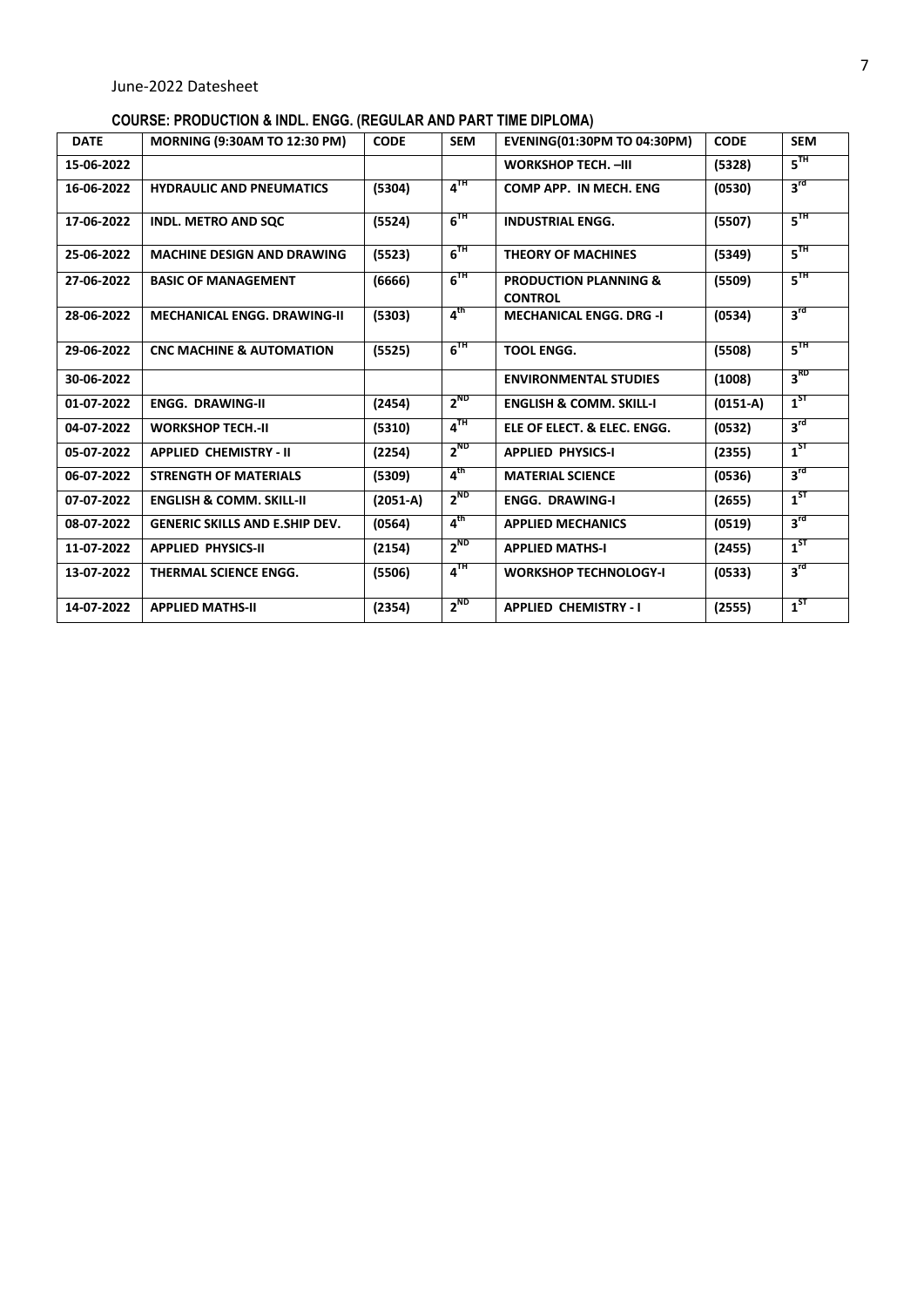|  | COURSE: ELECT. AND COMMUNICATION ENGG / ELECT.AND TELE COMMUNICATION ENGG |  |  |
|--|---------------------------------------------------------------------------|--|--|
|  |                                                                           |  |  |

| <b>DATE</b> | MORNING(9:30AM TO 12:30<br>PM)                           | <b>CODE</b> | <b>SEM</b>              | <b>EVENING</b><br>(01:30PM<br>то<br>04:30PM)           | <b>CODE</b> | <b>SEM</b>              |
|-------------|----------------------------------------------------------|-------------|-------------------------|--------------------------------------------------------|-------------|-------------------------|
| 15-06-2022  | <b>MICROWAVE AND RADAR</b>                               | (8461/6861) | <b>6TH ECE/ ETE</b>     | <b>COMMUNICATION SYSTEM-</b>                           | (0614/0561) | 5TH ECE/ETE             |
|             | ENGG.                                                    |             |                         | Ш.                                                     |             |                         |
| 16-06-2022  | <b>COMMUNICATION SYSTEM-I</b>                            | (6127)      | $4^{TH}$ ETE/ECE        | <b>COMPUTER PROG. &amp;</b><br><b>APPLICATION</b>      | (0618)      | 3 <sup>rd</sup> ECE/ETE |
| 17-06-2022  | <b>COMPUTER NETWORKS</b>                                 | (2462/6061) | 6 <sup>TH</sup> ECE/ETE | <b>CONSUMER ELECTRONICS</b>                            | (0612/0364) | 5 <sup>TH</sup> ECE/ETE |
| 21-06-2022  | <b>ELECTIVE-</b>                                         |             | $6^{TH}$                | <b>PC ORGANISATION</b>                                 | (0613/2264) | 5TH ECE/ETE             |
|             | <b>OPTICAL FIBRE COMM.</b>                               | (6186/8161) | ECE/ETE                 |                                                        |             |                         |
|             | <b>VLSI SYSTEM DESIGN</b>                                | (6188)      | <b>ECE</b>              |                                                        |             |                         |
|             | <b>MEDICAL ELECTRONICS</b>                               | (6180)      | <b>ECE</b>              |                                                        |             |                         |
| 25-06-2022  | <b>WIRELESS &amp; MOBILE COMM.</b>                       | (0761/8164) | $6TH$ ECE/ETE           | <b>MICROCONTROLLER &amp;</b><br><b>EMBEDDED SYSTEM</b> | (0619/0265) | $5TH$ ECE/ETE           |
| 27-06-2022  | <b>BASIC OF MANAGEMENTS</b>                              | (6666/0956) | 6 <sup>TH</sup>         | <b>INSTRUMENTATION &amp; PLCS</b>                      | (1619/0646) | 5 <sup>TH</sup> ECE     |
|             |                                                          |             |                         | <b>SATELLITE</b><br><b>COMMUNICATION</b>               | (0165)      | $5TH$ ETV               |
| 28-06-2022  |                                                          |             |                         | PRINCIPLES OF COMM.<br>ENGG.                           | (0615)      | $3^{\text{rd}}$         |
| 30-06-2022  |                                                          |             |                         | <b>ENVIRONMENTAL STUDIES</b>                           | (1008)      | 3 <sup>RD</sup> ECE/ETE |
| 01-07-2022  | <b>BASIC ELECTRONICS</b>                                 | (0664)      | $2^{ND}$                | <b>ENGLISH &amp; COMM. SKILL-I</b>                     | $(0151-A)$  | 1 <sup>st</sup>         |
| 04-07-2022  | <b>NETWORK FILTER &amp;</b><br><b>TRANSMISSION LINES</b> | (6107)      | 4TH ECE/ETE             | <b>ELECTRONIC DEVICES &amp;</b><br><b>CIRCUIT</b>      | (0616)      | 3rd ECE/ETE             |
| 05-07-2022  | <b>BASIC ELECT. ENGG.</b>                                | (0064)      | $2^{ND}$                | <b>APPLIED PHYSICS-I</b>                               | (2355)      | 1 <sup>st</sup>         |
| 06-07-2022  | <b>MICROPROCESSOR</b>                                    | (6129)      | 4 <sup>th</sup> ECE/ETE | <b>ELECT. INSTR. &amp;</b><br><b>MEASRUEMENT</b>       | (0610)      | $3^{\text{rd}}$         |
| 07-07-2022  | <b>ENGLISH &amp; COMM. SKILL-II</b>                      | $(2051-A)$  | $2^{ND}$                | <b>ENGG. DRAWING-I</b>                                 | (2655)      | 1 <sup>st</sup>         |
| 08-07-2022  | <b>GENERIC SKILLS &amp; E.SHIP</b><br>DEV.               | (0564)      | 4 <sup>th</sup>         | <b>ELECTRICAL MACHINES</b>                             | (0617)      | $3^{\text{rd}}$         |
| 11-07-2022  | <b>APPLIED PHYSICS-II</b>                                | (2154)      | $2^{ND}$                | <b>APPLIED MATHS-I</b>                                 | (2455)      | 1 <sup>st</sup>         |
| 13-07-2022  | <b>POWER ELECTRONICS</b>                                 | (6128)      | 4 <sup>th</sup> ECE/ETE | <b>DIGITAL ELECTRONICS</b>                             | (0620)      | $3^{\text{rd}}$         |
| 14-07-2022  | <b>APPLIED MATHS-II</b>                                  | (2354)      | $2^{ND}$                | <b>APPLIED CHEMISTRY - I</b>                           | (2555)      | 1 <sup>st</sup>         |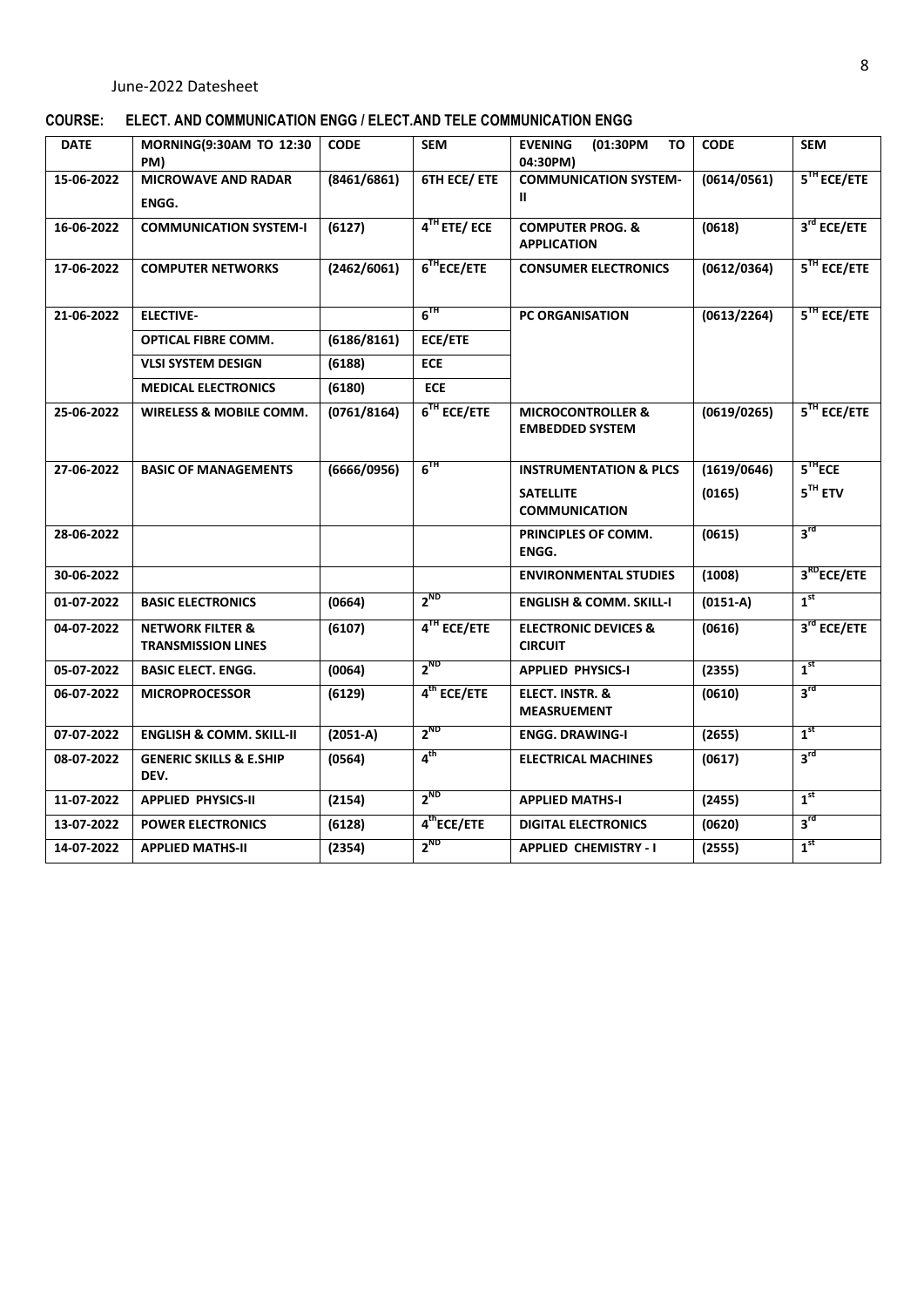# **COURSE: ELECT. AND COMMUNICATION ENGG. (FOR 2018 BATCH ONWARDS)**

| <b>DATE</b> | <b>MORNING (9:30AM TO 12:30 PM)</b>                      | <b>CODE</b> | <b>SEM</b>        | <b>EVENING (01:30PM TO 04:30PM)</b>                    | <b>CODE</b> | <b>SEM</b>      |
|-------------|----------------------------------------------------------|-------------|-------------------|--------------------------------------------------------|-------------|-----------------|
| 15-06-2022  | <b>MICROWAVE AND RADAR</b>                               | (3612)      | $6^{TH}$          | <b>OPTICAL FIBER COMMUNICATION</b>                     | (2617)      | $5^{\text{TH}}$ |
|             | ENGG.                                                    |             |                   |                                                        |             |                 |
| 16-06-2022  | <b>COMMUNICATION SYSTEM</b>                              | (6561)      | $4^{TH}$          | <b>COMPUTER PROG. USING "C"</b>                        | (0295)      | $3^{\text{rd}}$ |
| 17-06-2022  |                                                          |             |                   | <b>DIGITAL COMMUNICATION</b>                           | (2618)      | $5^{TH}$        |
| 21-06-2022  | <b>DIGITAL SIGNAL PROCESSNG</b>                          | 4614        | $6^{TH}$          | <b>AUDIO VIDEO SYSTEMS</b>                             | (2615)      | $5^{\text{TH}}$ |
|             | <b>MEDICAL ELECTRONICS</b>                               | 4616        |                   |                                                        |             |                 |
|             | <b>INTRODUCTION OF ROBOTICS</b>                          | 4618        |                   |                                                        |             |                 |
| 25-06-2022  | <b>WIRELESS &amp; MOBILE COMM.</b>                       | (5619)      | $6^{TH}$          | <b>MICROCONTROLLER &amp; EMBEDDED</b><br><b>SYSTEM</b> | (3610)      | $5^{\rm{TH}}$   |
| 27-06-2022  | <b>BASIC OF MANAGEMENTS</b>                              | (5820)      | $6^{TH}$          | <b>PLCs AND SCADA</b>                                  | (4617)      | $5^{TH}$        |
| 28-06-2022  |                                                          |             |                   | PRINCIPLES OF COMM. ENGG.                              | (4461)      | $3^{\text{rd}}$ |
| 29-06-2022  | <b>VLSI SYSTEM DESIGN</b>                                | (3613)      | 6 <sup>TH</sup>   | <b>COMPUTER NETWORKS</b>                               | (2616)      | $5^{\text{th}}$ |
| 01-07-2022  | <b>BASIC ELECTRONICS</b>                                 | (0190)      | $2^{ND}$          | <b>ENGLISH &amp; COMM. SKILL-I</b>                     | (4852)      | $1^{ST}$        |
| 04-07-2022  | <b>NETWORK FILTER &amp; TRANSMISSION</b><br><b>LINES</b> | (3061)      | $4^{TH}$          | <b>ELECTRONIC DEVICES &amp; CIRCUIT</b>                | (5861)      | 3 <sup>rd</sup> |
| 05-07-2022  | <b>BASIC ELECTRICAL ENGG.</b>                            | (0961)      | $2^{ND}$          | <b>APPLIED PHYSICS-I</b>                               | (5752)      | $1^{ST}$        |
| 06-07-2022  | <b>MICROPROCESSOR</b>                                    | (2595)      | $4$ <sup>TH</sup> | <b>ELECT. INSTR. &amp; MEASRUEMENT</b>                 | (4361)      | 3 <sup>rd</sup> |
| 07-07-2022  | <b>ENGLISH &amp; COMM. SKILL-II</b>                      | (0453)      | $2^{ND}$          | <b>ENGG. DRAWING-I (4Hrs)</b>                          | (7152)      | $1^{ST}$        |
| 08-07-2022  | <b>GENERIC SKILLS &amp; E.SHIP DEV.</b>                  | (9585)      | $4^{TH}$          | <b>ELECTRICAL MACHINES</b>                             | (6189)      | $3^{\text{rd}}$ |
| 11-07-2022  | <b>APPLIED PHYSICS-II</b>                                | (2753)      | $2^{ND}$          | <b>APPLIED MATHS-I</b>                                 | (2952)      | $1^{ST}$        |
| 12-07-2022  | <b>ENVIORNMENT STUDIES</b>                               | (2853)      | $2^{ND}$          |                                                        |             |                 |
| 13-07-2022  | <b>POWER ELECTRONICS</b>                                 | (6163)      | $4^{TH}$          | <b>DIGITAL ELECTRONICS</b>                             | (0195)      | 3 <sup>rd</sup> |
| 14-07-2022  | <b>APPLIED MATHS-II</b>                                  | (0553)      | $2^{ND}$          | <b>APPLIED CHEMISTRY - I</b>                           | (6052)      | 1 <sup>st</sup> |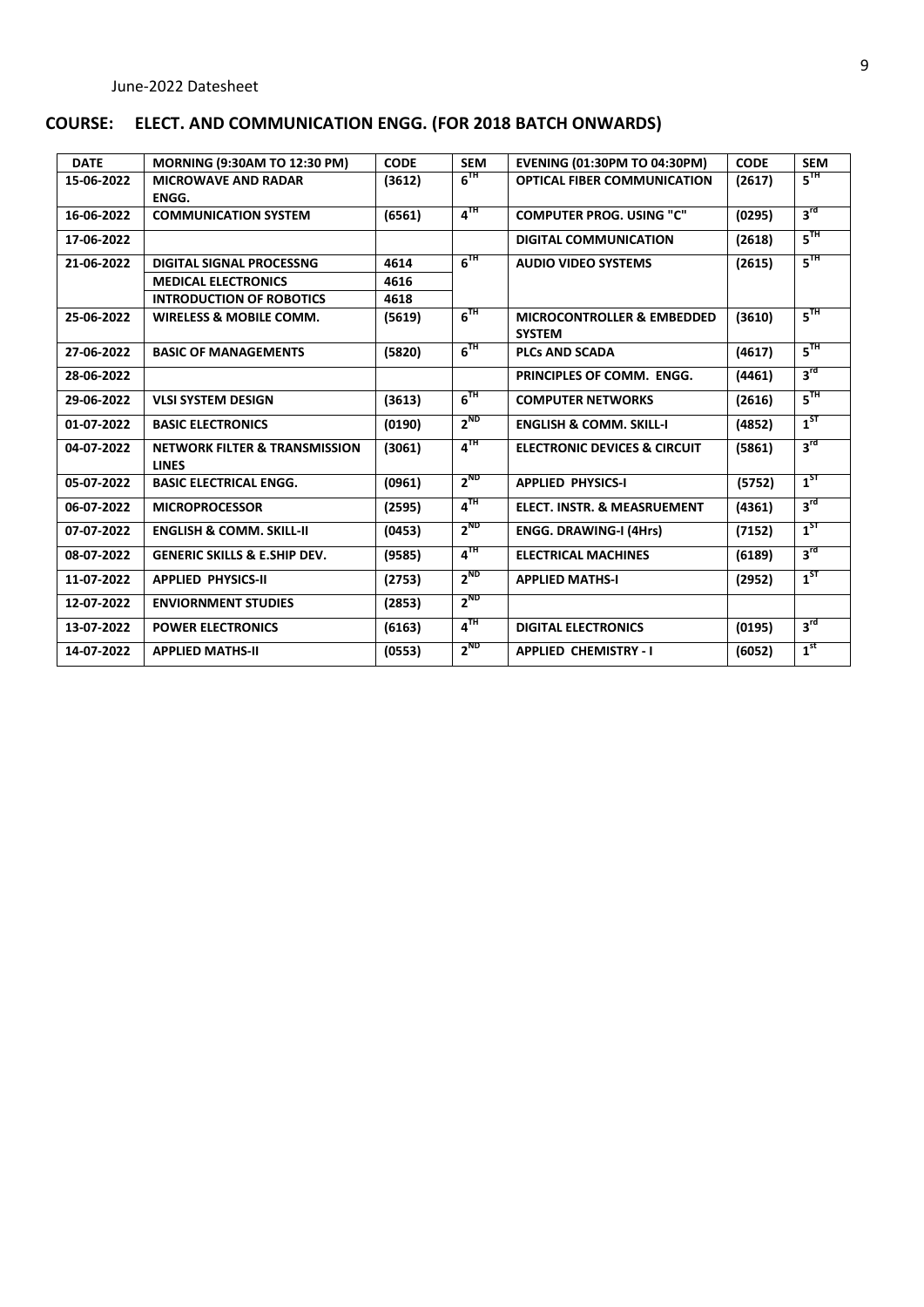#### **COURSE: COMPUTER ENGG. / INFORMATION TECHNOLOGY**

| <b>DATE</b> | MORNING (9:30AM TO 12:30 PM)                                               | <b>CODE</b> | <b>SEM</b>      | <b>EVENING (01:30PM TO 04:30PM)</b>                                          | <b>CODE</b>      | <b>SEM</b>                        |
|-------------|----------------------------------------------------------------------------|-------------|-----------------|------------------------------------------------------------------------------|------------------|-----------------------------------|
| 15-06-2022  | <b>INSTAL., MAINT. &amp;</b><br>TROUBLESHOOTING OF COMP.<br><b>NETWORK</b> | (6218)      | $6TH$ CS/IT     | <b>COMPUTER NETWORKS</b>                                                     | (2626)           | 5 <sup>TH</sup> CS/IT             |
| 16-06-2022  | <b>DATA SRUCTURE USING C</b>                                               | (0622)      | 4TH COMP/IT     | <b>MULTIMEDIA AND</b><br><b>APPLICATIONS</b>                                 | (0627)           | 3 <sup>rd</sup> Comp/IT           |
| 17-06-2022  | .NET TECHNOLOGIES (Elective)                                               | (6206)      | $6TH$ COMP/IT   | <b>ELECTIVE:</b><br><b>OPEN SOURCE TECHNOLOGY</b><br><b>MOBILE COMPUTING</b> | (2629)<br>(4628) | 5TH Comp/IT<br>$5TH$ IT           |
| 21-06-2022  | <b>COMPUTER GRAPHICS</b>                                                   | (6217)      | 6THCOMP/IT      | <b>JAVAPROGRAMMING</b>                                                       | (4629)           | $5^{\text{TH}}$<br><b>IT/COMP</b> |
| 25-06-2022  | <b>NETWORK SECURITY</b>                                                    | (6210)      | 6TH COMP/IT     | <b>COMP PERIPHERAL &amp;</b><br><b>INTERFACING</b>                           | (2620)           | $5TH$ COMP                        |
| 27-06-2022  | <b>BASIC OF MANAGEMENTS</b>                                                | (6666)      | $6^{TH}$        | <b>OPERATING SYSTEM</b>                                                      | (2625)           | $5TH$ CS/IT                       |
| 29-06-2022  | MULTIMEDIA SYSTEM DESIGN<br>(ELECTIVE)                                     | (6200)      | $6TH$ COMP      | <b>VISUAL PROGRAMMING</b>                                                    | (2627)           | 5THCOMP/IT                        |
| 30-06-2022  | <b>OBJECT ORIENTED PROG. USING</b><br>$C++$                                | (0623)      | 4TH COMP/IT     | <b>ENVIRONMENTAL STUDIES</b>                                                 | (1008)           | 3 <sup>RD</sup>                   |
| 01-07-2022  | <b>BASIC ELECTRONICS</b>                                                   | (0664)      | $2^{ND}$        | <b>ENGLISH &amp; COMM. SKILL-I</b>                                           | $(0151-A)$       | $1^{ST}$                          |
| 04-07-2022  | <b>INTERNET AND WEB TECH.</b>                                              | (0628)      | 4TH COMP/IT     | <b>COMPUTER PROGRAMMING</b><br>USING C                                       | (0625)           | $3^{\text{rd}}$<br><b>COMP/IT</b> |
| 05-07-2022  | <b>BASIC ELECT. ENGG.</b>                                                  | (0064)      | $2^{ND}$        | <b>APPLIED PHYSICS-I</b>                                                     | (2355)           | $1^{ST}$                          |
| 06-07-2022  | <b>MICROPROCESSOR</b>                                                      | (0624)      | $4th$ COMP/IT   | <b>SYSTEM ANALYSIS AND DESIGN</b>                                            | (0621)           | 3 <sup>rd</sup> COMP/IT           |
| 07-07-2022  | <b>ENGLISH &amp; COMM. SKILL-II</b>                                        | $(2051-A)$  | $2^{ND}$        | <b>ENGG. DRAWING-I</b>                                                       | (2655)           | $1^{5T}$                          |
| 08-07-2022  | <b>GENERIC SKILLS AND E.SHIP DEV.</b>                                      | (0564)      | 4 <sup>th</sup> | <b>RDBMS</b>                                                                 | (0626)           | 3 <sup>rd</sup><br><b>COMP/IT</b> |
| 11-07-2022  | <b>APPLIED PHYSICS-II</b>                                                  | (2154)      | $2^{ND}$        | <b>APPLIED MATHS-I</b>                                                       | (2455)           | $1^{ST}$                          |
| 13-07-2022  | COMP. ARCH.                                                                | (3621)      | 4TH COMP/IT     | <b>DIGITAL ELECTRONICS</b>                                                   | (0620)           | 3 <sup>rd</sup> COMP/IT           |
| 14-07-2022  | <b>APPLIED MATHS-II</b>                                                    | (2354)      | $2^{ND}$        | <b>APPLIED CHEMISTRY - I</b>                                                 | (2555)           | $1^{5T}$                          |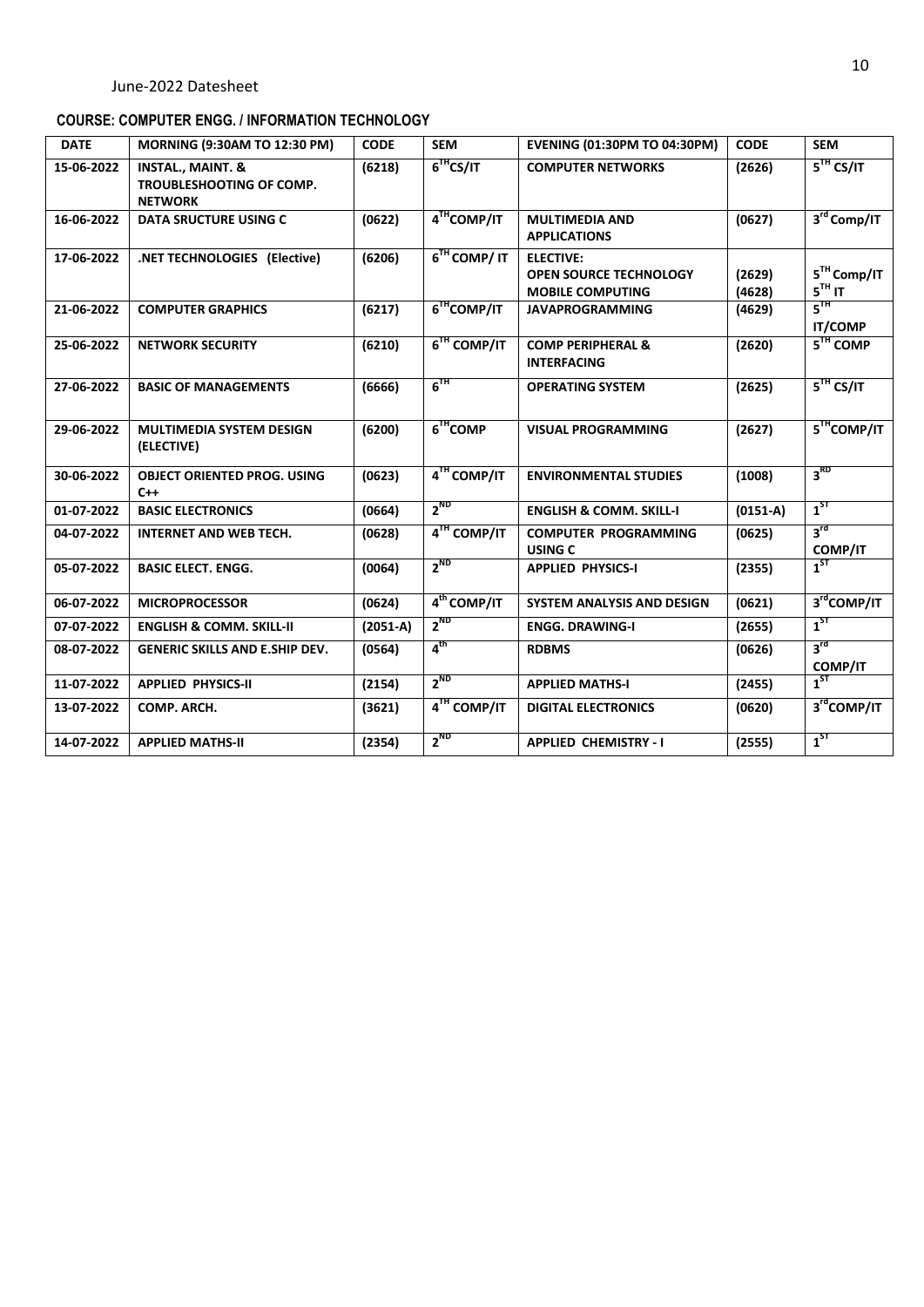# **INFORMATION TECH. (FOR 2018 BATCH ONWARDS)**

| <b>DATE</b> | <b>MORNING (9:30AM TO 12:30 PM)</b>                   | <b>CODE</b> | <b>SEM</b>      | <b>EVENING (01:30PM TO 04:30PM)</b>                            | <b>CODE</b> | <b>SEM</b>      |
|-------------|-------------------------------------------------------|-------------|-----------------|----------------------------------------------------------------|-------------|-----------------|
| 15-06-2022  | <b>OPEN SOURCE TECHNOLOGY</b>                         | (7095)      | 6 <sup>TH</sup> | WEB DEV. USING PHP                                             | (2795)      | $5^{TH}$        |
|             | <b>COMPUTER PROGRAMMING USING</b><br><b>PYTHON</b>    | (6495)      |                 |                                                                |             |                 |
|             | DEVELOPMENT OF ANDROID APPL.                          | (6595)      |                 |                                                                |             |                 |
| 16-06-2022  | DATABASE MANAGEMENT SYSTEM                            | (2395)      | $4^{TH}$        | <b>COMPUTER PROGRAMMING</b><br>USING C                         | (0295)      | $3^{\text{rd}}$ |
| 17-06-2022  |                                                       |             |                 | <b>DIGITAL MARKETING</b>                                       | (5095)      | $5^{\text{th}}$ |
| 21-06-2022  | <b>APPICATION DEV. USING WEB</b><br><b>FRAME WORK</b> | (2895)      | 6 <sup>TH</sup> | <b>BASICS OF MANAGEMENT</b>                                    | (9520)      | 5 <sup>TH</sup> |
| 25-06-2022  | <b>CLOUD COMPUTING</b>                                | (4595)      | $6^{TH}$        | <b>COMPUTER PERIPHERALS &amp;</b><br><b>INTERFACING</b>        | (2695)      | $5^{\text{TH}}$ |
| 27-06-2022  | <b>ARTIFICIAL INTELLIGENCE</b>                        | (5795)      | $6^{TH}$        | <b>MOBILE TECHNOLIGIES</b>                                     | (0895)      | $5^{\text{th}}$ |
|             |                                                       |             |                 | <b>INTERNET OF THINGS</b>                                      | (0995)      |                 |
|             |                                                       |             |                 | <b>BIG DATA</b>                                                | (3195)      |                 |
| 28-06-2022  | <b>DATA STRUCTURES</b>                                | (2095)      | $4^{TH}$        | <b>MULTIMEDIA AND ANIMATION</b><br><b>TECHNOLOGY</b>           | (0595)      | $3^{\text{rd}}$ |
| 01-07-2022  | <b>BASIC ELECTRONICS</b>                              | (0190)      | $2^{ND}$        | <b>ENGLISH &amp; COMM. SKILL-I</b>                             | (4852)      | $1^{5T}$        |
| 04-07-2022  | <b>COMPUTER NETWORKS &amp; SECURITY</b>               | (2495)      | $4^{TH}$        | <b>INTERNET AND WEB TECH.</b>                                  | (0695)      | 3 <sup>RD</sup> |
| 05-07-2022  |                                                       |             |                 | <b>APPLIED PHYSICS-I</b>                                       | (5752)      | $1^{ST}$        |
| 06-07-2022  | <b>OBJECT ORIENTED PROG. USING</b><br><b>JAVA</b>     | (2295)      | $4^{TH}$        | <b>SOFTWARE ENGG.</b>                                          | (0095)      | 3 <sup>RD</sup> |
| 07-07-2022  | <b>ENGLISH &amp; COMM. SKILL-II</b>                   | (0453)      | $2^{ND}$        | <b>ENGG. DRAWING-I (4Hrs)</b>                                  | (7152)      | $1^{ST}$        |
| 08-07-2022  | <b>GENERIC SKILLS AND E.SHIP DEV.</b>                 | (9585)      | $4^{TH}$        | <b>OPERATING SYSTEM</b>                                        | (0395)      | 3 <sup>RD</sup> |
| 11-07-2022  | <b>APPLIED PHYSICS-II</b>                             | (2753)      | $2^{ND}$        | <b>APPLIED MATHS-I</b>                                         | (2952)      | $1^{ST}$        |
| 12-07-2022  | <b>ENVIORNMENT STUDIES</b>                            | (2853)      | $2^{ND}$        | <b>COMPUTER</b><br><b>FUNDAMENTAL</b><br>&<br><b>INFO TECH</b> | (6462)      | 1 <sup>ST</sup> |
| 13-07-2022  | <b>COMPUTER ARCHITECTURE</b>                          | (0495)      | $4^{TH}$        | <b>DIGITAL ELECTRONICS</b>                                     | (0195)      | 3 <sup>rd</sup> |
| 14-07-2022  | <b>APPLIED MATHS-II</b>                               | (0553)      | $2^{ND}$        | <b>APPLIED CHEMISTRY - I</b>                                   | (6052)      | $1^{ST}$        |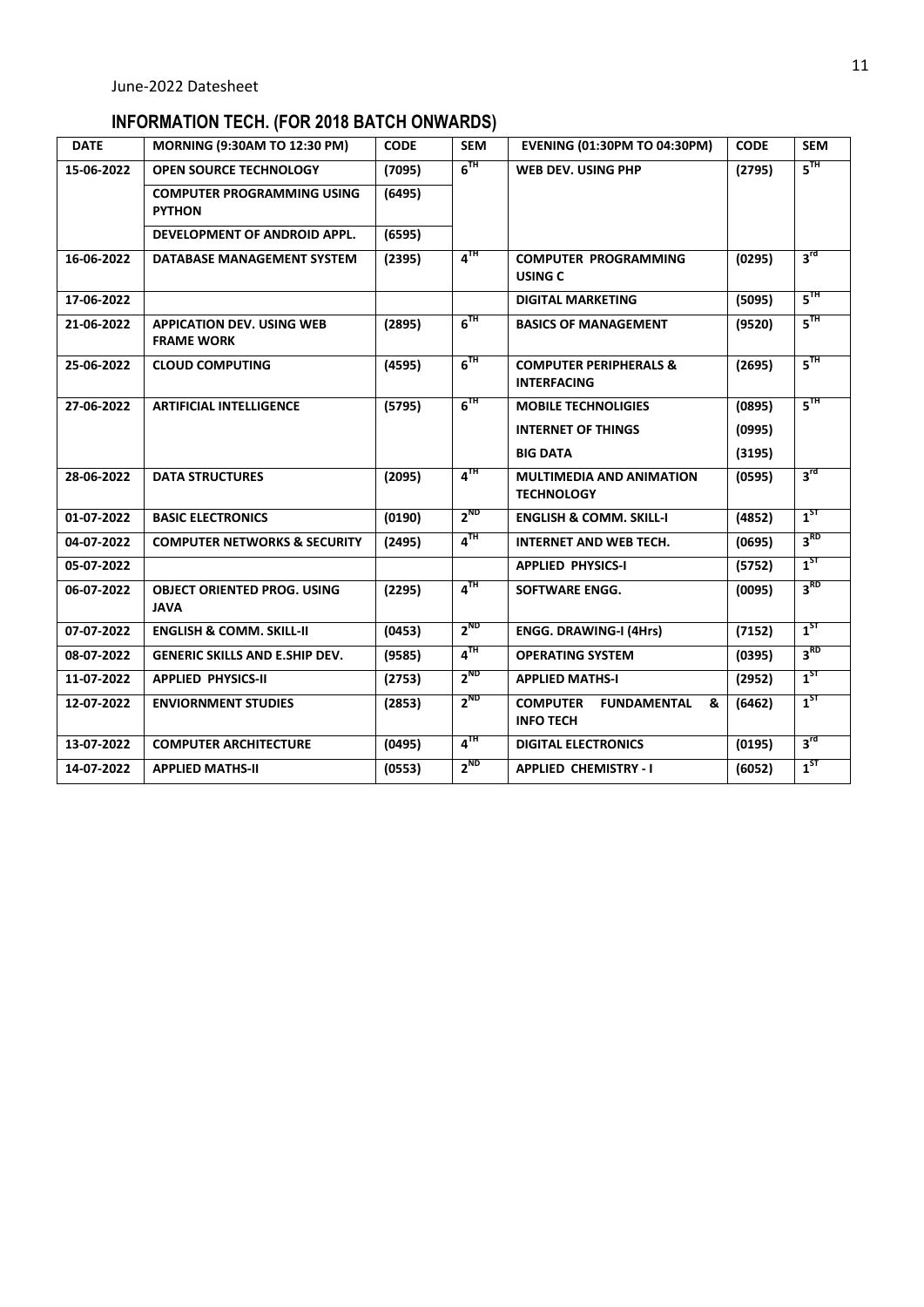#### **COURSE: COMPUTER SCIENCE AND ENGINEERING**

| <b>DATE</b> | <b>MORNING (9:30AM TO 12:30 PM)</b>                                               | <b>CODE</b> | <b>SEM</b>      | <b>EVENING (01:30PM TO 04:30PM)</b>                | <b>CODE</b> | <b>SEM</b>      |
|-------------|-----------------------------------------------------------------------------------|-------------|-----------------|----------------------------------------------------|-------------|-----------------|
| 15-06-2022  | <b>INSTAL., MAINT. &amp;</b><br><b>TROUBLESHOOTING OF COMP.</b><br><b>NETWORK</b> | (6218)      | $6^{TH}$        | <b>COMPUTER NETWORKS</b>                           | (2626)      | $5^{\text{TH}}$ |
| 16-06-2022  | <b>DATA SRUCTURE USING C</b>                                                      | (0622)      | $4^{TH}$        | <b>MULTIMEDIA AND</b><br><b>APPLICATIONS</b>       | (0627)      | $3^{\text{rd}}$ |
| 17-06-2022  | .NET TECHNOLOGIES (Elective)                                                      | (6206)      | $6^{TH}$        | <b>OPEN SOURCE TECHNOLOGIES</b>                    | (2629)      | $5^{\text{TH}}$ |
| 21-06-2022  | <b>COMPUTER GRAPHICS</b>                                                          | (6217)      | $6^{TH}$        | <b>JAVAPROGRAMMING</b>                             | (4629)      | 5TH             |
| 25-06-2022  | <b>NETWORK SECURITY</b>                                                           | (6210)      | $6^{TH}$        | <b>COMP PERIPHERAL &amp;</b><br><b>INTERFACING</b> | (2620)      | $5^{\text{TH}}$ |
| 27-06-2022  | <b>BASIC OF MANAGEMENTS</b>                                                       | (6666)      | $6^{TH}$        | <b>OPERATINGSYSTEM</b>                             | (2625)      | $5^{\text{TH}}$ |
| 29-06-2022  | <b>MULTIMEDIA SYSTEM DESIGN</b><br>(ELECTIVE)                                     | (6200)      | $6^{TH}$        | <b>VISUAL PROGRAMMING</b>                          | (2627)      | $5^{\rm TH}$    |
| 30-06-2022  | <b>OBJECT ORIENTED PROG. USING</b><br>$C++$                                       | (0623)      | $4^{TH}$        | <b>ENVIRONMENTAL STUDIES</b>                       | (1008)      | $3^{RD}$        |
| 01-07-2022  | <b>BASIC ELECTRONICS</b>                                                          | (0664)      | $2^{ND}$        | <b>ENGLISH &amp; COMM. SKILL-I</b>                 | $(0151-A)$  | $1^{5T}$        |
| 04-07-2022  | <b>INTERNET AND WEB TECH.</b>                                                     | (0628)      | $4^{TH}$        | <b>COMPUTER PROGRAMMING</b><br>USING C             | (0625)      | $3^{\text{rd}}$ |
| 05-07-2022  | <b>BASIC ELECT. ENGG.</b>                                                         | (0064)      | $2^{ND}$        | <b>APPLIED PHYSICS-I</b>                           | (2355)      | $1^{5T}$        |
| 06-07-2022  | <b>MICROPROCESSOR</b>                                                             | (0624)      | 4 <sup>th</sup> | SYSTEM ANALYSIS AND DESIGN                         | (0621)      | $3^{\text{rd}}$ |
| 07-07-2022  | <b>ENGLISH &amp; COMM. SKILL-II</b>                                               | $(2051-A)$  | $2^{ND}$        | <b>ENGG. DRAWING-I</b>                             | (2655)      | $1^{57}$        |
| 08-07-2022  | <b>GENERIC SKILLS AND E.SHIP DEV.</b>                                             | (0564)      | $4^{\text{th}}$ | <b>RDBMS</b>                                       | (0626)      | $3^{\text{rd}}$ |
| 11-07-2022  | <b>APPLIED PHYSICS-II</b>                                                         | (2154)      | $2^{ND}$        | <b>APPLIED MATHS-I</b>                             | (2455)      | $1^{57}$        |
| 13-07-2022  | COMP. ARCH.                                                                       | (3621)      | $4^{TH}$        | <b>DIGITAL ELECTRONICS</b>                         | (0620)      | $3^{\text{rd}}$ |
| 14-07-2022  | <b>APPLIED MATHS-II</b>                                                           | (2354)      | $2^{ND}$        | <b>APPLIED CHEMISTRY - I</b>                       | (2555)      | $1^{57}$        |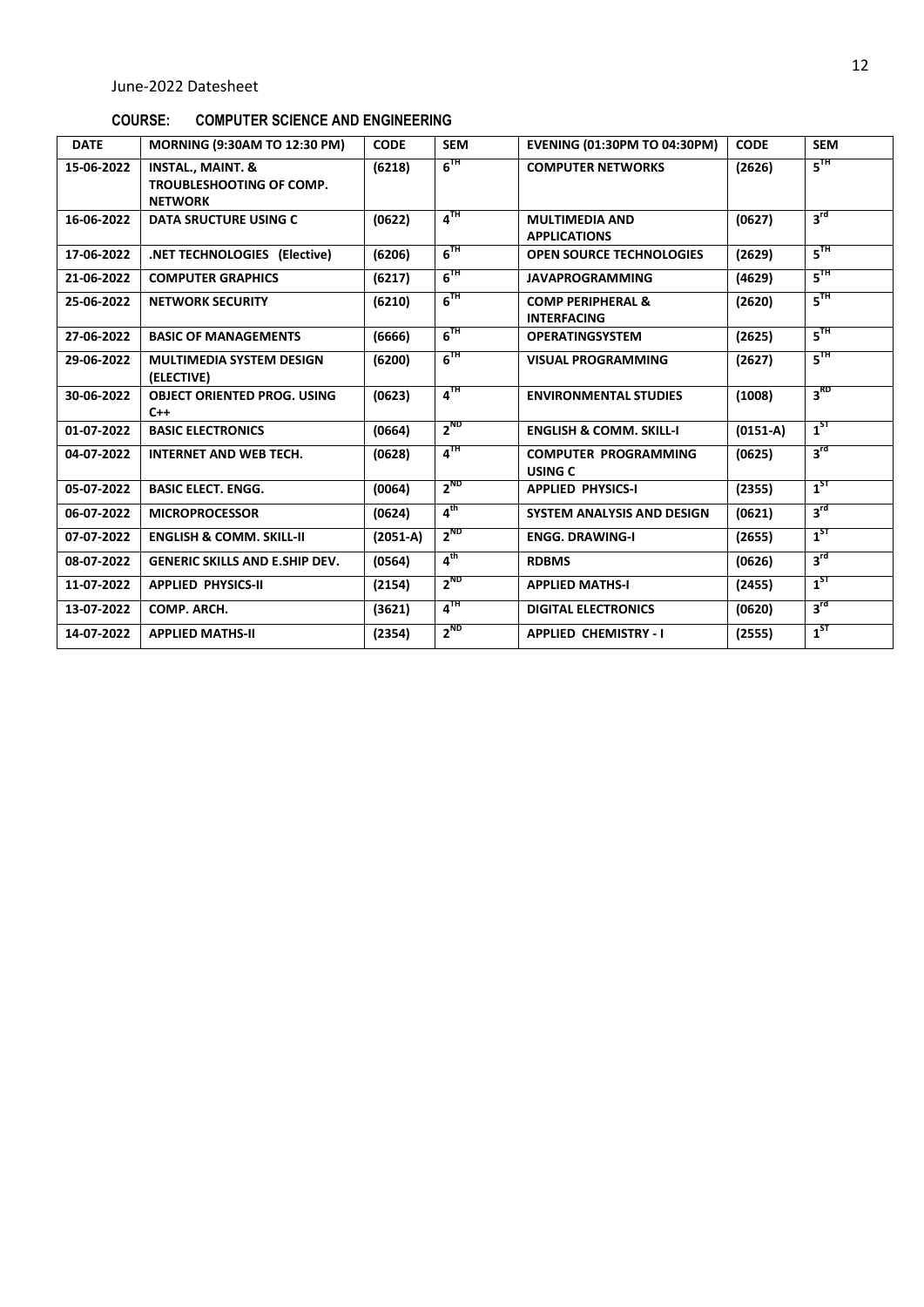# **COMPUTER SC. & ENGG. (FOR 2018 BATCH ONWARDS)**

| <b>DATE</b> | <b>MORNING (9:30AM TO 12:30 PM)</b>                   | <b>CODE</b> | <b>SEM</b>        | <b>EVENING (01:30PM TO 04:30PM)</b>                            | <b>CODE</b> | <b>SEM</b>      |
|-------------|-------------------------------------------------------|-------------|-------------------|----------------------------------------------------------------|-------------|-----------------|
| 15-06-2022  | <b>OPEN SOURCE TECHNOLOGY</b>                         | (7095)      | $6^{TH}$          | <b>WEB DEV. USING PHP</b>                                      | (2795)      | $5^{\text{TH}}$ |
|             | <b>COMPUTER PROGRAMMING USING</b>                     | (6495)      |                   |                                                                |             |                 |
|             | <b>PYTHON</b>                                         |             |                   |                                                                |             |                 |
|             | DEVELOPMENT OF ANDROID APPL.                          | (6595)      |                   |                                                                |             |                 |
|             | <b>DIGITAL MARKETING</b>                              | (5095)      |                   |                                                                |             |                 |
| 16-06-2022  | DATABASE MANAGEMENT SYSTEM                            | (2395)      | 4 <sup>TH</sup>   | <b>COMPUTER PROGRAMMING</b><br><b>USING C</b>                  | (0295)      | 3 <sup>rd</sup> |
| 17-06-2022  |                                                       |             |                   | <b>MICROPROCESSORS</b>                                         | (2494)      | $5^{\text{TH}}$ |
| 21-06-2022  | <b>APPICATION DEV. USING WEB</b><br><b>FRAME WORK</b> | (2895)      | $6^{TH}$          | <b>BASICS OF MANAGEMENT</b>                                    | (9520)      | $5^{\text{th}}$ |
| 25-06-2022  | <b>CLOUD COMPUTING</b>                                | (4595)      | $6^{TH}$          | <b>COMPUTER PERIPHERALS &amp;</b><br><b>INTERFACING</b>        | (2695)      | $5^{\text{TH}}$ |
| 27-06-2022  | <b>ANALYSIS AND DESIGN ALGORITHM</b>                  | (4495)      | $6^{TH}$          | <b>MOBILE TECHNOLIGIES</b>                                     | (0895)      | $5^{\text{TH}}$ |
|             |                                                       |             |                   | <b>INTERNET OF THINGS</b>                                      | (0995)      |                 |
|             |                                                       |             |                   | <b>BIG DATA</b>                                                | (3195)      |                 |
| 28-06-2022  | <b>DATA STRUCTURES</b>                                | (2095)      | $4$ <sup>TH</sup> | <b>MULTIMEDIA AND ANIMATION</b><br><b>TECHNOLOGY</b>           | (0595)      | $3^{\text{rd}}$ |
| 01-07-2022  | <b>BASIC ELECTRONICS</b>                              | (0190)      | $2^{ND}$          | <b>ENGLISH &amp; COMM. SKILL-I</b>                             | (4852)      | $1^{5T}$        |
| 04-07-2022  | <b>COMPUTER NETWORKS &amp; SECURITY</b>               | (2495)      | $4^{TH}$          | <b>INTERNET AND WEB TECH.</b>                                  | (0695)      | 3 <sup>RD</sup> |
| 05-07-2022  |                                                       |             |                   | <b>APPLIED PHYSICS-I</b>                                       | (5752)      | $1^{5T}$        |
| 06-07-2022  | <b>OBJECT ORIENTED PROG. USING</b><br><b>JAVA</b>     | (2295)      | $4^{TH}$          | <b>SOFTWARE ENGG.</b>                                          | (0095)      | 3 <sup>RD</sup> |
| 07-07-2022  | <b>ENGLISH &amp; COMM. SKILL-II</b>                   | (0453)      | $2^{ND}$          | <b>ENGG. DRAWING-I(4Hrs)</b>                                   | (7152)      | $1^{5T}$        |
| 08-07-2022  | <b>GENERIC SKILLS AND E.SHIP DEV.</b>                 | (9585)      | $4^{TH}$          | <b>OPERATING SYSTEM</b>                                        | (0395)      | 3 <sup>RD</sup> |
| 11-07-2022  | <b>APPLIED PHYSICS-II</b>                             | (2753)      | $2^{ND}$          | <b>APPLIED MATHS-I</b>                                         | (2952)      | $1^{ST}$        |
| 12-07-2022  | <b>ENVIORNMENT STUDIES</b>                            | (2853)      | $2^{ND}$          | <b>COMPUTER</b><br><b>FUNDAMENTAL</b><br>&<br><b>INFO TECH</b> | (6462)      | $1^{ST}$        |
| 13-07-2022  | <b>COMPUTER ARCHITECTURE</b>                          | (0495)      | $4^{TH}$          | <b>DIGITAL ELECTRONICS</b>                                     | (0195)      | $3^{\text{rd}}$ |
| 14-07-2022  | <b>APPLIED MATHS-II</b>                               | (0553)      | $2^{ND}$          | <b>APPLIED CHEMISTRY - I</b>                                   | (6052)      | $1^{ST}$        |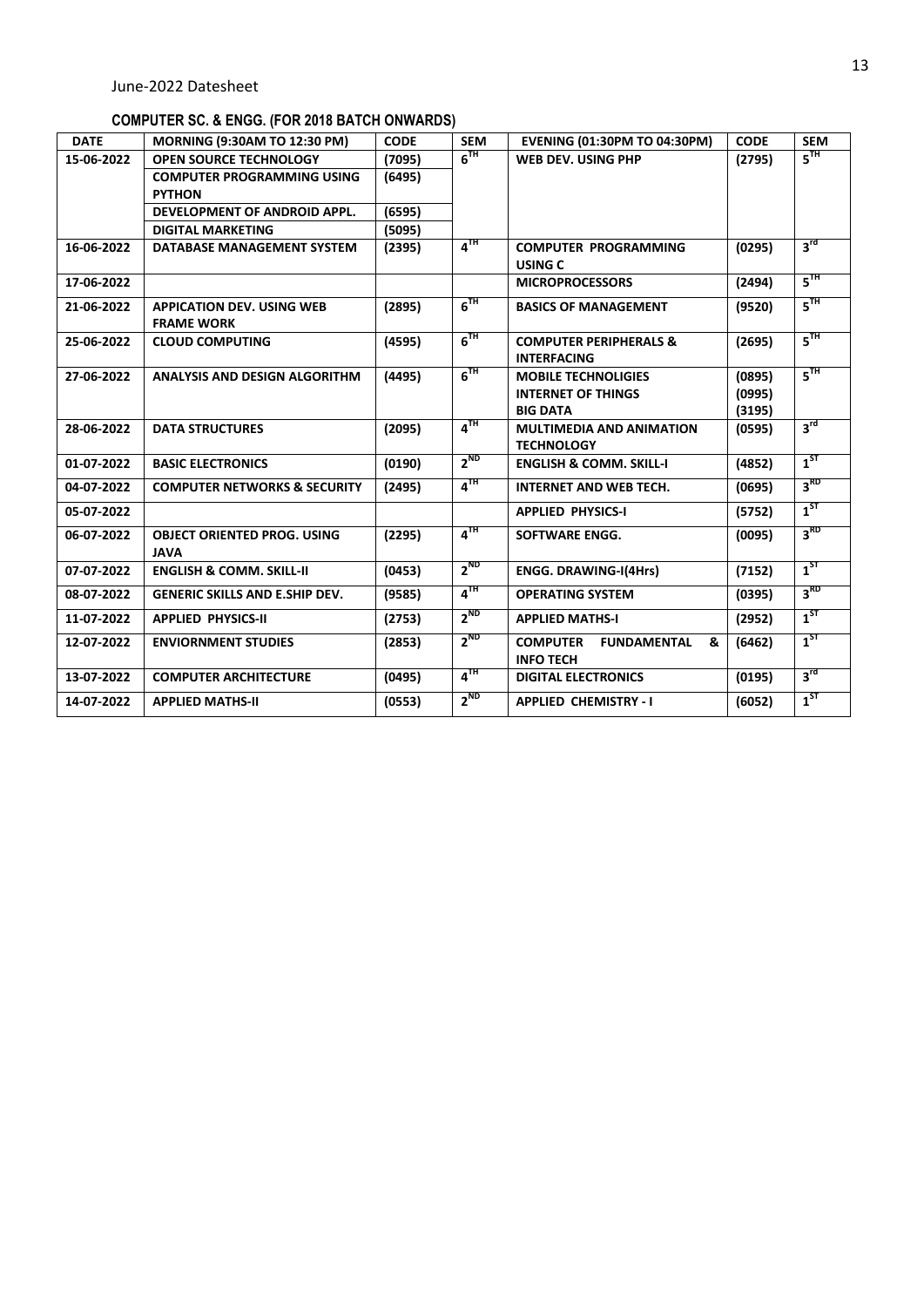#### **COURSE: AUTOMOBILE ENGINEERING**

| <b>DATE</b> | <b>MORNING (9:30AM TO 12:30 PM)</b>                     | <b>CODE</b> | <b>SEM</b>      | <b>EVENING (01:30PM TO 04:30PM)</b>             | <b>CODE</b>      | <b>SEM</b>      |
|-------------|---------------------------------------------------------|-------------|-----------------|-------------------------------------------------|------------------|-----------------|
| 15-06-2022  | <b>PROD. PLANNING &amp; COSTING</b>                     | (9338)      | $6^{\text{th}}$ | <b>AUTO ELECT &amp; ELECTR EQUIPMENT</b>        | (9327)           | $5^{\rm{TH}}$   |
| 16-06-2022  | <b>AUTO MOBILE ENGINE-II</b>                            | (9310)      | $4^{TH}$        | <b>AUTOMATIVE MATERIAL</b>                      | (0935)           | 3 <sup>RD</sup> |
| 21-06-2022  | <b>TRACTOR AND HEAVY EARTH</b><br><b>MOVING M/C</b>     | (9331)      | $6^{TH}$        | <b>GARAGE EQUIPMENT</b>                         | (9325)           | $5^{\text{TH}}$ |
| 25-06-2022  | <b>MOTOR VEHICLE ACT &amp; TRASNPORT</b><br><b>MGMT</b> | (9334)      | 6 <sup>th</sup> | <b>CHASIS, BODY AND TRANSMISSION-II</b>         | (9322)           | $5^{\text{th}}$ |
| 27-06-2022  | <b>BASIC OF MANAGEMENTS</b>                             | (6666)      | $6^{TH}$        | <b>ELEMENTS OF DESIGN</b>                       | (9326)           | $5^{\text{TH}}$ |
| 28-06-2022  | <b>CHASIS BODY &amp; TRANSMISSION-I</b>                 | (9319)      | $4^{TH}$        | <b>BASIC OF THERMAL&amp; HYDRAULIC</b><br>ENGG. | (0930)           | $3^{\text{rd}}$ |
| 30-06-2022  |                                                         |             |                 | <b>ENVIRONMENTAL STUDIES</b>                    | (1008)           | $3^{RD}$        |
| 01-07-2022  | <b>ENGG. DRAWING-II</b>                                 | (2454)      | $2^{nd}$        | <b>ENGLISH &amp; COMM. SKILL-I</b>              | $(0151-A)$       | $1^{ST}$        |
| 04-07-2022  | <b>WORKSHOP TECHNOLOGY-II</b>                           | (5310)      | $4^{TH}$        | ELE. OF ELECT. & ELEC. ENGG.                    | (0932<br>/0532)  | $3^{\text{rd}}$ |
| 05-07-2022  | <b>APPLIED CHEMISTRY - II</b>                           | (2254)      | $2^{ND}$        | <b>APPLIED PHYSICS-I</b>                        | (2355)           | $1^{ST}$        |
| 06-07-2022  | <b>STRENGTH OF MATERIALS</b>                            | (5309)      | 4 <sup>th</sup> | <b>AUTO ENGINE</b>                              | (0934)           | $3^{\text{rd}}$ |
| 07-07-2022  | <b>ENGLISH &amp; COMM. SKILL-II</b>                     | $(2051-A)$  | $2^{ND}$        | <b>ENGG. DRAWING-I</b>                          | (2655)           | 1 <sup>st</sup> |
| 08-07-2022  | <b>GENERIC SKILLS &amp; E.SHIP DEV.</b>                 | (0564)      | $4^{TH}$        | <b>APPLIED MECHANICS</b>                        | (0519/<br>0931)  | $3^{\text{rd}}$ |
| 11-07-2022  | <b>APPLIED PHYSICS-II</b>                               | (2154)      | $2^{ND}$        | <b>APPLIED MATHS-I</b>                          | (2455)           | $1^{5T}$        |
| 13-07-2022  | <b>AUTOMOBILE ENGG. DRAWING</b>                         | (9300)      | 4 <sup>TH</sup> | <b>WORKSHOP TECHNOLOGY</b>                      | (0933)<br>/0533) | 3rd             |
| 14-07-2022  | <b>APPLIED MATHS-II</b>                                 | (2354)      | $2^{ND}$        | <b>APPLIED CHEMISTRY - I</b>                    | (2555)           | $1^{ST}$        |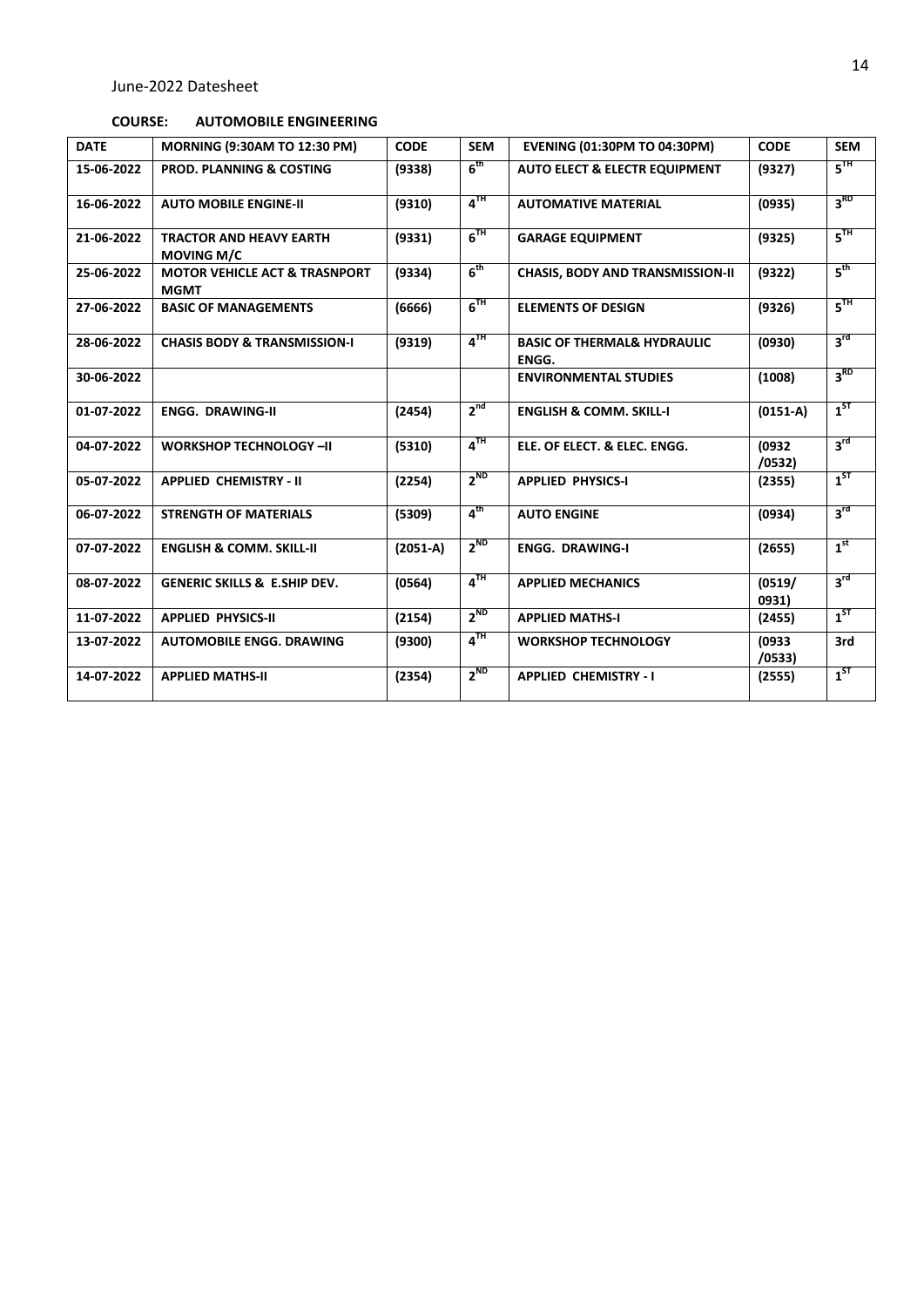# **AUTOMOBILE ENGG. (FOR 2018 BATCH ONWARDS)**

| <b>DATE</b> | <b>MORNING (9:30AM TO 12:30 PM)</b>                       | <b>CODE</b> | <b>SEM</b> | <b>EVENING (01:30PM TO 04:30PM)</b>                                            | <b>CODE</b> | <b>SEM</b>      |
|-------------|-----------------------------------------------------------|-------------|------------|--------------------------------------------------------------------------------|-------------|-----------------|
| 15-06-2022  | <b>PROD. PLNNING &amp; COSTING</b>                        | (0993)      | $6^{TH}$   | <b>AUTO ELECT &amp; ELECTR EQUIPMENT</b>                                       | (2693)      | $5^{TH}$        |
| 16-06-2022  | <b>GARAGE EQUIPMENT</b>                                   | (0493)      | $4^{TH}$   | <b>AUTOMATIVE MATERIAL</b>                                                     | (3893)      | 3 <sup>RD</sup> |
| 21-06-2022  | <b>TRACTOR AND HEAVY EARTH</b><br><b>MOVING EQUIPMENT</b> | (0793)      | $6^{TH}$   | <b>BASICS OF MANAGEMENT</b>                                                    | (9520)      | $5^{\text{TH}}$ |
| 25-06-2022  | <b>MOTOR VEHICLE ACT &amp; TRANSORT</b><br>MGMT.          | (2993)      | $6^{TH}$   | <b>CHASIS, BODY&amp;TRANSMISSION-II</b>                                        | (2593)      | $5^{\text{TH}}$ |
| 27-06-2022  |                                                           |             |            | <b>ELEMENTS OF DESIGN</b>                                                      | (0693)      | $5^{\text{TH}}$ |
| 28-06-2022  | <b>CHASIS BODY &amp; TRANSMISSION-I</b>                   | (2293)      | $4^{TH}$   | THERMODYNAMICS.<br><b>BASICS</b><br>OF.<br><b>HYDRAULICS &amp; PENUAMATICS</b> | (0293)      | 3 <sup>RD</sup> |
| 01-07-2022  | <b>ENGG. DRAWING-II (4Hrs)</b>                            | (2953)      | $2^{ND}$   | <b>ENGLISH &amp; COMM. SKILL-I</b>                                             | (4852)      | $1^{ST}$        |
| 04-07-2022  | <b>WORKSHOP TECHNOLOGY -II</b>                            | (2493)      | $4^{TH}$   | <b>ELEMENTS</b><br><b>ELECTICAL</b><br>&<br>OF<br><b>ELECTRONICS ENGG.</b>     | (0193)      | 3 <sup>RD</sup> |
| 05-07-2022  | <b>APPLIED CHEMISTRY-II</b>                               | (4553)      | $2^{ND}$   | <b>APPLIED PHYSICS-I</b>                                                       | (5752)      | $1^{ST}$        |
| 06-07-2022  | <b>STRENGTH OF MATERIALS</b>                              | (2093)      | $4^{TH}$   | <b>AUTOMOBILE ENGG. DRG.</b>                                                   | (0393)      | 3 <sup>RD</sup> |
| 07-07-2022  | <b>ENGLISH &amp; COMM. SKILL-II</b>                       | (0453)      | $2^{ND}$   | <b>ENGG. DRAWING-I (4Hrs)</b>                                                  | (7152)      | $1^{5T}$        |
| 08-07-2022  | <b>GENERIC SKILLS &amp; ENT. DEV.</b>                     | (9385)      | $6^{TH}$   | <b>APPLIED MECHANICS</b>                                                       | (0093)      | 3 <sup>RD</sup> |
| 11-07-2022  | <b>APPLIED PHYSICS-II</b>                                 | (2753)      | $2^{ND}$   | <b>APPLIED MATHS-I</b>                                                         | (2952)      | $1^{ST}$        |
| 12-07-2022  | <b>ENVIORNMENT STUDIES</b>                                | (2853)      | $2^{ND}$   |                                                                                |             |                 |
| 13-07-2022  | <b>AUTO ENGINE-I</b>                                      | (0893)      | $4^{TH}$   | <b>WORKSHOP TECH.</b>                                                          | (0593)      | 3 <sup>RD</sup> |
| 14-07-2022  | <b>APPLIED MATHS-II</b>                                   | (0553)      | $2^{ND}$   | <b>APPLIED CHEMISTRY - I</b>                                                   | (6052)      | $1^{ST}$        |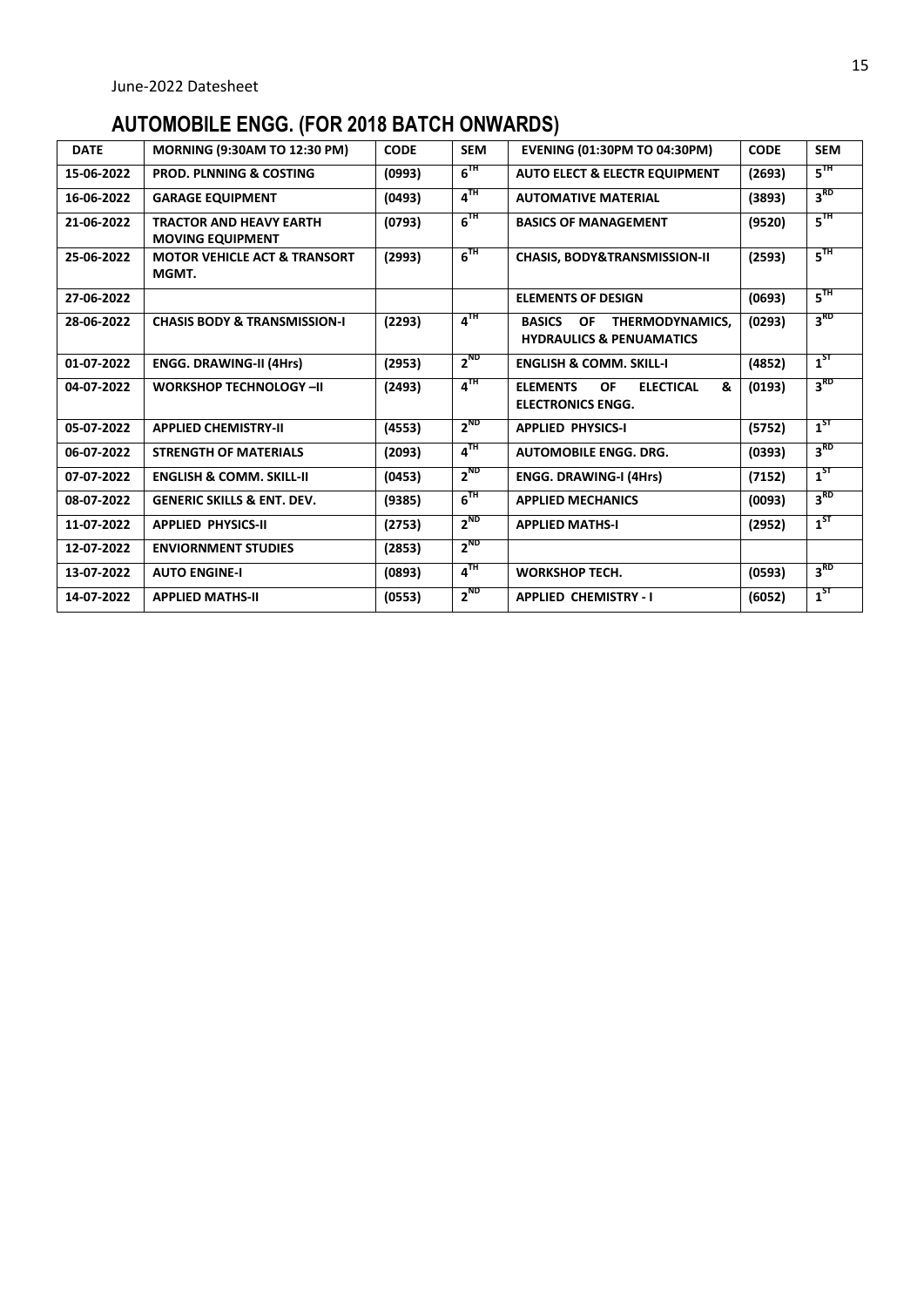#### **COURSE: ELECTRICAL AND ELECTRONICS ENGINEERING**

| <b>DATE</b> | MORNING (9:30AM TO 12:30 PM)                              | <b>CODE</b>      | <b>SEM</b>                 | EVENING(01:30PM TO 04:30PM)                           | <b>CODE</b>     | <b>SEM</b>      |
|-------------|-----------------------------------------------------------|------------------|----------------------------|-------------------------------------------------------|-----------------|-----------------|
| 15-06-2022  |                                                           |                  |                            | <b>COMPUTER NETWORK</b>                               | (2626)          | $5^{\rm TH}$    |
| 16-06-2022  | <b>ELECT&amp; ELECTR. ENGG. DESIGN &amp;</b><br>DRG.      | (6906)           | $\mathbf{A}^{\mathsf{TH}}$ | <b>ELECT. &amp; ELECTR.MEASURING</b><br>INST.         | (6902)          | 3 <sup>RD</sup> |
| 17-06-2022  | UTILIZATION OF ELECT. ENERGY                              | (6921)<br>/5224) | 6 <sup>TH</sup>            | <b>DIGITAL COMM. SYSTEM</b>                           | (6910)          | $5^{\rm{TH}}$   |
| 21-06-2022  | <b>ELECTIVE-</b>                                          |                  | $6^{TH}$                   | <b>ENERGY SOURCES AND</b>                             | (6903)          | 5 <sup>TH</sup> |
|             | <b>OPTICAL FIBRE COMM.</b>                                | (6923/61)<br>86) |                            | <b>MANAGEMENT</b>                                     |                 |                 |
|             | <b>WIRELESS AND MOBILE COMM.</b>                          | (6924)           |                            |                                                       |                 |                 |
|             | <b>VLSI SYSTEM DESIGN</b>                                 | (6922/61)<br>88) |                            |                                                       |                 |                 |
| 25-06-2022  | <b>PROG. LOGIC CONTR. &amp;</b><br><b>MICROCONTROLLER</b> | (5228)           | $6^{TH}$                   | <b>ELECTRICAL POWER-I</b>                             | (2527)          | $5^{\text{TH}}$ |
| 27-06-2022  | <b>BASIC OF MANAGEMENT</b>                                | (6666)           | $6^{TH}$                   | <b>ELECTRICAL MACHINES-II</b>                         | (0529)          | $5^{\text{TH}}$ |
| 28-06-2022  | <b>INSTR. AND PROCESS CONTROL</b>                         | (6907)           | $4^{TH}$                   |                                                       |                 |                 |
| 29-06-2022  | <b>ELECTRICAL POWER-II</b>                                | (5229)           | $6^{\text{TH}}$            | <b>INDL. ELECTR. &amp; CONTRL OF</b><br><b>DRIVES</b> | (2528)          | $5^{TH}$        |
| 30-06-2022  | <b>ANALOG COMM. SYSTEM</b>                                | (6905)           | $\mathbf{A}^{\mathsf{TH}}$ | <b>ENVIRONMENTAL STUDIES</b>                          | (1008)          | 3 <sup>RD</sup> |
| 01-07-2022  | <b>BASIC ELECTRONICS</b>                                  | (0664)           | $2^{ND}$                   | <b>ENGLISH &amp; COMM. SKILL-I</b>                    | $(0151-A)$      | $1^{5T}$        |
| 04-07-2022  | <b>ELECTRICAL MACHINE</b>                                 | (2520)           | $4^{TH}$                   | <b>COMPUTER PROG. &amp;</b><br><b>APPLICATIONS</b>    | (0526/690<br>4) | 3 <sup>RD</sup> |
| 05-07-2022  | <b>BASIC ELECT. ENGG.</b>                                 | (0064)           | $2^{ND}$                   | <b>APPLIED PHYSICS-I</b>                              | (2355)          | $1^{ST}$        |
| 06-07-2022  | <b>MICROPROCESSOR</b>                                     | (6129)           | $4^{TH}$                   | <b>ELECT. &amp; ELECTR. ENGG.</b><br><b>MATERIAL</b>  | (0521/690<br>O) | 3 <sup>RD</sup> |
| 07-07-2022  | <b>ENGLISH &amp; COMM. SKILL-II</b>                       | $(2051-A)$       | $2^{ND}$                   | <b>ENGG. DRAWING-I</b>                                | (2655)          | $1^{5T}$        |
| 08-07-2022  | <b>GENERIC SKILL AND E.SHIP DEV.</b>                      | (0564)           | $4^{TH}$                   | <b>ELECTRONICS-II</b>                                 | (6901)          | 3 <sup>RD</sup> |
| 11-07-2022  | <b>APPLIED PHYSICS-II</b>                                 | (2154)           | $2^{ND}$                   | <b>APPLIED MATHS-I</b>                                | (2455)          | $1^{57}$        |
| 13-07-2022  | <b>ENVIRONMENTALSCIENCE</b>                               | (6908)           | $4^{TH}$                   | <b>DIGITAL ELECTRONICS</b>                            | (0620)          | 3 <sup>RD</sup> |
| 14-07-2022  | <b>APPLIED MATHS-II</b>                                   | (2354)           | $2^{ND}$                   | <b>APPLIED CHEMISTRY-I</b>                            | (2555)          | $1^{ST}$        |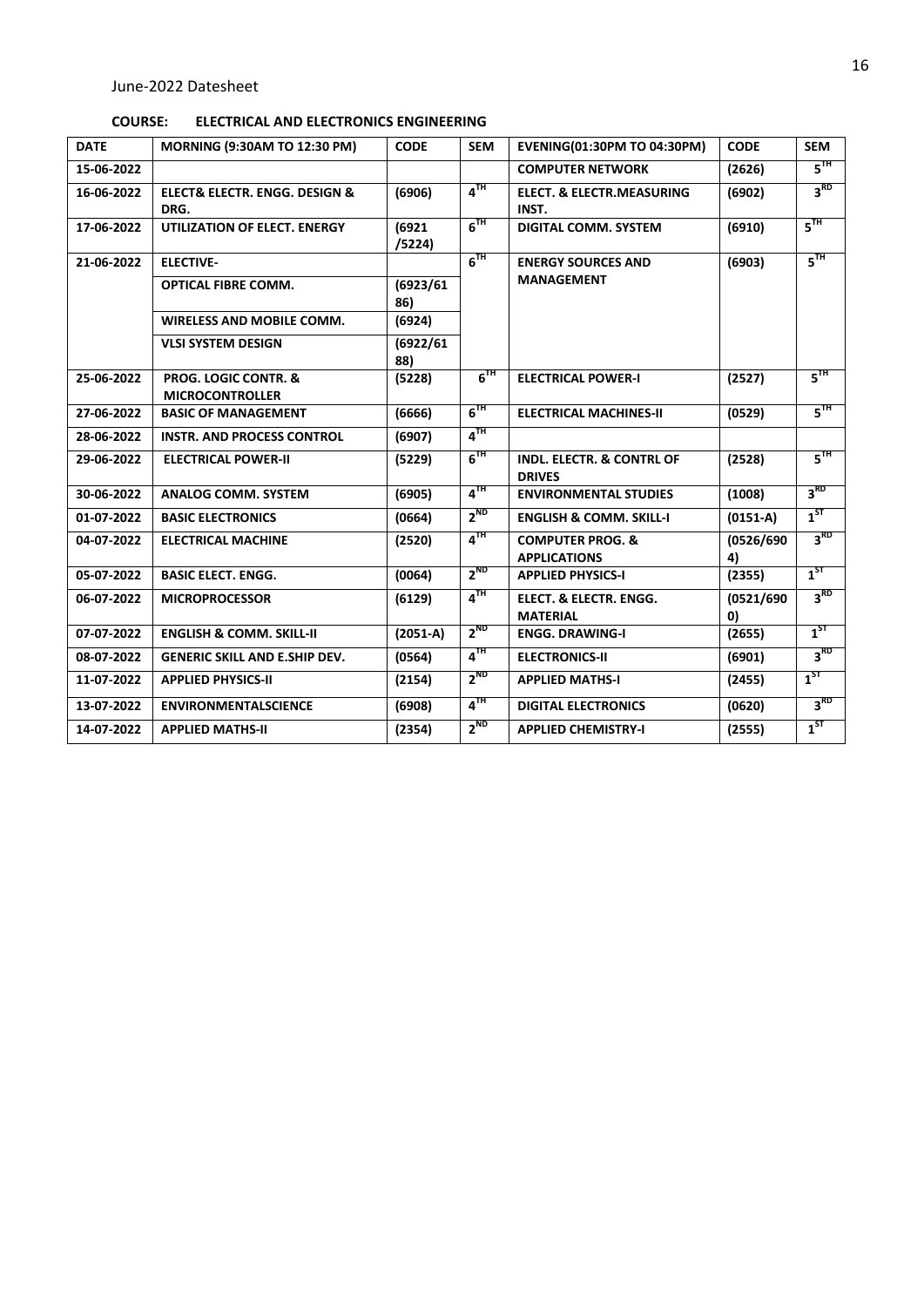### **COURSE: ELECTRONICS AND COMMUNICATION ENGINEERING (INDUSTRY INTEGRATED)**

| <b>DATE</b> | MORNING (9:30AM TO 12:30<br>PM)         | <b>CODE</b> | <b>SEM</b>                 | <b>EVENING</b><br>TO<br>(01:30PM<br>04:30PM)            | <b>CODE</b> | <b>SEM</b>      |
|-------------|-----------------------------------------|-------------|----------------------------|---------------------------------------------------------|-------------|-----------------|
| 15-06-2022  | MICROWAVE AND RADAR ENGG.               | (8461)      | $6^{TH}$                   | <b>COMMUNICATION SYSTEM -II</b>                         | (0614/6801) | $5^{\text{th}}$ |
| 16-06-2022  | <b>COMM. SYSTEM</b>                     | (6127)      | $\mathbf{A}^{\mathsf{TH}}$ | <b>COMPUTER PROG. &amp;</b><br><b>APPLICATION</b>       | (0618)      | 3 <sup>rd</sup> |
| 17-06-2022  | <b>COMPUTER NETWORKS</b>                | (2462/6061) | $6^{TH}$                   | <b>CONSUMER ELECTRONICS</b>                             | (0612)      | $5^{\text{TH}}$ |
| 21-06-2022  | <b>ELECTIVE:</b>                        |             | 6 <sup>th</sup>            | <b>PC ORGANISATION</b>                                  | (0613)      | $5^{\text{TH}}$ |
|             | <b>OPTICAL FIBRE COMM.</b>              | (6186/8161) |                            |                                                         |             |                 |
|             | <b>VLSI SYSTEM DESIGN</b>               | (6188/6922) |                            |                                                         |             |                 |
|             | <b>MEDICAL ELECTRONICS</b>              | (6180)      |                            |                                                         |             |                 |
| 25-06-2022  | <b>WIRELESS AND MOBILE COMM.</b>        | (0761)      | $6^{TH}$                   | <b>MICRO CONTROLLER &amp;</b><br><b>EMBEDDED SYSTEM</b> | (0619/6802) | 5 <sup>TH</sup> |
| 27-06-2022  | <b>BASIC OF MANAGEMENTS</b>             | (6666)      | $6^{TH}$                   | <b>INSTRUMENTATION &amp; PLCS</b>                       | (0646)      | 5 <sup>TH</sup> |
| 28-06-2022  |                                         |             |                            | PRINCIPLES OF COMM. ENGG.                               | (0615)      | 3 <sup>rd</sup> |
| 30-06-2022  |                                         |             |                            | <b>ENVIRONMENTAL STUDIES</b>                            | (1008)      | 3 <sup>RD</sup> |
| 01-07-2022  | <b>BASIC ELECTRONICS</b>                | (0664)      | $2^{ND}$                   | <b>ENGLISH &amp; COMM. SKILL-I</b>                      | $(0151-A)$  | $1^{5T}$        |
| 04-07-2022  | NETWORK FILTER & TRANS.<br><b>LINES</b> | (6107)      | $4$ <sup>TH</sup>          | <b>ELECTRONIC DEVICES &amp; CIRCUIT</b>                 | (0616)      | 3 <sup>rd</sup> |
| 05-07-2022  | <b>BASIC ELECT. ENGG.</b>               | (0064)      | $2^{ND}$                   | <b>APPLIED PHYSICS-I</b>                                | (2355)      | $1^{ST}$        |
| 06-07-2022  | <b>MICROPROCESSOR</b>                   | (6129)      | $4^{\text{TH}}$            | <b>ELECT. INSTR. AND</b><br><b>MEASRUEMENT</b>          | (0610)      | $3^{rd}$        |
| 07-07-2022  | <b>ENGLISH &amp; COMM. SKILL-II</b>     | $(2051-A)$  | $2^{ND}$                   | <b>ENGG. DRAWING-I</b>                                  | (2655)      | $1^{ST}$        |
| 08-07-2022  | <b>GENERIC SKILL &amp; E.SHIP DEV.</b>  | (0564)      | $4$ <sup>TH</sup>          | <b>ELECTRICAL MACHINES</b>                              | (0617)      | $3^{\text{rd}}$ |
| 11-07-2022  | <b>APPLIED PHYSICS-II</b>               | (2154)      | $2^{ND}$                   | <b>APPLIED MATHS-I</b>                                  | (2455)      | $1^{5T}$        |
| 13-07-2022  | <b>POWER ELECTRONICS</b>                | (6128)      | 4 <sup>TH</sup>            | <b>DIGITAL ELECTRONICS</b>                              | (0620)      | 3 <sup>rd</sup> |
| 14-07-2022  | <b>APPLIED MATHS-II</b>                 | (2354)      | $2^{ND}$                   | <b>APPLIED CHEMISTRY-I</b>                              | (2555)      | $1^{5T}$        |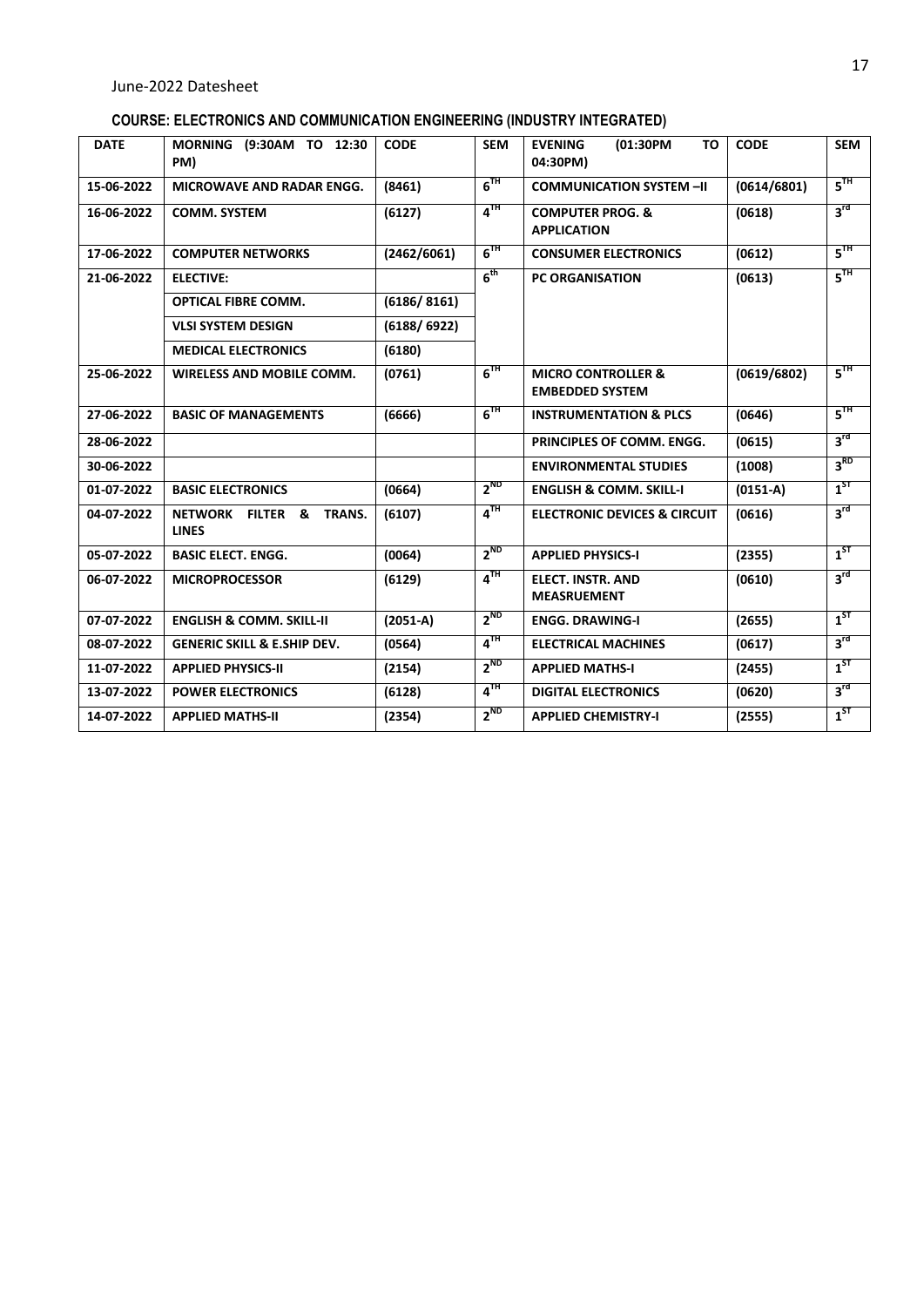#### **COURSE: CHEMICAL ENGINEERING**

| <b>DATE</b> | MORNING (9:30AM TO 12:30 PM)                                      |                  | <b>SEM</b>                 | <b>EVENING (01:30PM TO 04:30PM)</b>                                              |                  | <b>SEM</b>      |
|-------------|-------------------------------------------------------------------|------------------|----------------------------|----------------------------------------------------------------------------------|------------------|-----------------|
| 15-06-2022  | <b>ENVIRONMENTAL ENGG.</b>                                        | (5618)           | $6^{TH}$                   | <b>HEAT TRANSFER -II</b>                                                         | (2568)           | $5^{\text{TH}}$ |
| 16-06-2022  | <b>HEAT TRANSFER-I</b>                                            | (2560)           | $4^{TH}$                   | <b>INDUSTRIAL CHEM. CALCULATIONS</b>                                             | (0563)           | $3^{\text{rd}}$ |
| 17-06-2022  | <b>PLANT UTILITY</b>                                              | (5615)           | $6^{TH}$                   | <b>ELECTIVE:</b><br><b>ALTERNATE ENERGY SOURCES</b><br><b>POLYMER TECHNOLOGY</b> | (4560)<br>(4564) | $5^{\rm TH}$    |
| 21-06-2022  | <b>INDL. HAZARD &amp; SAFETY</b>                                  | (5616)           | $6^{TH}$                   | <b>PROCESS INSTRUMENTATION &amp;</b><br><b>CONTROL</b>                           | (2567)           | $5^{\text{TH}}$ |
| 25-06-2022  | <b>ELECTIVE:</b>                                                  |                  | $6^{TH}$                   | <b>REACTION ENGG.</b>                                                            | (1560)           | $5^{\text{TH}}$ |
|             | <b>FOOD TECHNOLOGY</b>                                            | (5631)           |                            |                                                                                  |                  |                 |
|             | <b>BIO TECHNOLOGY</b><br>PETROLEUM & PETROCHEMICAL<br><b>TECH</b> | (5634)<br>(5632) |                            |                                                                                  |                  |                 |
| 27-06-2022  | <b>BASIC OF MANAGEMENT</b>                                        | (6666)           | $6^{TH}$                   | <b>MASS TRANSFER -II</b>                                                         | (2569)           | $5^{\text{TH}}$ |
| 28-06-2022  |                                                                   |                  |                            | <b>FLUID FLOW</b>                                                                | (0567)           | $3^{\text{rd}}$ |
| 30-06-2022  |                                                                   |                  |                            | <b>ENVIRONMENTAL STUDIES</b>                                                     | (1008)           | 3 <sup>RD</sup> |
| 01-07-2022  | <b>ENGG. DRAWING-II</b>                                           | (2454)           | $2^{ND}$                   | <b>ENGLISH &amp; COMM. SKILL-I</b>                                               | $(0151-A)$       | $1^{57}$        |
| 04-07-2022  | <b>MASS TRANSFER-I</b>                                            | (2563)           | $\mathbf{A}^{\mathsf{TH}}$ | <b>BASIC OF ELECT. &amp; ELECTR. ENGG.</b>                                       | (0565/05)<br>32) | 3 <sup>RD</sup> |
| 05-07-2022  | <b>APPLIED CHEMISTRY - II</b>                                     | (2254)           | $2^{ND}$                   | <b>APPLIED PHYSICS-I</b>                                                         | (2355)           | $1^{ST}$        |
| 06-07-2022  | <b>CHEMICAL PROCESS INDS</b>                                      | (2566)           | $4^{TH}$                   | <b>MECHANICAL OPERATIONS</b>                                                     | (0568)           | $3^{\text{rd}}$ |
| 07-07-2022  | <b>ENGLISH &amp; COMM. SKILL-II</b>                               | $(2051-A)$       | $2^{ND}$                   | <b>ENGG. DRAWING-I</b>                                                           | (2655)           | $1^{5T}$        |
| 08-07-2022  | <b>GENERIC SKILLS &amp; E.SHIP DEV.</b>                           | (0564)           | $4^{TH}$                   | <b>APPLIED MECHANICS</b>                                                         | (0569)           | $3^{\text{rd}}$ |
| 11-07-2022  | <b>INTRO. TO CHEMICAL ENGG.</b>                                   | (6856)           | $2^{ND}$                   | <b>APPLIED MATHS-I</b>                                                           | (2455)           | $1^{5T}$        |
| 13-07-2022  | <b>CHEM. ENGG THERMOS</b>                                         | (0566)           | $4^{TH}$                   | <b>ENGINEERING MATERIALS</b>                                                     | (0560)           | $3^{\text{rd}}$ |
| 14-07-2022  | <b>APPLIED MATHS-II</b>                                           | (2354)           | $2^{ND}$                   | <b>APPLIED CHEMISTRY - I</b>                                                     | (2555)           | $1^{ST}$        |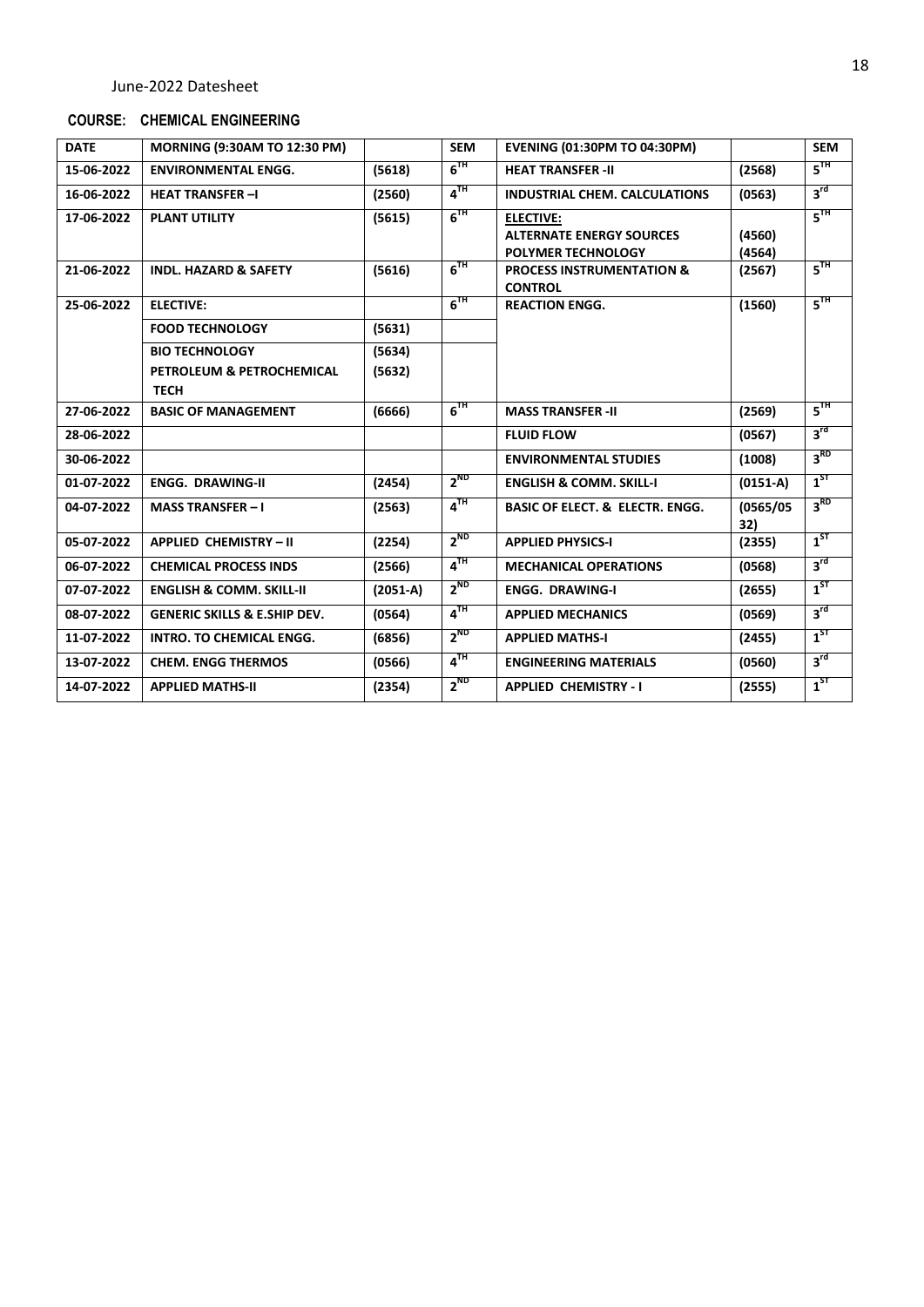#### **COURSE: LEATHER TECHNOLOGY/ FOOTWEAR AND LEATHER GOODS TECHNOLOGY (FLT)**

| <b>DATE</b> | MORNING (9:30AM TO 12:30<br>PM)                                                          |                  | <b>SEM</b>                                          | <b>EVENING</b><br>(01:30PM<br>TO<br>04:30PM)                                                |                  | <b>SEM</b>                                |
|-------------|------------------------------------------------------------------------------------------|------------------|-----------------------------------------------------|---------------------------------------------------------------------------------------------|------------------|-------------------------------------------|
| 15-06-2022  |                                                                                          |                  |                                                     | <b>ESTIMATING &amp; COSTING</b>                                                             | (7509/9)<br>148) | $5^{\text{TH}}$                           |
| 16-06-2022  | <b>TANNERY WASTE MFG</b><br><b>DESIGN &amp; PATTERN CUTTING OF</b><br><b>FOOTWEAR-II</b> | (7504)<br>(9132) | $4^{\text{th}}$ LT<br>4 <sup>TH</sup><br><b>FLT</b> | <b>STANDARD AND ANALYTICAL</b><br><b>CHEMISTRY OF LEATHER</b><br><b>MANUFACTURE</b>         | (0759)           | $3^{\text{rd}}$ LT<br>$3^{\text{rd}}$ FLT |
|             |                                                                                          |                  |                                                     | <b>FOOTWEAR TECH.-II</b>                                                                    | (0910)           |                                           |
| 17-06-2022  |                                                                                          |                  |                                                     | <b>LEATHER GARMENT</b>                                                                      | (9166)           | $5^{TH}$                                  |
| 21-06-2022  |                                                                                          |                  |                                                     | <b>LEATHER PROCESS TECH.-I</b><br><b>DESIGN &amp; PATTERN CUTTING OF</b><br><b>FOOTWEAR</b> | (7506)<br>(9163) | $5^{\text{th}}$ LT<br>$5th$ FLT           |
| 25-06-2022  |                                                                                          |                  |                                                     | <b>LEATHER PROCESS TECH-II</b><br><b>FOOTWEAR TECH-IV</b>                                   | (7507)<br>(9160) | 5 <sup>TH</sup>                           |
| 27-06-2022  | <b>BASIC OF MGMTS</b>                                                                    | (7520/<br>9149/  | $5^{\text{TH}}$                                     |                                                                                             |                  |                                           |
| 29-06-2022  |                                                                                          |                  |                                                     | <b>TESTING &amp; QUALITY CONTROL</b>                                                        | (7508/<br>9165)  | $5^{\text{TH}}$<br><b>LT/FLT</b>          |
| 30-06-2022  | <b>LEATHER MANUFACTURE - III</b><br><b>FOOTWEAR TECH.-III</b>                            | (7500)<br>(9130) | 4 <sup>th</sup><br>4 <sup>TH</sup>                  | <b>ENVIRONMENTAL STUDIES</b>                                                                | (1008)           | 3 <sup>RD</sup>                           |
| 01-07-2022  | <b>LEATHER MANUFACTURE-I</b><br><b>FOOTWEAR TECH. - I</b>                                | (4575)<br>(3891) | $2^{ND}$<br>$2^{ND}$                                | <b>ENGLISH &amp; COMM. SKILL-I</b>                                                          | $(0151-A)$       | $1^{ST}$                                  |
| 04-07-2022  | <b>ELEMENTS OF FOOTWEAR TECH.</b><br><b>SPORTS GOODS MFG.</b>                            | (7503)<br>(9135) | $4^{\text{th}}$<br>4 <sup>TH</sup><br><b>FLT</b>    | ORG. CHEM. - II<br>LEATHER PROD. WASTE MGMT.                                                | (0757)<br>(0913) | $3^{rd}$ LT<br>$3RD$ FLT                  |
| 05-07-2022  | <b>ORGANIC CHEMISTRY-II</b><br><b>ELEMTS OF LEATHER TECH.</b>                            | (4475)<br>(3991) | $2^{ND}$<br>$2^{ND}$                                | <b>APPLIED PHYSICS-I</b>                                                                    | (2355)           | $1^{ST}$                                  |
| 06-07-2022  | <b>LEATHER TRADE ENGG.</b>                                                               | (7505)           | $4$ <sup>TH</sup>                                   | <b>MICROSCOPY &amp; MICROBIOLOGY</b>                                                        | (0758)           | $3^{\text{rd}}$ LT                        |
|             |                                                                                          |                  |                                                     | <b>DESIGN &amp; PATTERN CUTTING OF</b><br><b>FOOTWEAR-I</b>                                 | (0912)           | $3RD$ FLT                                 |
| 07-07-2022  | <b>ENGLISH &amp; COMM. SKILL-II</b>                                                      | $(2051-A)$       | $2^{ND}$                                            | <b>ENGG. DRAWING-I</b>                                                                      | (2655)           | $1^{ST}$                                  |
| 08-07-2022  | <b>GENERIC SKILLS &amp; E.SHIP DEV.</b>                                                  | (0564)           | 4 <sup>th</sup>                                     |                                                                                             |                  |                                           |
| 11-07-2022  | <b>APPLIED PHYSICS-II</b>                                                                | (2154)           | $2^{ND}$                                            | <b>APPLIED MATHS-I</b>                                                                      | (2455)           | $1^{57}$                                  |
| 12-07-2022  | <b>BASIC ENGINEERING</b>                                                                 | (4275<br>(3791)  | $2^{ND}$                                            |                                                                                             |                  |                                           |
| 13-07-2022  | <b>ELEM. OF LEATHER GOODS MFG.</b>                                                       | (7502)           | $4^{\text{TH}}$ LT                                  | <b>LEATHER MANUFACTURE-II</b><br><b>LEATHER GOODS MFG.</b>                                  | (0750)<br>(0915) | $3^{\text{rd}}$ LT<br>$3rd$ FLT           |
| 14-07-2022  | <b>APPLIED MATHEMATICS</b>                                                               | (2354)           | $2^{\text{ND}}$                                     | <b>APPLIED CHEMISTRY - I</b>                                                                | (2555)           | $1^{ST}$                                  |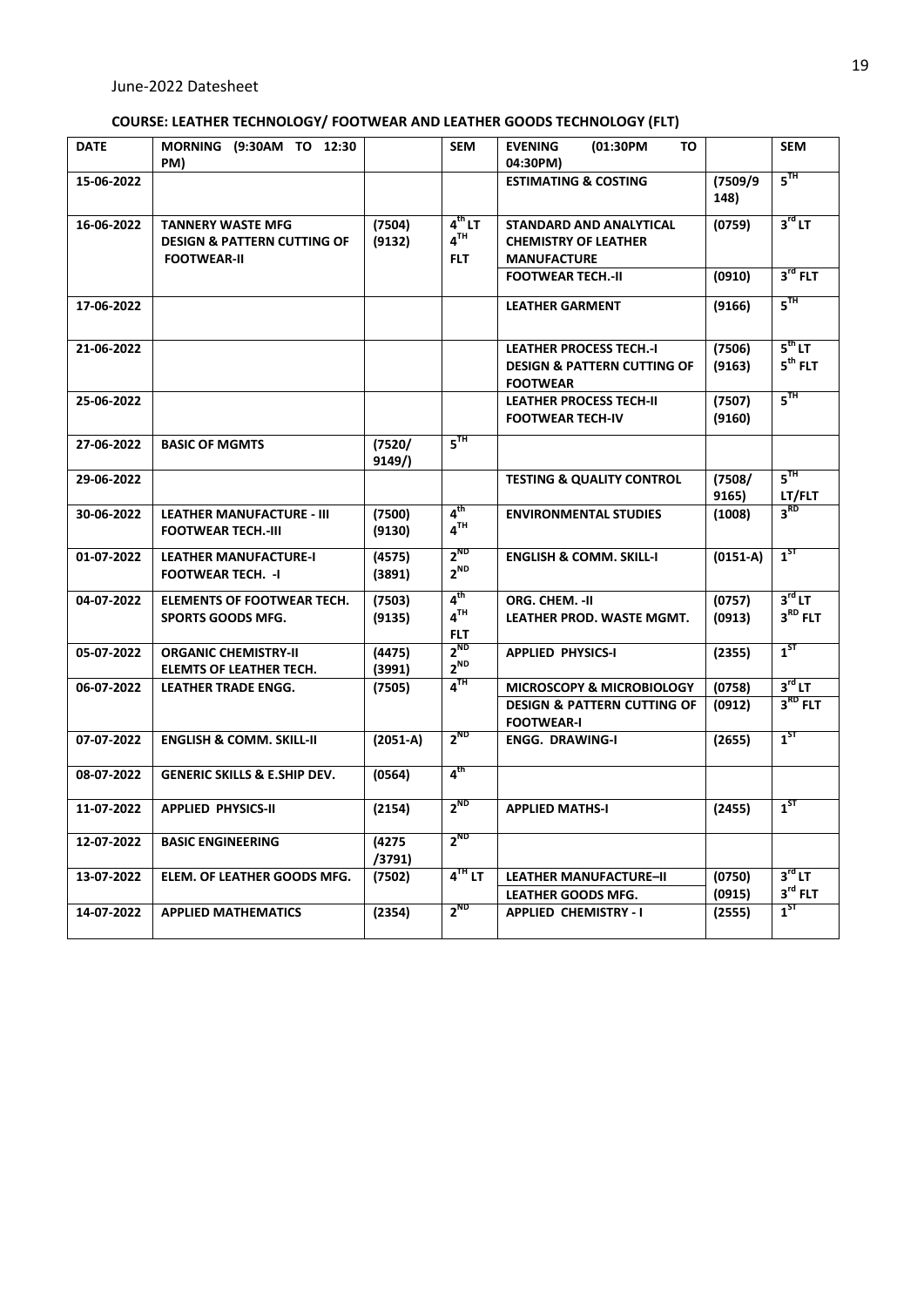#### **COURSE: PLASTIC TECHNOLOGY.**

| <b>DATE</b> | <b>MORNING (9:30AM TO 12:30 PM)</b>        | <b>CODE</b> | <b>SEM</b>                 | <b>EVENING (01:30PM TO 04:30PM)</b>                   |                 | <b>SEM</b>      |
|-------------|--------------------------------------------|-------------|----------------------------|-------------------------------------------------------|-----------------|-----------------|
| 15-06-2022  | ADV. PLASTIC PROCESSING TECH.              | (5572)      | $6^{TH}$                   | <b>PLASTIC PROCESSING TECH. - II</b>                  | (0728)          | $5^{TH}$        |
| 16-06-2022  | MOULD DESIGN - I /II                       | (7255)      | $\mathbf{A}^{\mathsf{TH}}$ | <b>POLYMER SCIENCE</b>                                | (0724)          | $3^{\text{rd}}$ |
| 17-06-2022  | <b>ELECTIVES:</b>                          |             | $6^{TH}$                   |                                                       |                 |                 |
|             | <b>ADHESIVES &amp; COATING TECH.</b>       | (4672)      |                            |                                                       |                 |                 |
|             | <b>PLASTICS IN PACKAGING</b>               | (5772)      |                            |                                                       |                 |                 |
|             | <b>BIO-POLYMERS</b>                        | (6072)      |                            |                                                       |                 |                 |
| 21-06-2022  | <b>MAINT. OF PLASTIC PROCESSING</b><br>M/C | (7172)      | 6 <sup>th</sup>            | PROCESS INSTRUMENTATION AND<br><b>CONTROL</b>         | (2856/256<br>7) | $5^{\text{TH}}$ |
| 25-06-2022  | POLYMERS AND ENVIRONMENT                   | (7072)      | $6^{TH}$                   | <b>ENGG. &amp; SPECIALITY POLYMRS</b>                 | (0722)          | $5^{\text{TH}}$ |
| 27-06-2022  | <b>BASIC OF MANAGEMENT</b>                 | (6666)      | $6^{TH}$                   | <b>MOULD DESIGN-II</b>                                | (0729)          | $5^{\rm TH}$    |
| 30-06-2022  |                                            |             |                            | <b>ENVIRONMENTAL STUDIES</b>                          | (1008)          | 3 <sup>RD</sup> |
| 01-07-2022  | <b>ENGG. DRAWING-II</b>                    | (2454)      | $2^{ND}$                   | <b>ENGLISH &amp; COMM. SKILL-I</b>                    | $(0151-A)$      | $1^{ST}$        |
| 04-07-2022  | <b>POLYMER COMPOSITES</b>                  | (7208)      | 4 <sup>TH</sup>            | <b>ADDITIVES AND COMPOUNDING OF</b><br><b>POLYMER</b> | (0725)          | 3 <sup>RD</sup> |
| 05-07-2022  | <b>POLYMER CHEMISTRY</b>                   | (3872)      | $2^{ND}$                   | <b>APPLIED PHYSICS-I</b>                              | (2355)          | $1^{57}$        |
| 06-07-2022  | <b>PLASTIC PROCESSING TECHNIC - II</b>     | (7258)      | 4 <sup>th</sup>            | <b>POLYMER MATERIALS</b>                              | (0721)          | $3^{\text{rd}}$ |
| 07-07-2022  | <b>ENGLISH &amp; COMM. SKILL-II</b>        | $(2051-A)$  | $2^{ND}$                   | <b>ENGG. DRAWING-I</b>                                | (2655)          | $1^{57}$        |
| 08-07-2022  | <b>GENERIC SKILLS AND E.SHIP DEV.</b>      | (0564)      | $4^{TH}$                   | <b>UNITOPERATIONS</b>                                 | (0720)          | 3 <sup>rd</sup> |
| 11-07-2022  | <b>INTRO.TO PLASTIC TECH.</b>              | (4872)      | $2^{ND}$                   | <b>APPLIED MATHS-I</b>                                | (2455)          | $1^{5T}$        |
| 13-07-2022  | <b>POLY TESTING &amp; QUALITY CONTROL</b>  | (7236)      | 4 <sup>TH</sup>            | <b>POLYMER PRODUCT DESIGN</b>                         | (0726)          | $3^{\text{rd}}$ |
| 14-07-2022  | <b>APPLIED MATHS-II</b>                    | (2354)      | $2^{ND}$                   | <b>APPLIED CHEMISTRY - I</b>                          | (2555)          | $1^{57}$        |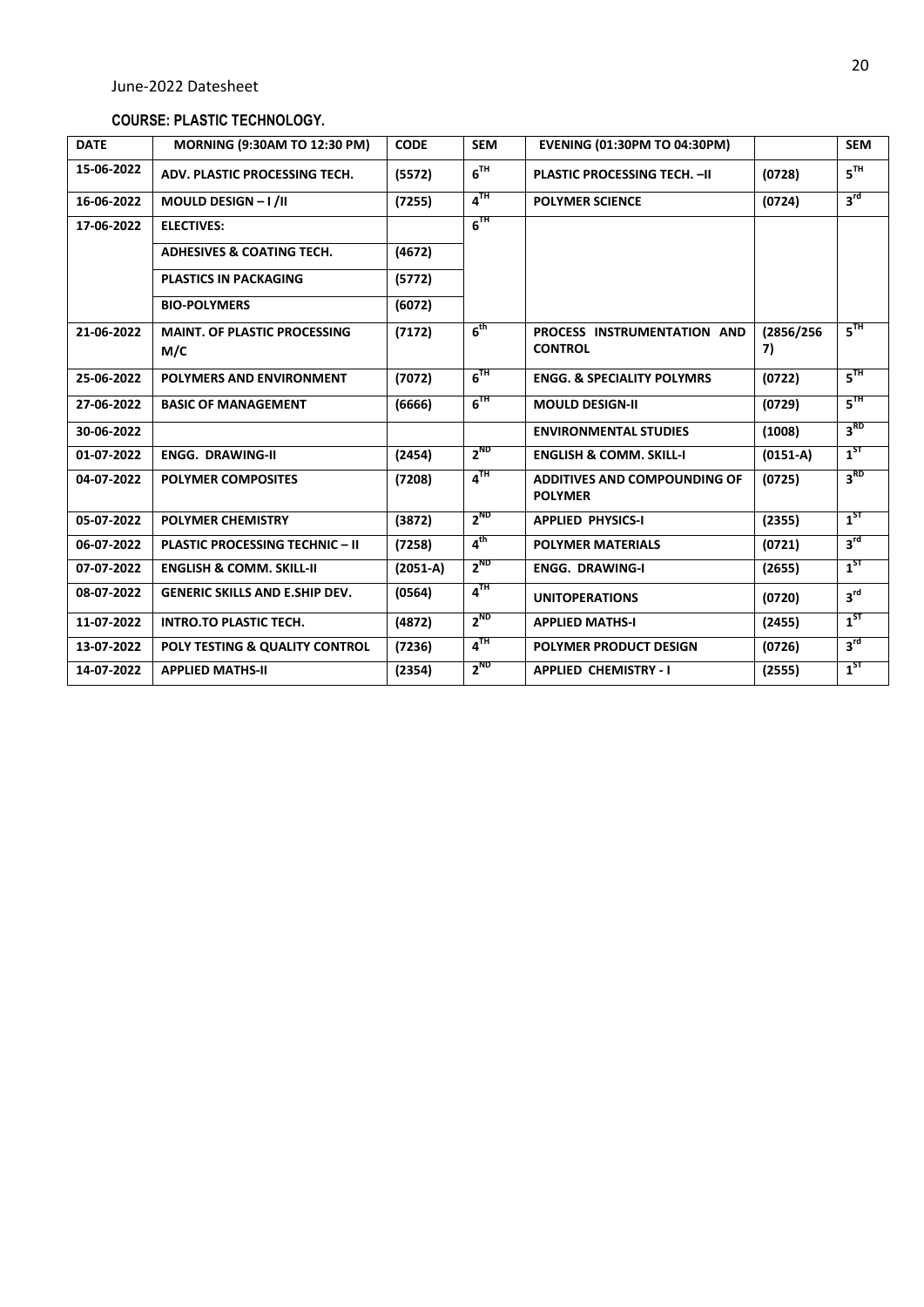#### **COURSE: GARMENT TECHNOLOGY/ FASHION DESIGN**

| <b>DATE</b> | <b>MORNING(9:30AM TO 12:30 PM)</b>                             | <b>CODE</b> | <b>SEM</b>           | <b>EVENING (01:30PM TO 04:30PM)</b>                           | <b>CODE</b> | <b>SEM</b>         |
|-------------|----------------------------------------------------------------|-------------|----------------------|---------------------------------------------------------------|-------------|--------------------|
| 15-06-2022  | <b>FINISHING PACKAGING &amp;</b>                               | (7700)      | 4 <sup>th</sup>      | <b>CUTTING ROOM TECHNIQUE</b>                                 | (2770)      | $3^{\text{rd}}$ GT |
|             | PRESENTATION / FINISHING AND<br><b>PACKAGING</b>               |             |                      | <b>ELEMENTS OF FASHIONS</b>                                   | (0789)      | $3^{\text{RD}}$ FD |
| 17-06-2022  | <b>APPAREL PRODUCTION AND</b><br><b>MANAGEMENT</b>             | (7720)      | $4^{\text{TH}}$ GT   | <b>INDL. GARMENT MECHANERY</b>                                | (2771)      | $3^{rd}$ GT        |
|             | <b>HISTORY OF COSTUME-II</b>                                   | (7800)      | $4TH$ FD             | <b>HISTORY OF COSTUME-I</b>                                   | (0781)      | $3RD$ FD           |
| 27-06-2022  | <b>BASIC OF MANAGEMENT</b>                                     | (6666)      | $6^{TH}$             | <b>QTY CONTROL IN APPAREL INDL</b>                            | (7729)      | $5^{\text{th}}$ GT |
|             |                                                                |             |                      | <b>APPAREL MGMT &amp; QTY CONTROL</b>                         | (7807)      | $5^{\text{th}}$ FD |
| 29-06-2022  | <b>APPAREL MERCHANDISING</b>                                   | (7740)      | $6^{\text{TH}}$ GT   | <b>GENERIC SKILL &amp; ENT.</b>                               | (2222)      | $5^{\text{TH}}$    |
|             | <b>FASHION RETAILING &amp; APPAREL</b><br><b>MERCHANDISING</b> | (7808)      | $6$ <sup>TH</sup> FD | <b>DEVELOPMENT</b>                                            |             |                    |
| 30-06-2022  |                                                                |             |                      | <b>ENVIRONMENTAL STUDIES</b>                                  | (1008)      | 3 <sup>RD</sup>    |
| 01-07-2022  |                                                                |             |                      | <b>ENGLISH &amp; COMM. SKILL-I</b>                            | $(0151-A)$  | $1^{ST}$           |
| 06-07-2022  |                                                                |             |                      | <b>GARMENT CONST. - III</b>                                   | (0773)      | $3^{\text{rd}}$    |
| 07-07-2022  | <b>ENGLISH &amp; COMM. SKILL-II</b>                            | $(2051-A)$  | $2^{ND}$             | <b>BASIC DESIGN</b>                                           | (4778)      | $1^{57}$           |
| 11-07-2022  | <b>TEXTILE SCIENCE-II</b>                                      | (2778)      | $2^{ND}$             | <b>TEXTILE SCIENCE-I</b>                                      | (4578)      | $1^{57}$           |
| 13-07-2022  |                                                                |             |                      | <b>TRADITIONAL INDIAN TEXTILES</b>                            | (0788)      | $3^{\text{rd}}$ FD |
| 14-07-2022  | <b>BASIC PATTERN MAKING &amp; STYLE</b><br><b>INTREPRET</b>    | (4978)      | $2^{ND}$             | <b>BASIC PATTERN MAKING &amp; STYLE</b><br><b>INTERPRET-I</b> | (4878)      | $1^{57}$           |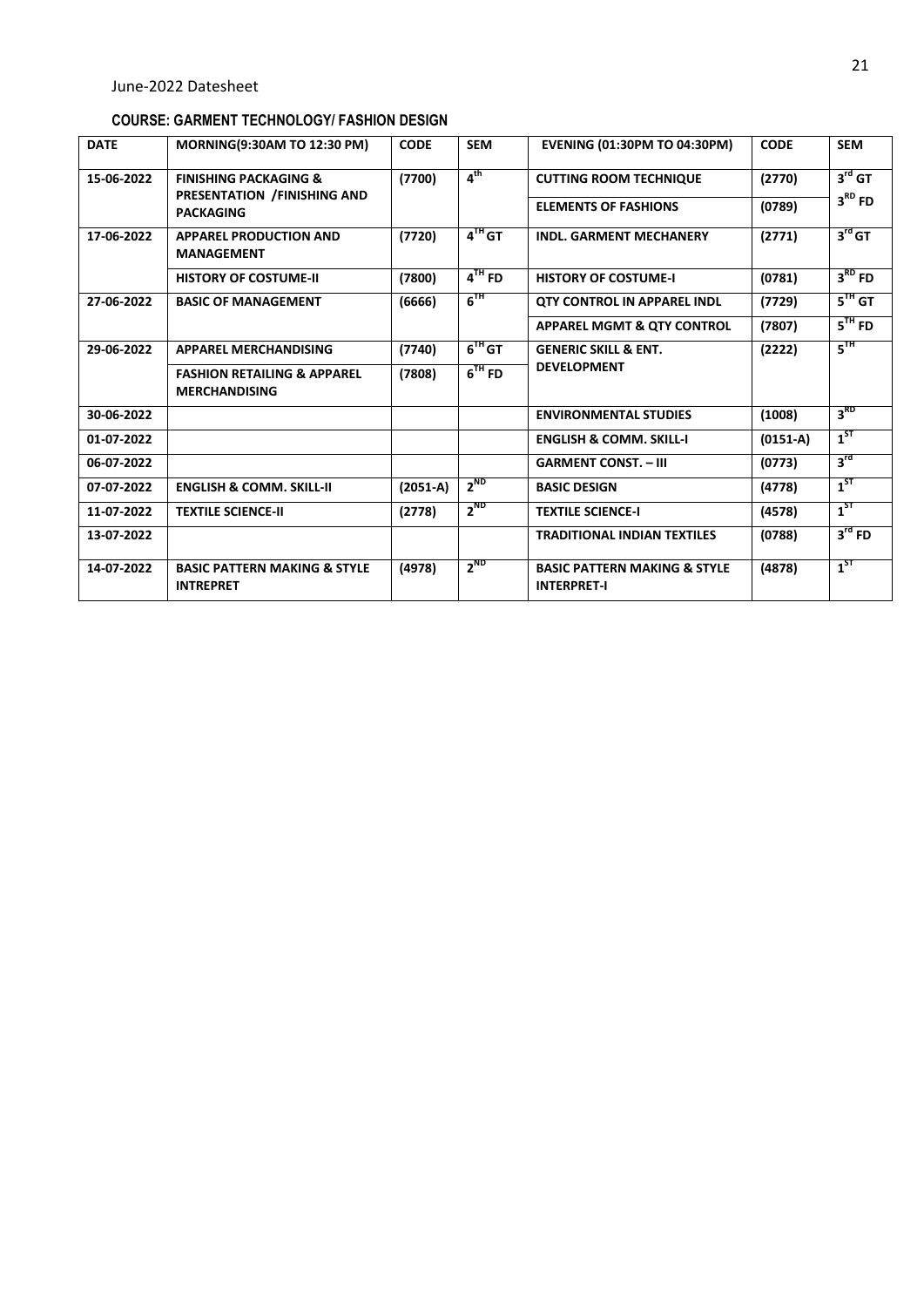#### **COURSE: ARCHITECTURAL ASSTT.**

| <b>DATE</b> | MORNING (9:30AM TO 12:30 PM)              | <b>CODE</b> | <b>SEM</b>      | <b>EVENING (01:30PM TO 04:30PM)</b>   |            | <b>SEM</b>      |
|-------------|-------------------------------------------|-------------|-----------------|---------------------------------------|------------|-----------------|
| 15-06-2022  | <b>GENERIC SKILLS &amp; ENTR. DEVE.</b>   | (8295)      | $6^{TH}$        | <b>BUILDING CONST.- III (4 Hrs)</b>   | (3825)     | $5^{TH}$        |
| 16-06-2022  | <b>STRUCTURE SYSTEM AND DESIGN</b>        | (3822)      | 4 <sup>th</sup> | <b>STRUCTURAL MECHANICS</b>           | (0823)     | 3 <sup>RD</sup> |
| 17-06-2022  | <b>WORKING DRAWING-II</b> (6 Hrs)         | (3826)      | $5^{TH}$        |                                       |            |                 |
| 21-06-2022  | ARCH. DESIGN-IV (6 Hrs)                   | (3827)      | $5^{\rm{TH}}$   |                                       |            |                 |
| 25-06-2022  | QTY SURVEYING, AND VALUATION &            | (8289)      | $6^{TH}$        | <b>TOWN PLANNING</b>                  | (7822)     | $5^{\text{TH}}$ |
|             | <b>SPECIFICATIONS</b>                     |             |                 |                                       |            |                 |
| 27-06-2022  | <b>BASICS OF MANAGEMENT</b>               | (6666)      | $6^{TH}$        | <b>SURVEYING</b>                      | (3824)     | $5^{\text{TH}}$ |
| 28-06-2022  | <b>HISTORY OF ARCH.-III</b>               | (3823)      | $4^{\text{th}}$ | <b>ARCHITECTURAL DRG- III (4 Hrs)</b> | (0825)     | $3^{\text{rd}}$ |
| 29-06-2022  | <b>ELECTIVE</b>                           |             |                 | <b>BUILDING BYE-LAWS</b>              | (7828)     | $5^{TH}$        |
|             | <b>LANDSCAPE DESIGN</b>                   | (8225)      | $6^{TH}$        |                                       |            |                 |
|             | <b>INTERIOR DESIGN</b>                    | (8277)      |                 |                                       |            |                 |
|             | ADVANCED MODEL MAKING                     | (8279)      |                 |                                       |            |                 |
|             | <b>ADVANCED COMP. APPLICATION</b>         | (8287)      |                 |                                       |            |                 |
| 30-06-2022  | ARCHITECTURE DRG-I (4 Hrs)                | (7882)      | 1 <sup>ST</sup> | <b>ENVIRONMENTAL STUDIES</b>          | (1008)     | 3 <sup>RD</sup> |
| 01-07-2022  | ARCH. DRG-II (4 Hrs)                      | (7182)      | $2^{ND}$        | <b>ENGLISH &amp; COMM. SKILL-I</b>    | $(0151-A)$ | $1^{5T}$        |
| 04-07-2022  | ARCH. DESIGN - II (6 Hrs)                 | (0826)      | $3^{\text{rd}}$ |                                       |            |                 |
| 05-07-2022  | <b>ARCH. DESIGN-I</b>                     | (6982)      | $2^{ND}$        | <b>APPLIED PHYSICS-I</b>              | (2355)     | $1^{57}$        |
| 06-07-2022  | <b>BUILDING CONSTRUCTION-II (4 Hrs)</b>   | (0827)      | $4^{TH}$        | <b>HISTORY OF ARCH. - II</b>          | (0824)     | $3^{\text{rd}}$ |
| 07-07-2022  | <b>ENGLISH &amp; COMM. SKILL-II</b>       | $(2051-A)$  | $2^{ND}$        | <b>FREE HAND SCATCHING (4 Hrs)</b>    | (7782)     | $1^{ST}$        |
| 08-07-2022  | <b>WORKING DRAWING-I (4 Hrs)</b>          | (0828)      | 4 <sup>th</sup> | <b>BUILDING SERVICES</b>              | (0822)     | 3 <sup>RD</sup> |
| 11-07-2022  | <b>APPLIED PHYSICS-II</b>                 | (2154)      | $2^{ND}$        | <b>APPLIED MATHS-I</b>                | (2455)     | $1^{57}$        |
| 12-07-2022  | <b>HISTORY OF ARCH-I</b>                  | (6582)      | $2^{ND}$        | <b>BUILDING CONST. - I (4 Hrs)</b>    | (0820)     | $3^{\text{rd}}$ |
| 13-07-2022  | <b>CLIMATOLOGY</b>                        | (3820)      | 4 <sup>th</sup> | <b>BUILDING MATERIALS</b>             | (0821)     | $3^{\text{rd}}$ |
| 14-07-2022  | <b>APPLIED MATHS-II</b>                   | (2354)      | $2^{ND}$        | <b>APPLIED CHEMISTRY - I</b>          | (2555)     | $1^{5T}$        |
| 15-07-2022  | <b>ARCHITECTURAL DESIGN - III (6 Hrs)</b> | (0829)      | 4 <sup>th</sup> |                                       |            |                 |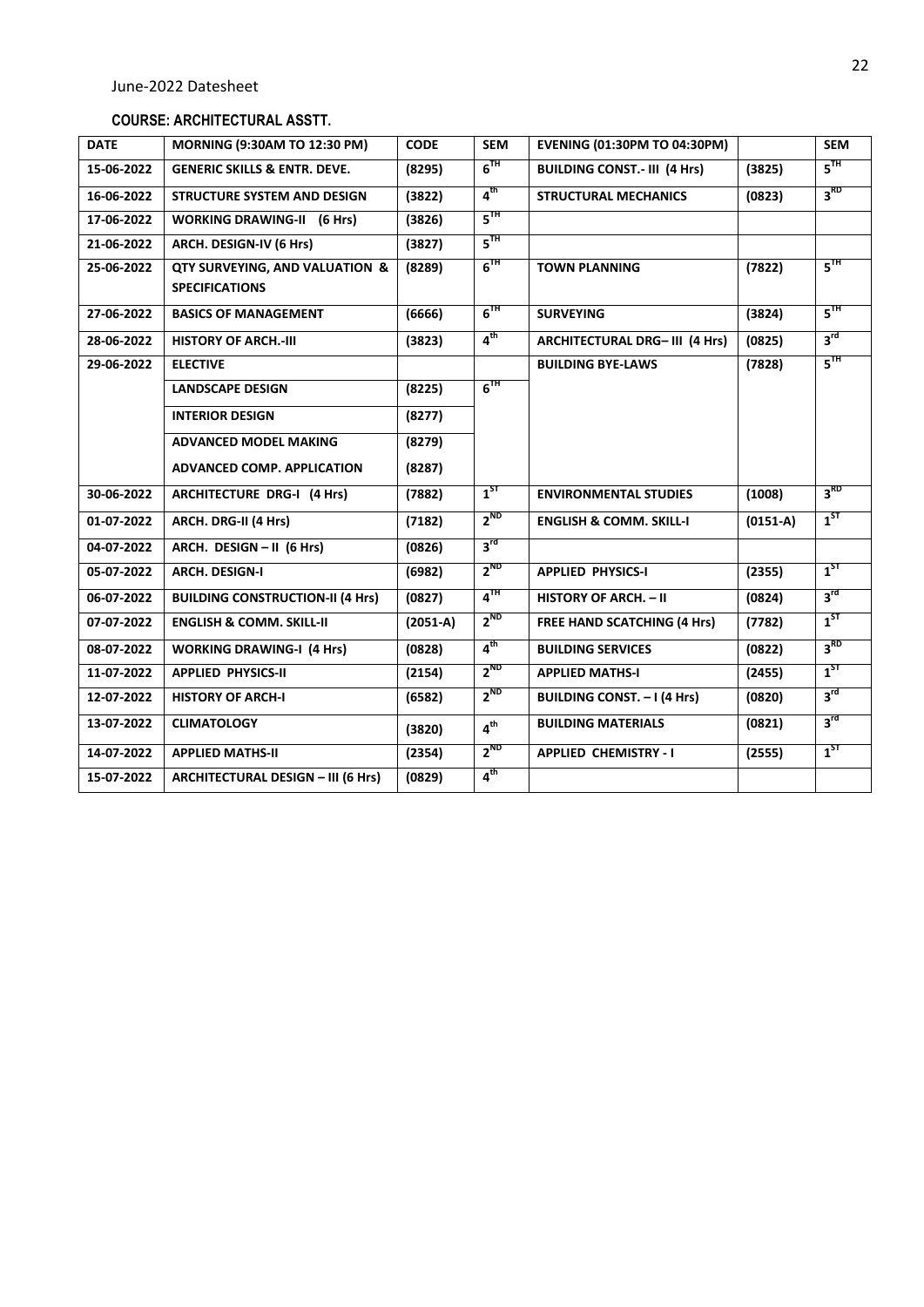#### **COURSE: LIBRARY AND INFORMATION SCIENCE.**

| <b>DATE</b> | <b>MORNING (9:30AM TO 12:30 PM)</b>   | <b>CODE</b> | <b>SEM</b>      | <b>EVENING (01:30PM TO 04:30PM)</b>                   | <b>CODE</b> | <b>SEM</b>      |
|-------------|---------------------------------------|-------------|-----------------|-------------------------------------------------------|-------------|-----------------|
| 16-06-2022  | <b>LIBRARY CLASSIFICATION-IV</b>      | (8318)      | 4 <sup>TH</sup> | <b>LIBRARY CLASSIFICATION-III</b>                     | (0835)      | 3 <sup>RD</sup> |
| 21-06-2022  |                                       |             |                 | LIB. COMMUNCIATION                                    | (8360)      | $5^{\text{TH}}$ |
| 25-06-2022  |                                       |             |                 | <b>LIB. &amp; INFORMATION</b><br><b>MANAGEMENT</b>    | (8340)      | $5^{\text{TH}}$ |
| 30-06-2022  |                                       |             |                 | <b>ENVIRONMENTAL STUDIES</b>                          | (1008)      | 3 <sup>RD</sup> |
| 01-07-2022  | <b>LIBRARY CLASSIFICATION -II</b>     | (0883)      | $2^{ND}$        | <b>ENGLISH &amp; COMM. SKILL-I</b>                    | $(0151-A)$  | $1^{5T}$        |
| 04-07-2022  | LIB. & INFO. MANAGEMENT - II          | (8310)      | 4 <sup>TH</sup> | <b>BIBLIOGRAPHY&amp;</b><br><b>DOCUMENTATION</b>      | (0834)      | 3 <sup>RD</sup> |
| 05-07-2022  | <b>LIBRARY CATALOGUING-II</b>         | (6783)      | $2^{ND}$        | <b>LIBRARY CATALOGUING-I</b>                          | (6983)      | $1^{5T}$        |
| 07-07-2022  | <b>ENGLISH &amp; COMM. SKILL-II</b>   | $(2051-A)$  | $2^{ND}$        | <b>COLLECTION DEVELOPMENT</b>                         | (6183)      | $1^{5T}$        |
| 08-07-2022  | <b>GENERIC SKILLS AND E.SHIP DEV.</b> | (0564)      | 4 <sup>th</sup> | <b>LIBRARY AND INFORMATION</b><br><b>MANAGEMENT-I</b> | (0830)      | $3^{\text{rd}}$ |
| 11-07-2022  | <b>REF. &amp; INFO SOURCES</b>        | (8183)      | $2^{ND}$        | LIBRARY CLASSIFICATION-I                              | (6883)      | $1^{57}$        |
| 12-07-2022  | <b>IT TOOLS AND APPLICATIONS</b>      | (2987)      | $2^{ND}$        |                                                       |             |                 |
| 13-07-2022  | <b>LIBRARY CATALOGING-IV</b>          | (8319)      | $4^{TH}$        | <b>LIBRARY CATALOGING-III</b>                         | (0836)      | 3 <sup>RD</sup> |
| 14-07-2022  | <b>LIBRARY AUTOMATION</b>             | (4683)      | $2^{ND}$        | INTRO. TO LIB & INFO. SCIENCE                         | (6083)      | $1^{ST}$        |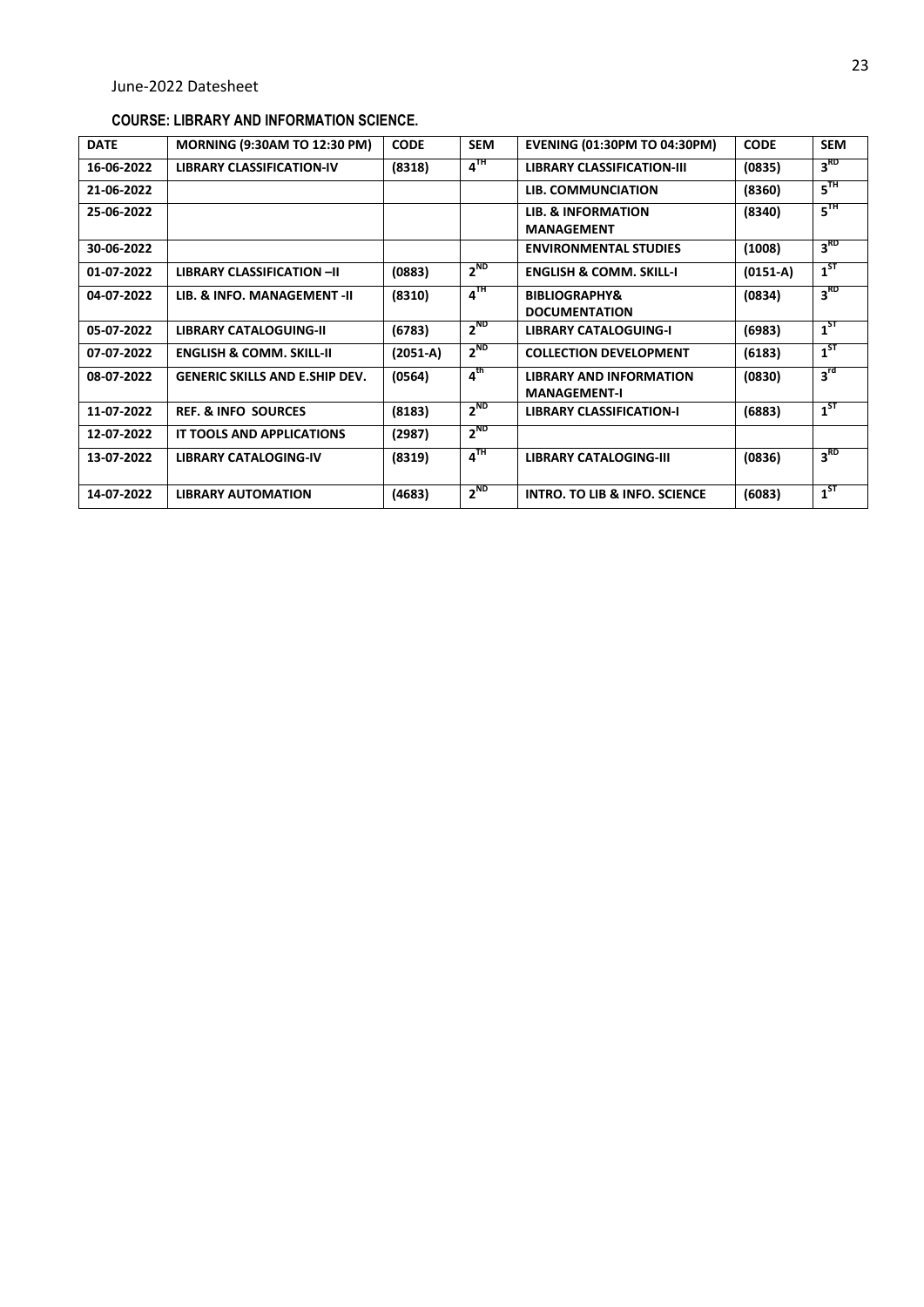#### **COURSE: MODERN OFFICE PRACTICE**

| <b>DATE</b> | <b>MORNING</b><br>(9:30AM TO 12:30<br>PM) | <b>CODE</b> | <b>SEM</b>      | <b>EVENING (01:30PM TO 04:30PM)</b>                                                             |            | <b>SEM</b>      |
|-------------|-------------------------------------------|-------------|-----------------|-------------------------------------------------------------------------------------------------|------------|-----------------|
| 15-06-2022  |                                           |             |                 | <b>BUSINESS ORGANIZATIONS &amp;</b><br><b>ENVIRONMENT</b>                                       | (8725)     | $5^{\text{TH}}$ |
| 16-06-2022  | <b>BOOK KEEPING &amp; ACCTT-II</b>        | (8705)      | $4^{TH}$        | <b>SECRETARIAL PRACTICE</b>                                                                     | (2876)     | 3 <sup>RD</sup> |
| 21-06-2022  |                                           |             |                 | <b>BUISNESS LAWS</b>                                                                            | (8726)     | $5^{\text{TH}}$ |
| 25-06-2022  |                                           |             |                 | <b>ENGLISH &amp; COMM. SKILLS</b>                                                               | (8709)     | $5^{\text{TH}}$ |
| 28-06-2022  | <b>ENGLISH &amp; COMM. SKILL-IV</b>       | (8700)      | 4 <sup>TH</sup> | <b>ENGLISH &amp; COMM. SKILL-III</b>                                                            | (0871)     | 3 <sup>RD</sup> |
| 01-07-2022  | <b>OFFICE MGMT-II</b>                     | (6687)      | $2^{ND}$        | <b>ENGLISH &amp; COMM. SKILL-I</b>                                                              | $(0151-A)$ | $1^{5T}$        |
| 05-07-2022  | <b>BUSINESS CORRESPONDENCE-II</b>         | (1787)      | $2^{ND}$        | <b>TYPING (ENGLISH)</b>                                                                         | (4487)     | $1^{57}$        |
| 06-07-2022  | <b>ENT.&amp; SMALL BUSINESS DEVE.</b>     | (8708)      | $4^{\text{TH}}$ | <b>ORGANISATION BEHAVIOUR &amp;</b><br>PERSONALITY DEV./PERSONALITY &<br><b>HUMAN BEHAVIOUR</b> | (2873)     | 3 <sup>RD</sup> |
| 07-07-2022  | <b>ENGLISH &amp; COMM. SKILL-II</b>       | $(2051-A)$  | $2^{ND}$        | <b>STENOGRAPHY (ENGLISH) - I</b>                                                                | (4587)     | $1^{57}$        |
| 08-07-2022  |                                           |             |                 | <b>STENOGRAPHY (ENGLISH) - III</b>                                                              | (0873)     | 3 <sup>RD</sup> |
| 11-07-2022  | <b>PRINCIPLES OF MGMT</b>                 | (6087)      | $2^{ND}$        | <b>OFFICE MANAGEMENT-I</b>                                                                      | (4987)     | $1^{ST}$        |
| 12-07-2022  | IT TOOLS AND APPLICATIONS                 | (2987)      | $2^{ND}$        | <b>BUSSINESS CORRESPONDANCE-I</b>                                                               | (1687)     | $1^{57}$        |
| 13-07-2022  | <b>STENOGRAPHY (ENGLISH) - IV</b>         | (8707)      | $4^{TH}$        | <b>BOOK KEEPING &amp; ACCOUNTANCY-I</b>                                                         | (2870)     | 3 <sup>RD</sup> |
| 14-07-2022  | <b>STENOGRAPHY (ENG)-II</b>               | (6587)      | $2^{ND}$        |                                                                                                 |            |                 |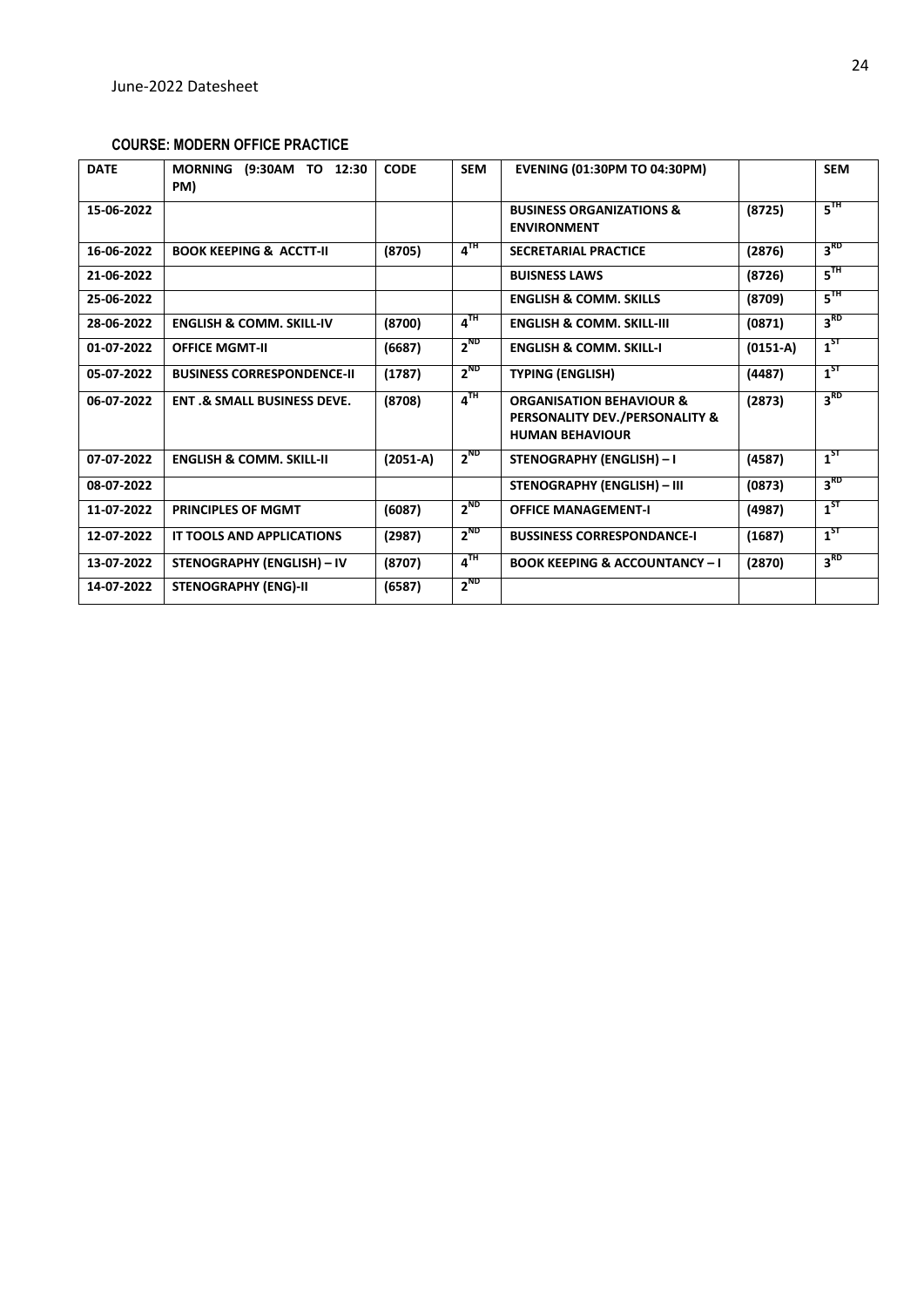#### **COURSE: MEDICAL LAB. TECHNOLOGY.**

| <b>DATE</b> | MORNING(9:30AM TO 12:30 PM)          | <b>CODE</b> | <b>SEM</b> | <b>EVENING (01:30PM TO 04:30PM)</b>                    | <b>CODE</b> | <b>SEM</b>      |
|-------------|--------------------------------------|-------------|------------|--------------------------------------------------------|-------------|-----------------|
| 15-06-2022  | <b>HISTO &amp; CYTOLOGY-II</b>       | (7907)      | $4^{TH}$   | <b>HAEMOTOLOGY - III</b>                               | (0794)      | 3 <sup>RD</sup> |
| 17-06-2022  | <b>CLINICAL MICROBIOLOGY-IV</b>      | (7900)      | $4^{TH}$   | <b>CLINICAL BIOCHEMISTRY - III</b>                     | (0795)      | 3 <sup>RD</sup> |
| 21-06-2022  | <b>HAEMOTOLOGY - IV</b>              | (7905)      | $4^{TH}$   | <b>HISTOPATHOLOGY &amp; CYTOLOGY-I</b>                 | (0796)      | 3 <sup>RD</sup> |
| 25-06-2022  | <b>CLINICAL BIOCHEMISTRY-IV</b>      | (7906)      | $4^{TH}$   | <b>TRANSFUSION MEDICINE (BLOOD</b><br><b>BANKING</b> ) | (0797)      | 3 <sup>RD</sup> |
| 27-06-2022  | <b>MEDICAL LAB. MGMT.</b>            | (7909)      | $4^{TH}$   | <b>CLINICAL BIOCHEMISTRY-I</b>                         | (4879)      | $1^{5T}$        |
| 30-06-2022  |                                      |             |            | <b>ENVIRONMENTAL STUDIES</b>                           | (1008)      | 3 <sup>RD</sup> |
| 01-07-2022  | <b>CL. BIOCHEMISTRY</b>              | (7179)      | $2^{ND}$   | <b>ENGLISH &amp; COMM. SKILL-I</b>                     | $(0151-A)$  | $1^{57}$        |
| 05-07-2022  | <b>ORGANIC CHEMISTRY</b>             | (4079)      | $2^{ND}$   | <b>BASIC CHEMISTRY-I</b>                               | (4179)      | $1^{ST}$        |
| 07-07-2022  | <b>ENGLISH &amp; COMM. SKILL-II</b>  | $(2051-A)$  | $2^{ND}$   | <b>ANATOMY &amp; PHYSIOLOGY-I</b>                      | (4479)      | $1^{57}$        |
| 08-07-2022  | <b>GENERIC SKILLS AND E.SHIP DEV</b> | (0564)      | $4^{TH}$   | <b>CLINICAL MICROBIOLOGY - III</b>                     | (0790)      | 3 <sup>RD</sup> |
| 11-07-2022  | <b>ANATOMY &amp; PHY-II</b>          | (4379)      | $2^{ND}$   | <b>CLINICAL MICROBIOLOGY-I</b>                         | (4579)      | $1^{57}$        |
| 12-07-2022  | <b>HAEMATOLOGY-II</b>                | (7079)      | $2^{ND}$   |                                                        |             |                 |
| 14-07-2022  | <b>CL. MICROBIOLOGY-II</b>           | (4679)      | $2^{ND}$   | <b>CLINICAL HAEMATOLOGY-I</b>                          | (4779)      | $1^{57}$        |
|             |                                      |             |            |                                                        |             |                 |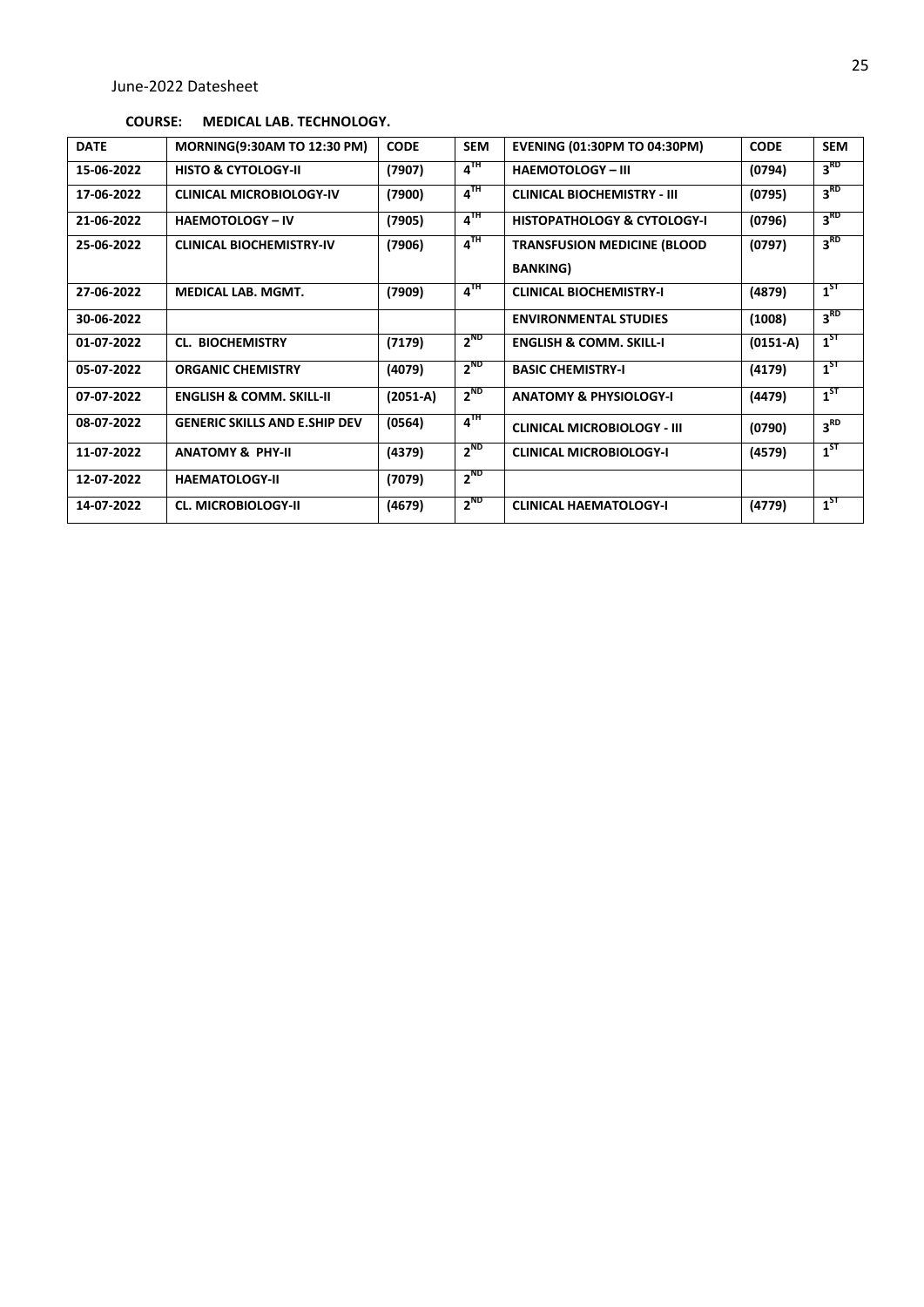#### **COURSE: INTERIOR DESIGN & DECORATION.**

| <b>DATE</b> | MORNING (9:30AM TO 12:30 PM)            | <b>CODE</b> | <b>SEM</b>        | <b>EVENING (01:30PM TO 04:30PM)</b> | <b>CODE</b> | <b>SEM</b>      |
|-------------|-----------------------------------------|-------------|-------------------|-------------------------------------|-------------|-----------------|
| 15-06-2022  | INT. DESIGN-IV (6 Hrs)                  | (5884)      | $5^{\rm TH}$      |                                     |             |                 |
| 16-06-2022  | VISUAL MERCHANDISING-II (6 Hrs)         | (1184)      | $4^{TH}$          |                                     |             |                 |
| 17-06-2022  | <b>CONSTRUCTION TECH.-IV (6 Hrs)</b>    | (5584)      | $5^{\text{th}}$   |                                     |             |                 |
| 21-06-2022  | <b>ENT. &amp; PROFESSIONAL PRACTICE</b> | (5784)      | $5^{\text{TH}}$   |                                     |             |                 |
| 25-06-2022  | <b>FURNITURE DESIGN-IV (6 Hrs)</b>      | (7084)      | $5^{\text{TH}}$   |                                     |             |                 |
| 27-06-2022  | <b>ESTIMATING AND COSTING</b>           | (5284)      | $5^{\text{th}}$   | <b>INTERIOR SERVICES - I</b>        | (2984)      | 3 <sup>RD</sup> |
| 28-06-2022  | INT. DESIGN-II<br>(6 Hrs)               | (2684)      | 3 <sup>RD</sup>   |                                     |             |                 |
| 29-06-2022  | CONST. TECH-II (4Hrs)                   | (2584)      | 3 <sup>RD</sup>   |                                     |             |                 |
| 30-06-2022  | <b>FURNITURE DESIGN-II (6 Hrs)</b>      | (5484)      | $4$ <sup>TH</sup> |                                     |             |                 |
| 01-07-2022  | <b>AUTOCAD AND GRAPHICS (V)(4Hrs)</b>   | (2284)      | $2^{ND}$          | <b>ENGLISH &amp; COMM. SKILL-I</b>  | (0151)      | $1^{5T}$        |
| 04-07-2022  | <b>FURNITURE DESIGN (6 Hrs)</b>         | (2784)      | 3 <sup>RD</sup>   |                                     |             |                 |
| 05-07-2022  | <b>CONSTRUCTION TECH-I</b><br>(4Hrs)    | (2484)      | $2^{ND}$          | <b>HISTORY OF ART&amp; CULTURE</b>  | (0484)      | $1^{ST}$        |
| 06-07-2022  | <b>INTERIOR DESIGN-III (6 Hrs)</b>      | (5084)      | $4^{TH}$          |                                     |             |                 |
| 07-07-2022  | <b>ENGLISH &amp; COMM. SKILL-II</b>     | (2051)      | $2^{ND}$          | ART & THEORY OF DESIGN (4Hrs)       | (0784)      | $1^{5T}$        |
| 08-07-2022  | <b>CONSTRUCTION TECHNIQUES-III (6</b>   | (1384)      | $4^{TH}$          |                                     |             |                 |
|             | Hrs)                                    |             |                   |                                     |             |                 |
| 11-07-2022  | <b>INTERIOR MATERIALS-II</b>            | (0984)      | $2^{ND}$          | <b>DRAWING AND GRAPHICS (4Hrs)</b>  | (0684)      | $1^{5T}$        |
| 12-07-2022  | <b>HISTORY OF INTERIOR DESIGN</b>       | (0084)      | $2^{ND}$          | <b>INTERIOR MATERIALS</b>           | (0884)      | $1^{ST}$        |
| 13-07-2022  | <b>INTERIOR SERVICE-II</b>              | (3884)      | 4 <sup>TH</sup>   | VISUAL MERCHANDISING - I            | (2884)      | 3 <sup>RD</sup> |
| 14-07-2022  | INTERIOR DESIGN-I (V) (6 Hrs)           | (2384)      | $2^{ND}$          |                                     |             |                 |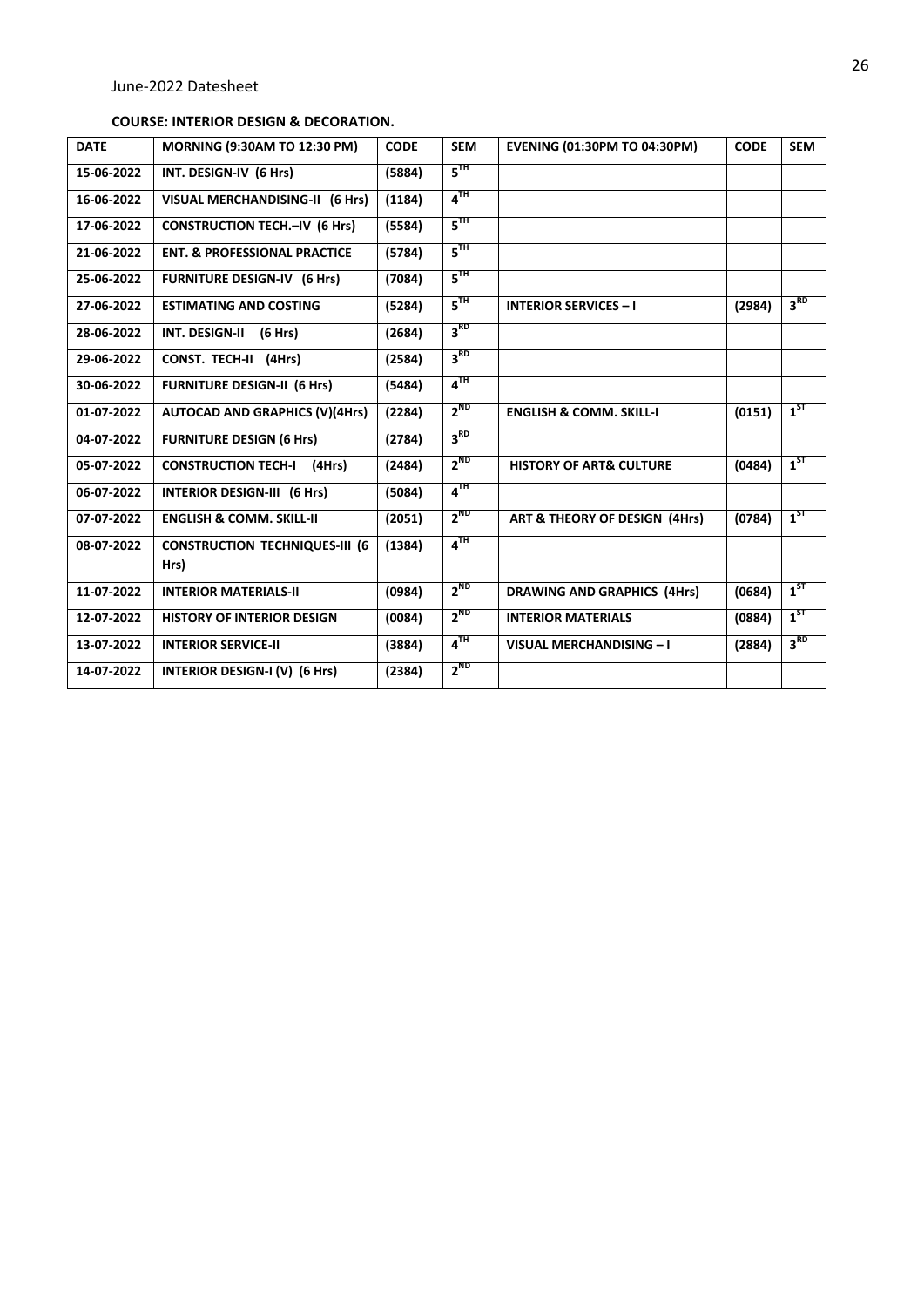#### **COURSE: POST DIPLOMA IN CAD/CAM**

| <b>DATE</b> | TO<br><b>MORNING</b><br>(9:30AM<br>12:30 | <b>CODE</b> | <b>SEM</b> | <b>EVENING (01:30PM TO 04:30PM)</b>    | <b>CODE</b> | <b>SEM</b>      |
|-------------|------------------------------------------|-------------|------------|----------------------------------------|-------------|-----------------|
|             | PM)                                      |             |            |                                        |             |                 |
| 27-06-2022  | <b>MASTER CAM</b>                        | (9245)      | $2^{ND}$   | <b>OBJECT ORIENTED PROG. USING C++</b> | (9220)      | $1^{57}$        |
| 29-06-2022  | <b>COMP. BASED PRODUCTION</b>            | (9246)      | $2^{ND}$   | <b>PRO-ENGINEER</b>                    | (9229)      | 1 <sup>ST</sup> |
|             | MGMT.                                    |             |            |                                        |             |                 |
| 01-07-2022  | <b>COMPUTER AIDED DESIGN</b>             | (9244)      | $2^{ND}$   | <b>CNC MACHINES</b>                    | (9227)      | 1 <sup>ST</sup> |
| 04-07-2022  | <b>COMPUTER GRAPHICS</b>                 | (9240)      | $2^{ND}$   | <b>AUTO CAD</b>                        | (9226)      | 1 <sup>ST</sup> |
| 06-07-2022  |                                          |             |            | <b>TOOL DESIGNS</b>                    | (9228)      | 1 <sup>ST</sup> |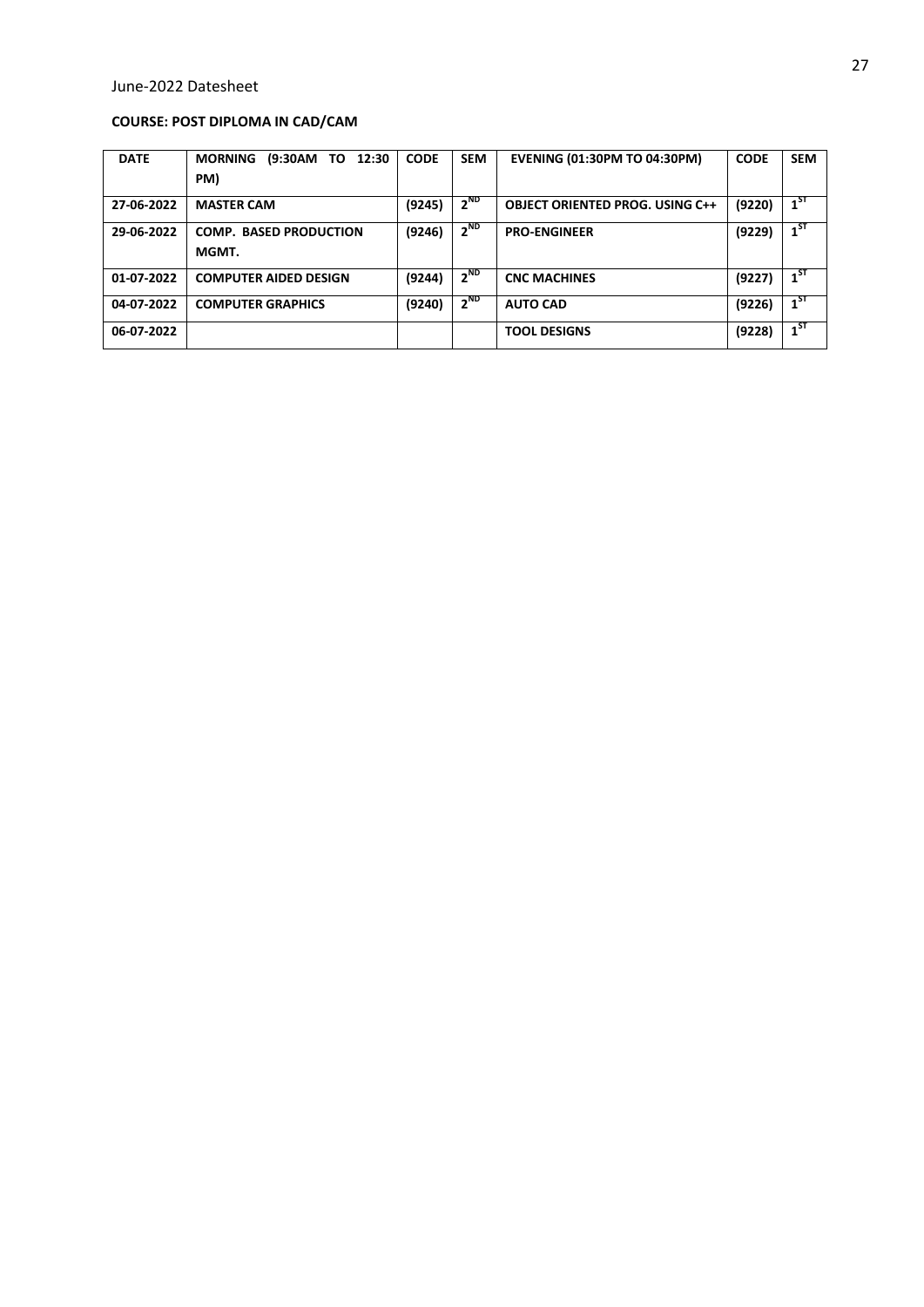#### **COURSE: POST DIPLOMA IN AUTO AND TRACTOR**

| <b>DATE</b> | <b>MORNING (9:30AM TO 12:30 PM)</b>                  | <b>CODE</b> | <b>SEM</b> | <b>EVENING (01:30PM TO 04:30PM)</b> | <b>CODE</b> | <b>SEM</b>                        |
|-------------|------------------------------------------------------|-------------|------------|-------------------------------------|-------------|-----------------------------------|
| 27-06-2022  | <b>AUTOMOBILE TESTING</b>                            | (2427)      | $2^{ND}$   | AUTO. CHASIS, BODY & TRANS.         | (2406)      | $1$ <sup><math>&gt;1</math></sup> |
| 29-06-2022  | <b>TRACTOR &amp; AGRICULTURE IMPLEMENTS</b>          | (2429)      | $2^{ND}$   | <b>AUTOMOBILE ENGINE</b>            | (2405)      | 1 <sup>ST</sup>                   |
| 01-07-2022  | <b>FAULT DIAGNOSIS AND RECTIFICATION</b>             | (2426)      | $2^{ND}$   | AUTO. ELECT. & ELEC EQU.            | (2407)      |                                   |
| 04-07-2022  | <b>GARAGE PRACTICE</b>                               | (2428)      | $2^{ND}$   | <b>GARAGE TOOLS AND EQUIP</b>       | (2408)      | $1^{57}$                          |
| 06-07-2022  | <b>GARAGE MGMT &amp; TRANSPORT</b><br><b>CONTROL</b> | (2425)      | $2^{ND}$   |                                     |             |                                   |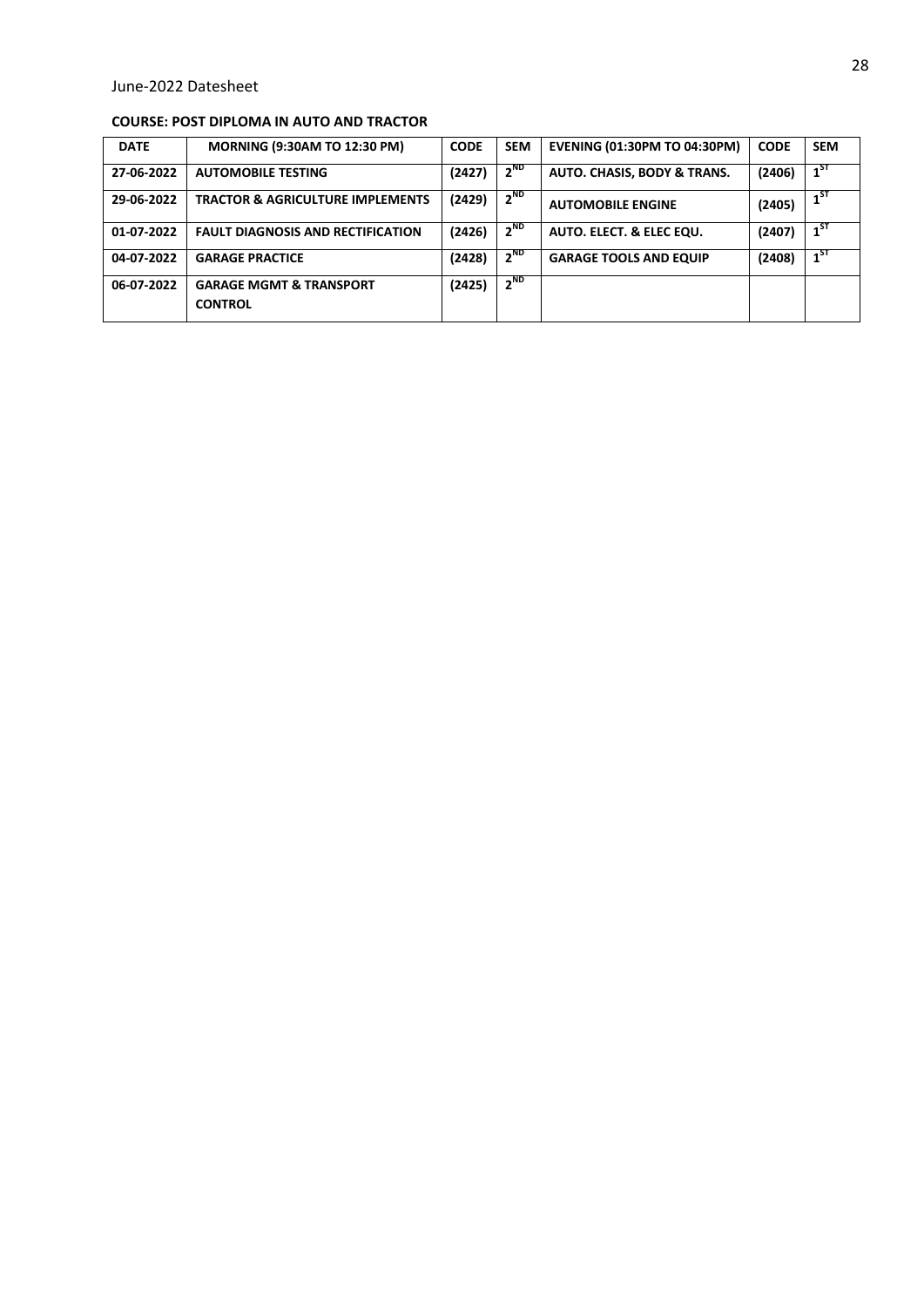#### **COURSE: TOOL & DIE TECHNOLOGY**

| <b>DATE</b> | <b>MORNING (9:30AM TO 12:30 PM)</b>                        | <b>CODE</b> | <b>SEM</b>      | <b>EVENING(01:30PMTO 04:30PM)</b>     | <b>CODE</b> | <b>SEM</b>      |
|-------------|------------------------------------------------------------|-------------|-----------------|---------------------------------------|-------------|-----------------|
| 15-06-2022  | <b>ENGINEERING METROLOGY</b>                               | (1826)      | $2^{ND}$        | <b>COMPUTER APPLICATIONS-I</b>        | (1817)      | $1^{ST}$        |
| 16-06-2022  | <b>TOOL DESIGN PRACTICE-III</b>                            | (1849)      | 3 <sup>RD</sup> |                                       |             |                 |
| 17-06-2022  | <b>TOOL DESIGN PRACTICE-II</b>                             | (1847)      | $2^{ND}$        | <b>CNC TECHNOLOGY</b>                 | (1845)      | 3 <sup>RD</sup> |
| 21-06-2022  | <b>PROD. PLANNING &amp; COST</b><br><b>ESTIMATION</b>      | (1887)      | $4^{TH}$        | <b>TOOL DESIGN THEORY - IV</b>        | (1866)      | 3 <sup>RD</sup> |
| 25-06-2022  | <b>TOOL DESIGN PRACTICE - IV</b>                           | (1867)      | 3 <sup>RD</sup> |                                       |             |                 |
| 27-06-2022  | <b>TOOL DESIGN THEORY-I</b>                                | (1830)      | $2^{ND}$        | <b>TOOL DESIGN THEORY-III</b>         | (1848)      | 3 <sup>RD</sup> |
| 28-06-2022  | <b>APPLIED MACHINES AND STRENGTH</b><br><b>OF MATERIAL</b> | (1824)      | $2^{ND}$        | <b>COMMUNICATION SKILLS</b>           | (1811)      | $1^{5T}$        |
| 29-06-2022  | <b>TOOL DESIGN PRACTICE-I</b>                              | (1833)      | $2^{ND}$        |                                       |             |                 |
| 05-07-2022  |                                                            |             |                 | <b>WORKSHOP TECHNOLOGY -I</b>         | (1818)      | $1^{5T}$        |
| 06-07-2022  | <b>WORKSHOP TECHNOLOGY -II</b>                             | (1829)      | $2^{ND}$        | <b>MATERIAL SCIENCE</b>               | (1816)      | $1^{ST}$        |
| 07-07-2022  | <b>ENGINEERING DRAWING</b>                                 | (1819)      | $1^{ST}$        |                                       |             |                 |
| 08-07-2022  | <b>TOOL DESIGN THEORY-II</b>                               | (1846)      | $2^{ND}$        | <b>APPLIED MATH</b>                   | (1813)      | $1^{ST}$        |
| 11-07-2022  | <b>INDL. MANAGEMENT</b>                                    | (1885)      | $4^{TH}$        | <b>HYDRAULIC AND PNEUMATICS</b>       | (1844)      | 3 <sup>RD</sup> |
| 13-07-2022  | <b>HEAT TREATMENT</b>                                      | (1825)      | $2^{ND}$        | <b>APPLIED PHYSICS</b>                | (1815)      | $1^{5T}$        |
| 14-07-2022  | <b>INDL. ENGINEERING</b>                                   | (1886)      | $4^{TH}$        | <b>ELECT. &amp; ELECTRONICS ENGG.</b> | (1865)      | 3 <sup>RD</sup> |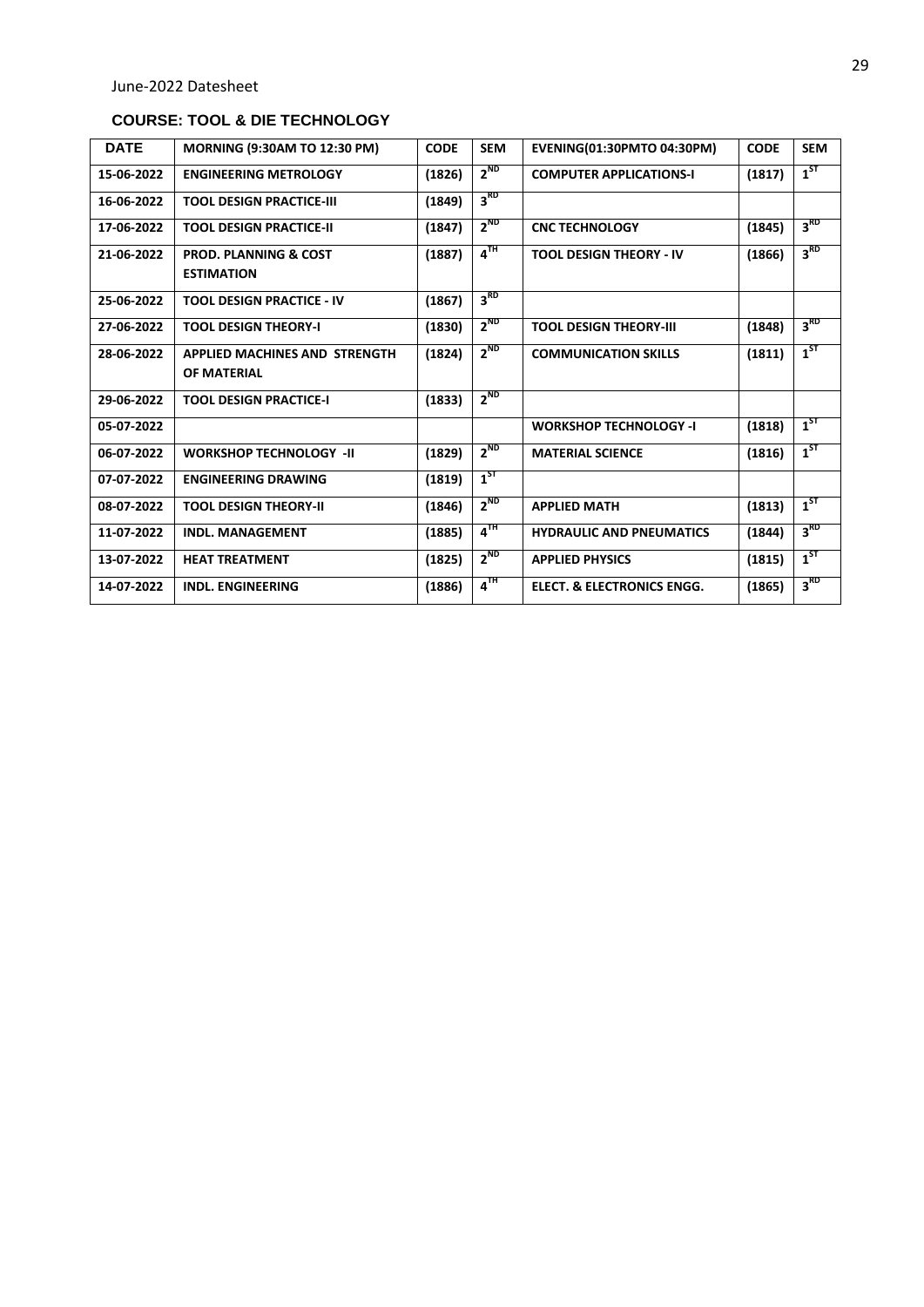#### **COURSE: CERTIFICATE COURSES.**

#### **SESSION: MORNING (9.30 A.M. TO 12:30 PM)**

| <b>MACHINE MAINTAINCE</b>                        | <b>SKILLED TECHNICIAN</b>              | <b>QUALITY ASSURANCE</b>               |
|--------------------------------------------------|----------------------------------------|----------------------------------------|
| $1^{57}$                                         | $1^{5T}$                               | $1^{5T}$                               |
| &<br><b>COMMUNICATIONTECHNIQUES</b>              | <b>COMMUNICATIONTECHNIQUES &amp;</b>   | <b>COMMUNICATION TECHNIQUES</b>        |
| SOCIAL SCIENCE (COMMON)                          | <b>SOCIAL SCIENCE</b>                  | <b>SOCIAL SCIENCE</b>                  |
|                                                  |                                        |                                        |
| <b>MACHINE MAINTENANCE</b>                       | <b>MACHINIST</b><br><b>THEORY - I</b>  | <b>QUALITY ASSURANCETHEORY - I</b>     |
| (1251/3701)                                      | (1256/3741)                            | (1258/3761)                            |
| <b>MACHINE MAINTENANCE</b><br><b>THEORY - II</b> | <b>MACHNIST</b><br><b>THEORY-II</b>    | <b>QUALITY ASSURANCETHEORY-II</b>      |
| (1252/3702)                                      | (1257/3742)                            | (1259/3762)                            |
| (COMMON)<br><b>ENGINEERING DRAWING</b>           | <b>ENGINEERING DRAWING</b>             | <b>ENGINEERING DRAWING</b>             |
| (1253/3714)                                      | (COMMON)                               | (COMMON)                               |
| <b>ENGINEERING SCIENCE &amp;</b>                 | <b>ENGG.SCIENCE &amp; CALCULATIONS</b> | <b>ENGG.SCIENCE.&amp; CALCULATIONS</b> |
| <b>CALCULATIONS (COMMON)</b><br>(1254/3705)      | (COMMON)                               | (COMMON)                               |
|                                                  | (1255/3706)                            | THEORY - I                             |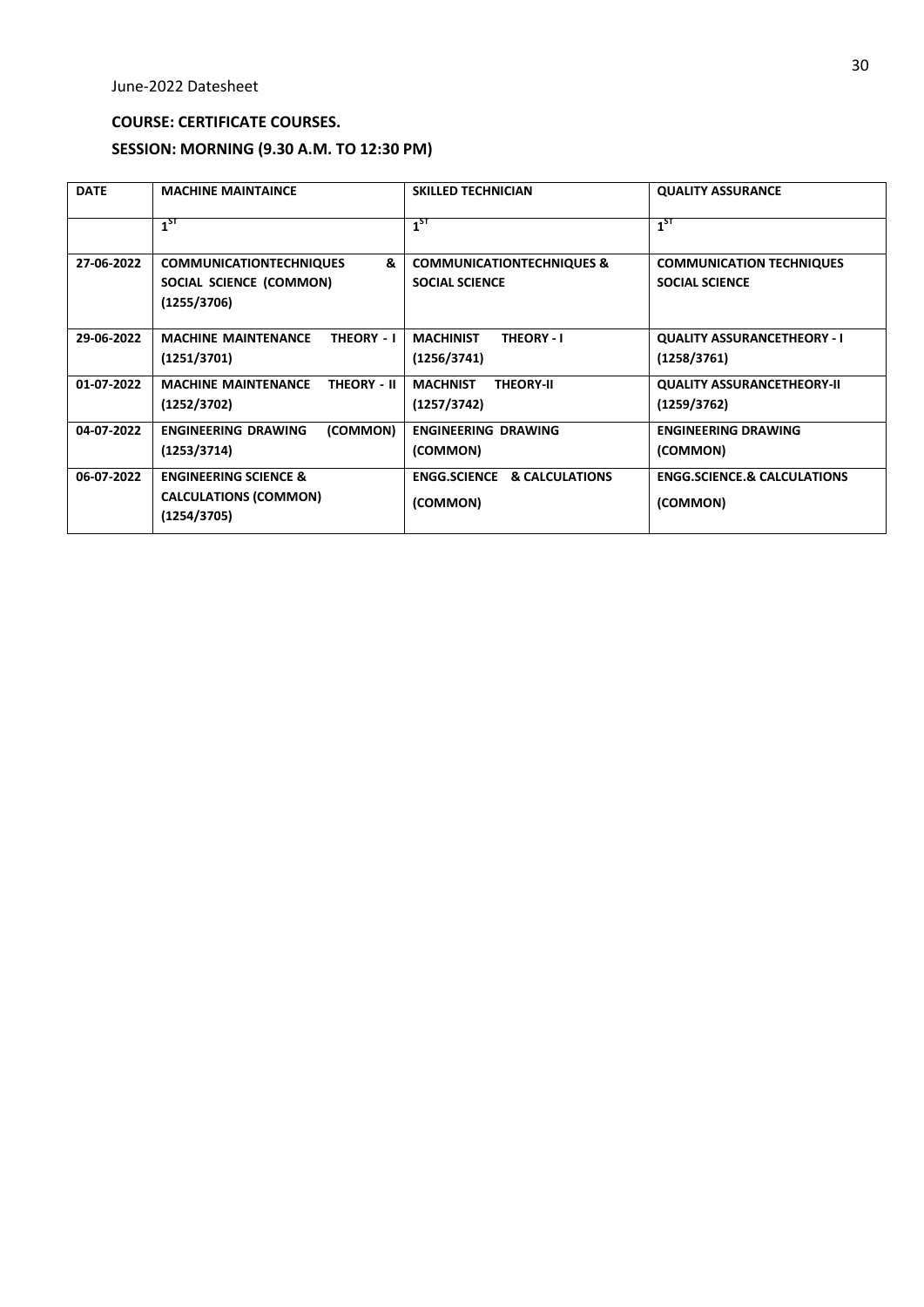# **COURSE: PHARMACY (REGULATION 1991)**

| <b>DATE</b> | <b>EVENING (01:30PM TO 04:30PM)</b>     | <b>CODE</b> | <b>YEAR</b> |
|-------------|-----------------------------------------|-------------|-------------|
| 17-06-2022  | <b>PHARMACEUTICS-II</b>                 | (2001)      | $2^{ND}$    |
| 21-06-2022  | <b>PHARMACEUTICS-I</b>                  | (1981)      | $1^{ST}$    |
| 27-06-2022  | PHARMACEUTICAL CHEM.II                  | (2002)      | $2^{ND}$    |
| 28-06-2022  | PHARMACOLOGY & TOXICOLOGY               | (2003)      | $2^{ND}$    |
| 29-06-2022  | PHARMACEUTICAL CHEM.-I                  | (1982)      | $1^{ST}$    |
| 01-07-2022  | <b>HOSPITAL &amp; CLINICAL PHARMACY</b> | (2004)      | $2^{ND}$    |
| 04-07-2022  | <b>PHARMACOGNOSY</b>                    | (1983)      | $1^{ST}$    |
| 05-07-2022  | PHARMACEUTICAL JURISPRUDENCE            | (2005)      | $2^{ND}$    |
| 06-07-2022  | <b>HUMAN ANATONY &amp; PHYSIOLOGY</b>   | (1985)      | $1^{5T}$    |
| 07-07-2022  | DRUG STORE & BUSINESS MGT.              | (2006)      | $2^{ND}$    |
| 08-07-2022  | <b>BIO-CHEMI &amp; CL. PATHOLOGY</b>    | (1984)      | $1^{ST}$    |
| 11-07-2022  | <b>HEALTH EDU &amp; COMMUNITY</b>       | (1986)      | $1^{ST}$    |
|             | <b>PHARMACY</b>                         |             |             |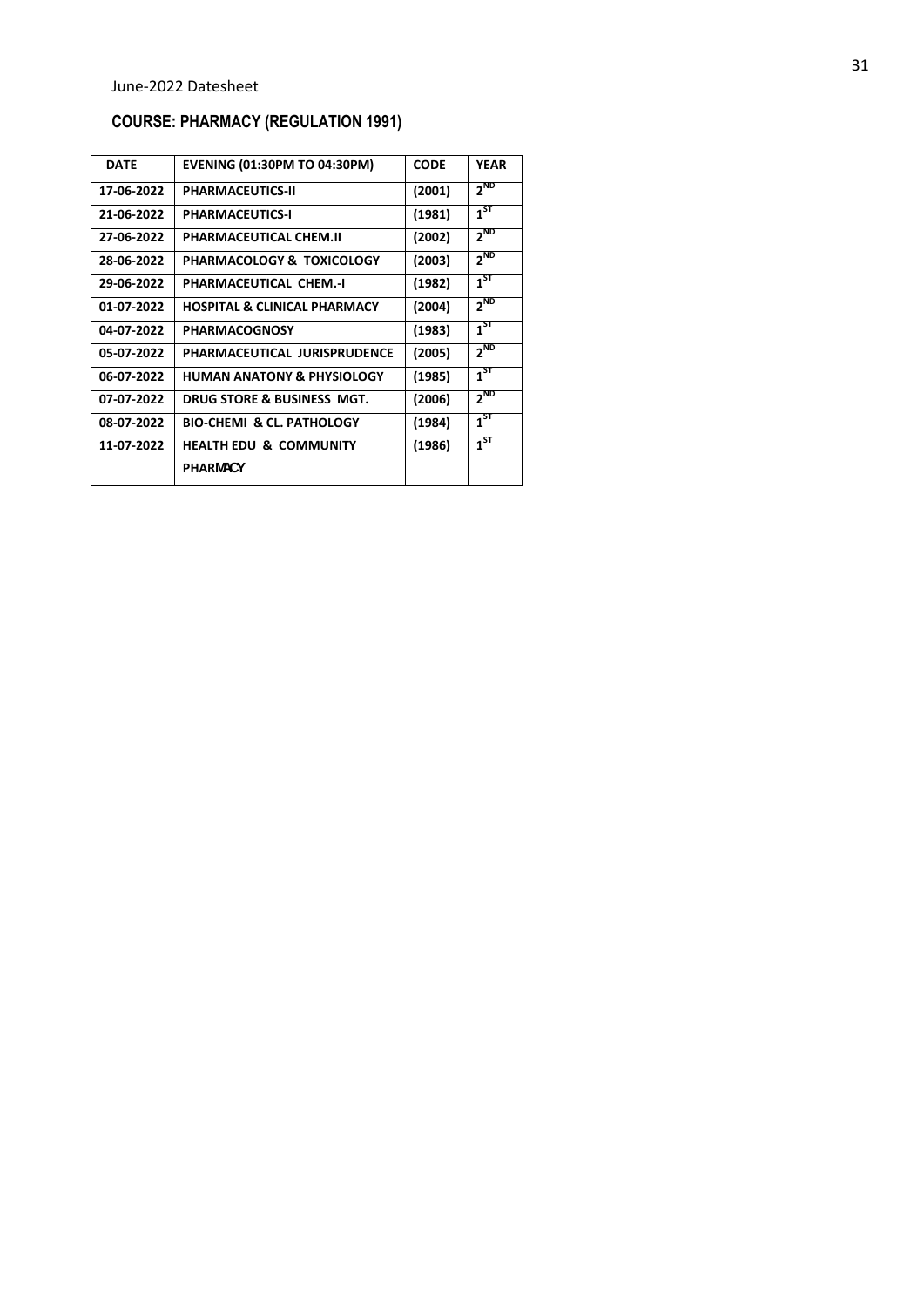### **COURSE: PHARMACY (New Scheme For 2021 batch students)**

| <b>DATE</b> | <b>EVENING (01:30PM TO 04:30PM)</b>   | <b>CODE</b> | <b>YEAR</b> |
|-------------|---------------------------------------|-------------|-------------|
| 21-06-2022  | <b>PHARMACEUTICS</b>                  | (3011)      | $1^{57}$    |
| 29-06-2022  | PHARMACEUTICAL CHEMISTRY              | (3012)      | $1^{57}$    |
| 04-07-2022  | <b>PHARMACOGNOSY</b>                  | (3013)      | $1^{ST}$    |
| 06-07-2022  | <b>HUMAN ANATOMY &amp; PHYSIOLOGY</b> | (3014)      | $1^{ST}$    |
| 08-07-2022  | <b>SOCIAL PHARMACY</b>                | (3015)      | $1^{51}$    |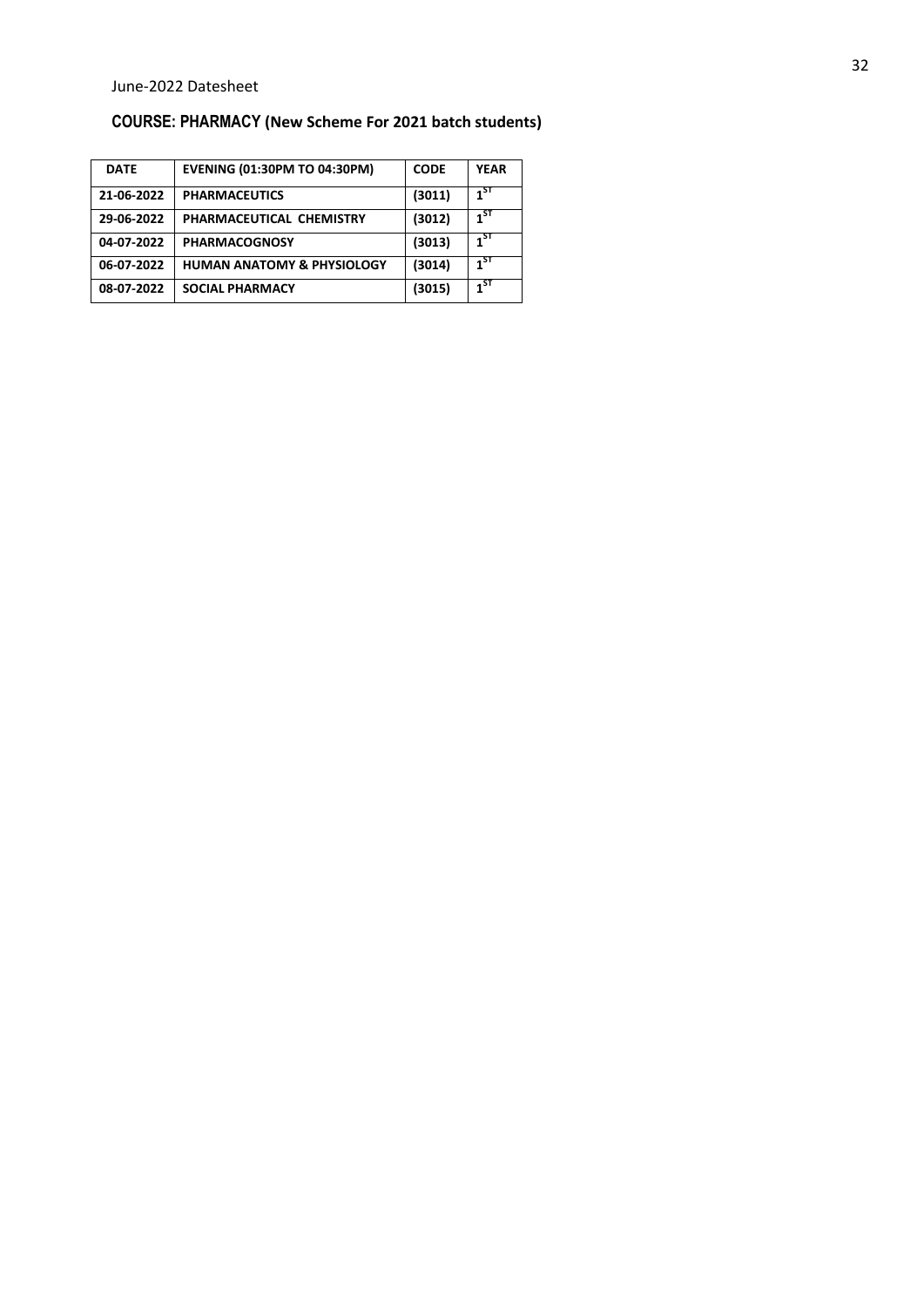#### **COURSE: TEXTILE TECHNOLOGY (SPINNING & WEAVING)**

| <b>DATE</b> | MORNING (9:30AM TO 12:30 PM)                                 |        | <b>SEM</b> | <b>EVENING (01:30PM TO 04:30PM)</b>        |        | <b>SEM</b>          |
|-------------|--------------------------------------------------------------|--------|------------|--------------------------------------------|--------|---------------------|
| 15-06-2022  | <b>ENTERENEURSHIP DEV. &amp; MGMT</b>                        | (8000) | $6^{TH}$   | <b>ENVIRONMENT ENGG.</b>                   | (8822) | $5^{\text{TH}}$     |
| 16-06-2022  | <b>SPINNING TECHNOLOGY - III</b>                             | (8808) | $4^{TH}$   | <b>SPINNING TECH. - II</b>                 | (7307) | 3 <sup>RD</sup>     |
| 17-06-2022  | <b>TEXT.TESTING &amp; QTY CONTROL-II</b>                     | (8841) | $6^{TH}$   | <b>ELECTIVE-I</b>                          |        |                     |
|             |                                                              |        |            | <b>SPINNING TECH-IV</b>                    | (8824) | $5^{\text{TH}}$ $S$ |
|             |                                                              |        |            | <b>WEAVING TECH.-IV</b>                    | (8825) | $5TH$ W             |
| 21-06-2022  | <b>ELECTIVE-III</b>                                          |        |            | <b>TEXTILE CHEMISTRY-II</b>                | (8823) | $5^{\text{TH}}$     |
|             | SPINNING TECHNOLOGY - V                                      | (8842) | $6^{TH}$ S |                                            |        |                     |
|             | <b>WEAVING TECHNOLOGY - V</b>                                | (8843) | $6^{TH}$ W |                                            |        |                     |
| 25-06-2022  |                                                              |        |            | <b>ELECTIVE-II</b>                         |        |                     |
|             |                                                              |        |            | <b>SPINNING CALCULATIONS</b>               | (8826) | $5^{\text{TH}}$ S   |
|             |                                                              |        |            | <b>FABRIC STRT &amp; APPLIED DESIGN -I</b> | (8827) | $5TH$ W             |
| 27-06-2022  | <b>ELECTIVE - IV</b>                                         |        | $6^{TH}$   | <b>TEXTILE TESTING &amp; QUALITY</b>       | (8821) | $5^{\text{TH}}$     |
|             | <b>ADVANCE YARN MANUFACTURE</b>                              | (8844) |            | <b>CONTROL-I</b>                           |        |                     |
|             | <b>STRU</b><br><b>APPLIED</b><br><b>FABRIC</b><br><b>AND</b> | (8845) |            |                                            |        |                     |
|             | <b>DESIGN-II</b>                                             |        |            |                                            |        |                     |
| 28-06-2022  | <b>TEXTILE CHEMISTRY - I</b>                                 | (8806) | $4^{TH}$   | <b>WEAVING TECH.-II</b>                    | (7306) | 3 <sup>RD</sup>     |
| 29-06-2022  | SPINNING TECH. - I                                           | (7325  | $2^{ND}$   |                                            |        |                     |
|             |                                                              | (7322) |            |                                            |        |                     |
| 30-06-2022  | <b>FABRIC STRUCTURE - III</b>                                | (8809) | $4^{TH}$   | <b>ENVIRONMENTAL STUDIES</b>               | (1008) | 3 <sup>RD</sup>     |
| 01-07-2022  | <b>ENGG. DRAWING-II</b>                                      | (5426) | $2^{ND}$   | <b>ENGLISH &amp;COMM. SKILL-I</b>          | (5401  | $1^{5T}$            |
|             |                                                              |        |            |                                            | /0151) |                     |
| 04-07-2022  | <b>FABRIC STRUCTURE - I</b>                                  | (7326  | $2^{ND}$   | COMP. APPL.-I (COMMON KT/TP)               | (7304) | 3 <sup>RD</sup>     |
|             |                                                              | /7323) |            |                                            |        |                     |
| 06-07-2022  | <b>YARN PREPARATION - II</b>                                 | (8805) | $4^{TH}$   | <b>YARN PREPARATION - I</b>                | (7305) | 3 <sup>RD</sup>     |
| 07-07-2022  | <b>ENGLISH &amp; COMM. SKILL-II</b>                          | (5421  | $2^{ND}$   | <b>ENGG. DRG-I</b>                         | (5405) | $1^{ST}$            |
|             |                                                              | /2051) |            |                                            |        |                     |
| 08-07-2022  | <b>DRAWING AND COLOUR</b>                                    | (8820) | $4^{TH}$   | <b>TEXT. FIBRE SCIENCE</b>                 | (7309) | $3^{RD}$            |
| 11-07-2022  | <b>WEAVING TECHNOLOGY-II</b>                                 | (7321/ | $2^{ND}$   | <b>APPLIED MATHS-I</b>                     | (5402) | $1^{5T}$            |
|             |                                                              | 7324)  |            |                                            |        |                     |
| 12-07-2022  |                                                              |        |            | <b>GENERAL ENGINEERING</b>                 | (7000) | $1^{57}$            |
| 13-07-2022  | <b>WEAVING TECHNOLOGY - III</b>                              | (8807) | $4^{TH}$   | <b>FABRIC STRUCTURE - II</b>               | (7308) | $3^{RD}$            |
| 14-07-2022  | <b>APPLIED MATHS-II</b>                                      | (5422) | $2^{ND}$   | <b>FUNDAMENTAL CHEMISTRY</b>               | (7303) | $1^{5T}$            |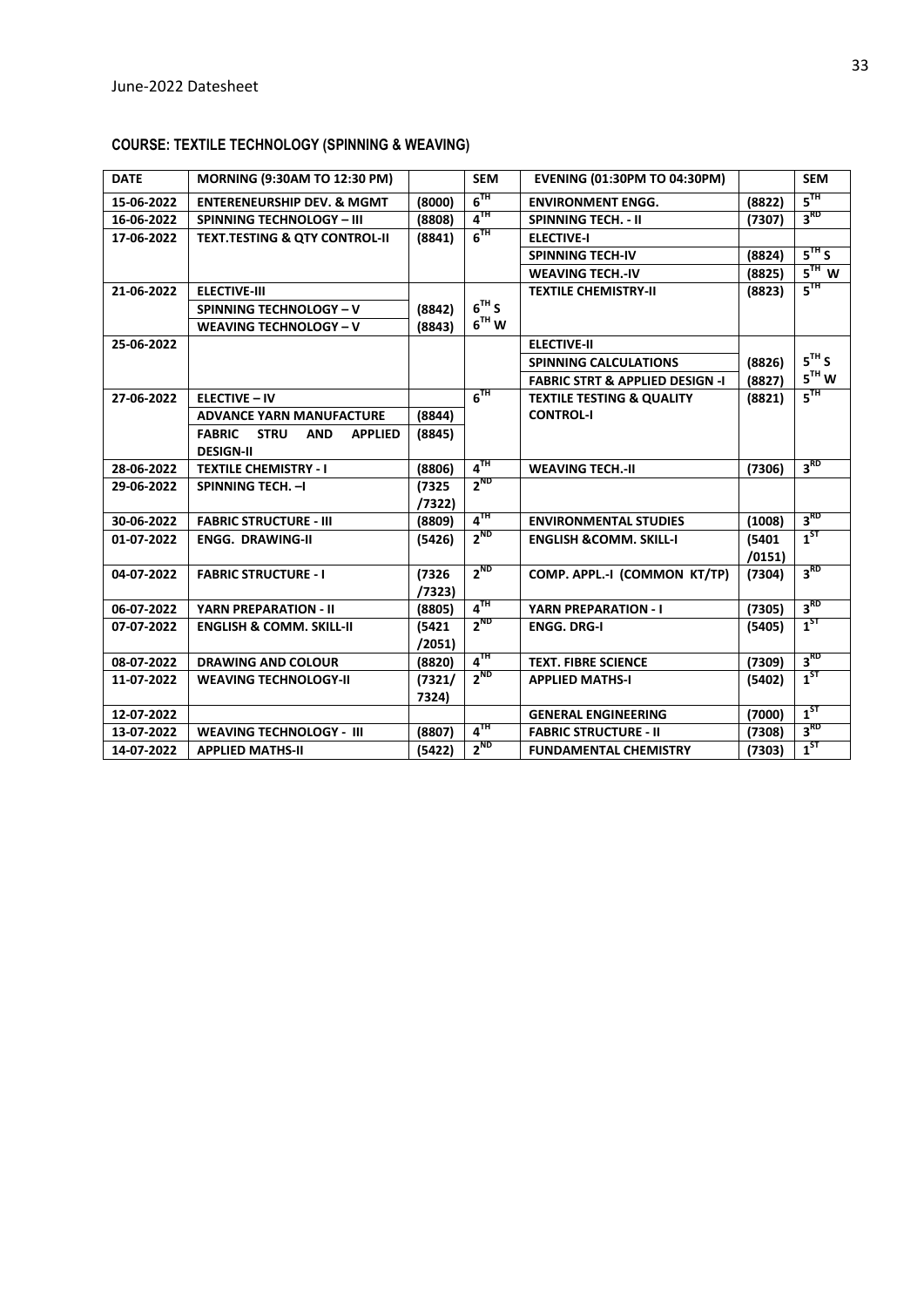#### **COURSE: TEXTILE DESIGN.**

| <b>DATE</b> | <b>MORNING (9:30AM TO 12:30 PM)</b>    | <b>CODE</b> | <b>SEM</b>           | <b>EVENING (01:30PM TO 04:30PM)</b>     | <b>CODE</b> | <b>SEM</b>                                              |
|-------------|----------------------------------------|-------------|----------------------|-----------------------------------------|-------------|---------------------------------------------------------|
| 15-06-2022  |                                        |             |                      | <b>COMP. AIDED TEXT DESIGN-I</b>        | (8667)      | $\overline{\mathsf{s}}^{\scriptscriptstyle\mathsf{TH}}$ |
| 16-06-2022  | <b>DYEING &amp; PRINTING TECH - II</b> | (8647)      | $4^{TH}$             | <b>DYEING &amp; PRTG. TECH. - I</b>     | (8609)      | 3 <sup>RD</sup>                                         |
| 17-06-2022  | <b>STRUCTURAL FABRIC DESIGN-VI</b>     | (8622)      | $6^{TH}$             | <b>INDIAN TRADITIONAL TEXTILE &amp;</b> | (8668)      | 5TH                                                     |
|             |                                        |             |                      | <b>ART APPRECIATION</b>                 |             |                                                         |
| 21-06-2022  | <b>DYEING AND PRINTING</b>             | (8651)      | $6^{TH}$             | <b>DYEING &amp; PRINTING</b>            | (8680)      | $5^{\text{TH}}$                                         |
|             | <b>TECHNOLOGY-IV</b>                   |             |                      | <b>TECHNOLOGY - III</b>                 |             |                                                         |
| 25-06-2022  |                                        |             |                      | <b>ENTSHIP DEVE. &amp; MGNT.</b>        | (7207)      | $5^{\text{TH}}$                                         |
| 27-06-2022  | <b>INSPECTION AND QUALITY</b>          | (8626)      | $6^{TH}$             | <b>STRT. FABRIC DESIGN-V</b>            | (8669)      | $5^{\text{TH}}$                                         |
|             | <b>CONTROL</b>                         |             |                      |                                         |             |                                                         |
| 30-06-2022  | <b>TEXTILE CALCULATIONS- II</b>        | (8620)      | $4^{TH}$             | <b>ENVIRONMENTAL STUDIES</b>            | (1008)      | 3 <sup>RD</sup>                                         |
| 01-07-2022  | <b>TEXTILE TECH-II</b>                 | (8627)      | $2^{ND}$             | <b>ENGLISH &amp; COMM. SKILL-I</b>      | (5401)      | $1^{5T}$                                                |
| 06-07-2022  | <b>STRUCTURAL FABRIC DESIGN - IV</b>   | (8649)      | $4^{TH}$             | <b>TEXT CALCULATION-I</b>               | (8600)      | 3 <sup>RD</sup>                                         |
| 07-07-2022  | <b>ENGLISH &amp; COMM. SKILL-II</b>    | (5421)      | $2^{ND}$             | <b>TEXTILE TECH.-I</b>                  | (8604)      | $1^{ST}$                                                |
| 08-07-2022  | <b>TEXTILE TECHNOLOGY- IV</b>          | (8648)      | $4^{TH}$             | <b>STRUCTURAL FABRIC DESIGN-III</b>     | (8640)      | 3 <sup>RD</sup>                                         |
| 13-07-2022  | <b>PRINTING DESIGN - II</b>            | (8621)      | $4^{\overline{111}}$ | <b>TEXT. TECH.-III</b>                  | (8629)      | 3 <sup>RD</sup>                                         |
| 14-07-2022  | <b>STRU. FABRIC DESIGN-II</b>          | (8628)      | $2^{ND}$             | <b>STRU. FABRIC DESIGN-I</b>            | (8605)      | $1^{5T}$                                                |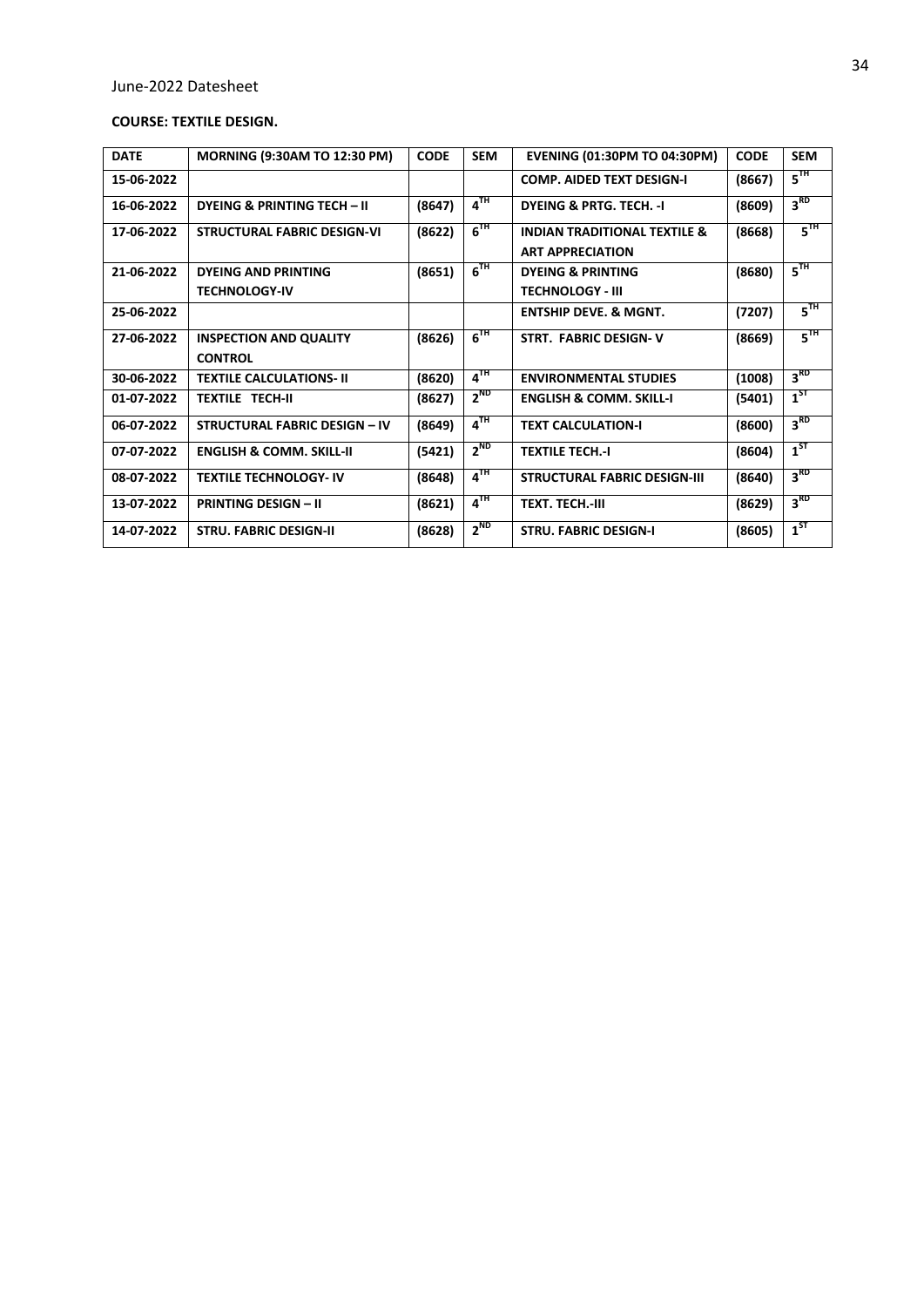#### **COURSE: TEXTILE TECHNOLOGY (KNITTING)/TEXTILE PROCESSING**

| <b>DATE</b> | MORNING (9:30AM TO 12:30 PM)                                     | <b>CODE</b>      | <b>SEM</b>                           | <b>EVENING (01:30PM TO 04:30PM)</b>                                         |                            | <b>SEM</b>                      |
|-------------|------------------------------------------------------------------|------------------|--------------------------------------|-----------------------------------------------------------------------------|----------------------------|---------------------------------|
| 15-06-2022  | <b>GARMENT MFG. TECHNOLOGY-II</b><br><b>GARMENT PROCESSING</b>   | (1570)<br>(7647) | $6^{TH}$ KT<br><b>TP</b>             | <b>DYEING TECH.-III</b>                                                     | (2676)                     | 5 <sup>TH</sup> TP              |
| 16-06-2022  | <b>CIRCULAR JACQUARD M/C-I</b><br>PHYSICAL CHEM.                 | (0770)<br>(2276) | $4TH$ KT<br><b>TP</b>                | POWER DRIVEN CIRCULAR M/C<br><b>TECH</b><br><b>BLEACHING TECHNOLOGY -II</b> | (0370/7)<br>006)<br>(0676) | 3 <sup>RD</sup> KT<br><b>TP</b> |
| 17-06-2022  |                                                                  |                  |                                      | <b>CIRCULAR JACQUQARD M/C-II</b><br><b>PRINTING TECH.-III</b>               | (2170)<br>(2576)           | $5TH$ KT<br><b>TP</b>           |
| 21-06-2022  | <b>GENERIC SKILL &amp; ENTREPRENEUR</b><br>DEV.                  | (6782)           | $6^{TH}$                             | <b>GARMENT MFG. TECH. - I</b>                                               | (2370)                     | $5^{TH}$ KT                     |
| 25-06-2022  | ADV. MACHINE TECH.                                               | (1670)           | $5^{TH}/6^{TH}$<br>КT                | TEXT. TESTING AND QTY CONTROL -<br>Ш                                        | (2070)                     | $5^{\rm{TH}}$<br>KT/TP          |
| 27-06-2022  | PROD. PLANNING AND MGMT.                                         | (7648)           | $6^{TH}$<br>KT/TP                    | <b>WARP KNITTING TECH. - II</b><br><b>ENVIRONMENT ENGG. MFG.</b>            | (2270)<br>(2376)           | $5^{\text{TH}}$ KT<br><b>TP</b> |
| 28-06-2022  | <b>WRAP KNITTING TECH-I</b><br>DYE STUFF CHEMISTRY               | (0870)<br>(0176) | $4TH$ KT<br>ТP                       | <b>TEXTILE FIBRE TECHNOLOGY-II</b>                                          | (0076)                     | 3 <sup>RD</sup>                 |
| 29-06-2022  | <b>FINISHING TECH.</b>                                           | (7609)           | 6 <sup>TH</sup> TP                   | <b>DYEING AND FINISHING-II</b><br><b>FINISHING TECH.-I</b>                  | (2470)<br>(2476)           | 5 <sup>TH</sup> KT<br>ТP        |
| 30-06-2022  | <b>TEXTILE FIBRE TECHNOLOGY-I</b>                                | (0070)           | $2^{ND}$<br>(KT/TP)                  | <b>ENVIRONMENAL STUDIES</b>                                                 | (1008)                     | 3 <sup>RD</sup>                 |
| 01-07-2022  | <b>FLAT KNITTING TECH. - I</b><br><b>BLEACHING TECHNOLOGY -I</b> | (0270)<br>(0376) | $2^{ND}$ KT<br>$2^{ND}TP$            | <b>ENGLISH &amp; COMM. SKILL-I</b>                                          | (0151)                     | $1^{ST}$                        |
| 04-07-2022  | <b>DYEING AND FINISHING-I</b>                                    | (0970)           | $4^{TH}$                             | <b>FLAT KNITTING TECHNOLOGY-II</b><br><b>PRINTING TECH. - I</b>             | (0470)<br>(0476)           | $3^{RD}$ KT<br><b>TP</b>        |
| 05-07-2022  | <b>BASIC KNITTING TECH.</b><br>ORGANIC CHEM.                     | (0170)<br>(0276) | $2^{ND}$<br><b>KT</b><br>$2^{ND}$ TP | <b>APPLIED PHYSICS-I</b>                                                    | (0351)                     | $1^{5T}$                        |
| 06-07-2022  | <b>TEXT TESTING &amp; QTY CONTROL-I</b>                          | (0976)           | $4^{TH}$                             |                                                                             |                            |                                 |
| 07-07-2022  | <b>ENGLISH &amp; COMM. SKILL-II</b>                              | (2051)           | $2^{ND}$                             | <b>ENGG. DRAWING-I</b>                                                      | (0551)                     | $1^{5T}$                        |
| 08-07-2022  | <b>ESTIMATING AND COSTING</b><br><b>DYEING TECHNOLOGY -II</b>    | (1070)<br>(0876) | $4TH$ KT<br><b>TP</b>                | <b>TEXTILE COLOUR AND DESIGN</b>                                            | (0776)                     | 3 <sup>RD</sup>                 |
| 11-07-2022  | <b>APPLIED PHYSICS-II</b>                                        | (2351)           | $2^{ND}$                             | <b>APPLIED MATHS-I</b>                                                      | (0251)                     | $1^{57}$                        |
| 13-07-2022  | <b>KNITTED STR. &amp; ANALYSIS</b><br><b>PRINTING TECH.-II</b>   | (0670)<br>(2076) | $4TH$ KT<br>ТP                       | <b>DYEING TECHNOLOGY-I</b><br><b>TEXTILE CALCULATIONS</b>                   | (0576)<br>(0570)           | $3^{RD}$ TP                     |
| 14-07-2022  | <b>APPLIED MATHS-II</b>                                          | (2251)           | $2^{ND}$                             | <b>APPLIED CHEMISTRY - I</b>                                                | (0451)                     | $1^{5T}$                        |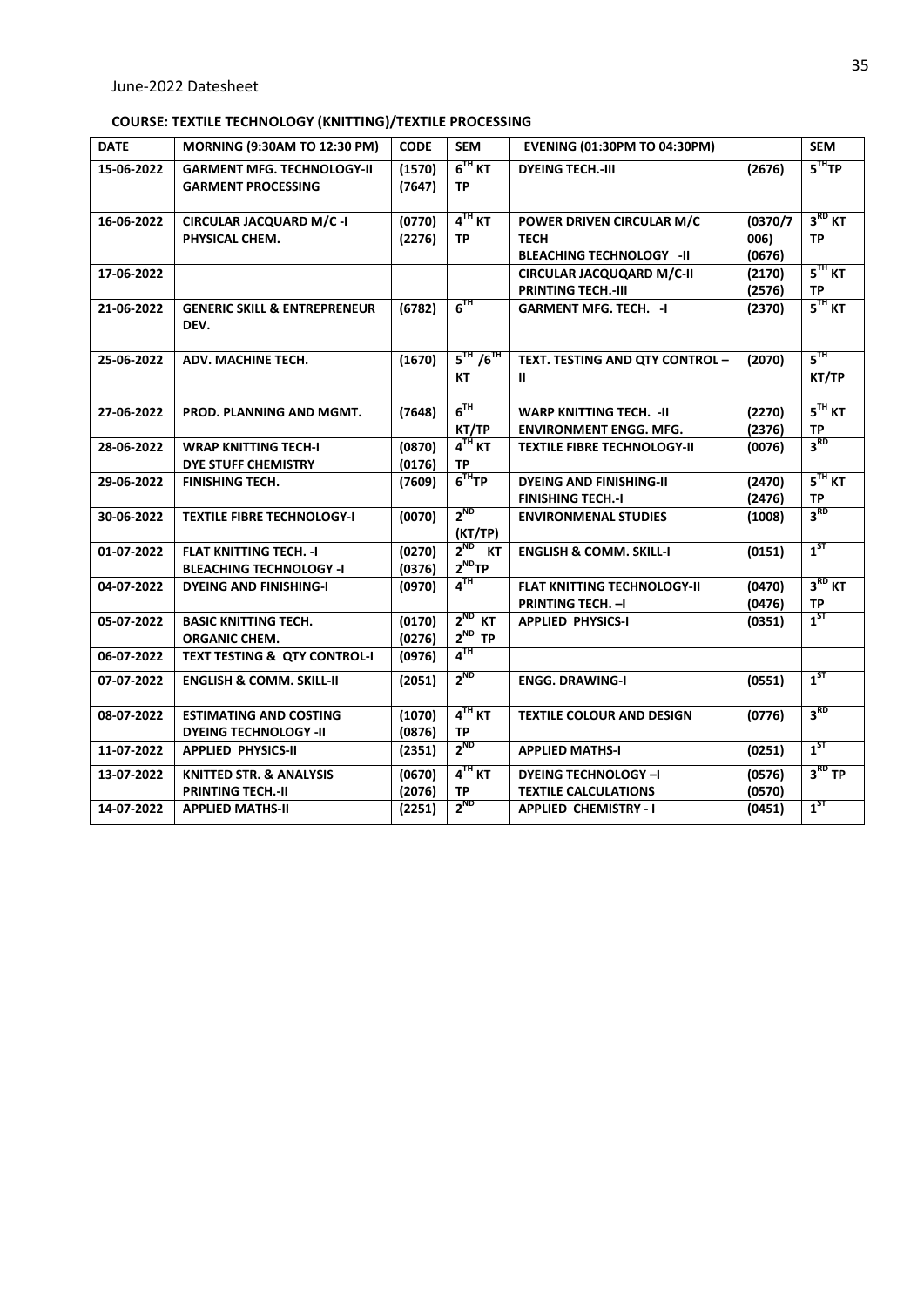#### **COURSE: MARINE ENGINEERING**

| <b>DATE</b> | <b>MORNING (9:30AM TO 12:30 PM)</b>                               | <b>CODE</b>     | <b>SEM</b>      | TO<br><b>EVENING</b><br>(01:30PM<br>04:30PM)                                   | <b>CODE</b> | <b>SEM</b>      |
|-------------|-------------------------------------------------------------------|-----------------|-----------------|--------------------------------------------------------------------------------|-------------|-----------------|
| 15-06-2022  | <b>MARINE AUXILIARY MACHINERY</b>                                 | (9425)          | $6^{TH}$        | <b>ENGINE</b><br>&<br><b>MARINE</b><br><b>DIESEL</b><br><b>POWER PLANT LAB</b> | (9421)      | $5^{\rm TH}$    |
| 16-06-2022  | <b>PERSONNEL SAFETY &amp; SOCIAL</b><br><b>RESPO</b>              | (9407)          | $4^{TH}$        | <b>ELECTRICAL &amp; ELECT.</b><br><b>ENGINEERING</b>                           | (9402)      | 3 <sup>RD</sup> |
| 21-06-2022  | <b>NAVAL ARCHITECTURE</b>                                         | (9424)          | $6^{TH}$        | <b>SHIPPING PRACTICE</b>                                                       | (9420)      | $5^{\rm{TH}}$   |
| 25-06-2022  | <b>EMERGENCY FIRST AID AND FIRE</b><br><b>FIGHTING (ELECTIVE)</b> | (9426)          | $6^{TH}$        | <b>PERSONAL SURVIVAL</b><br><b>TECHNIQUES</b>                                  | (9422)      | $5^{TH}$        |
| 30-06-2022  |                                                                   |                 |                 | <b>ENVIRONMENTAL STUDIES</b>                                                   | (1008)      | $3^{RD}$        |
| 01-07-2022  | <b>ENGG.DRAWING-II</b>                                            | (2454)          | $2^{ND}$        | <b>ENGLISH &amp; COMM. SKILL-I</b>                                             | $(0151-A)$  | $1^{ST}$        |
| 04-07-2022  | <b>WORKSHOP TECHNOLOGY-II</b>                                     | (5310/<br>9410) | $4^{TH}$        |                                                                                |             |                 |
| 05-07-2022  | <b>APPLIED CHEMISTRY-II</b>                                       | (2254)          | $2^{ND}$        | <b>APPLIED PHYSICS-I</b>                                                       | (2355)      | $1^{ST}$        |
| 06-07-2022  | SHIP CONST. TECH.                                                 | (9406)          | $4^{\text{TH}}$ | <b>MANUFACTURING PROCESSES</b>                                                 | (9401)      | 3 <sup>RD</sup> |
| 07-07-2022  | <b>ENGLISH &amp; COMM. SKILL-II</b>                               | $(2051-A)$      | $2^{ND}$        | <b>ENGG. DRAWING-I</b>                                                         | (2655)      | $1^{57}$        |
| 08-07-2022  |                                                                   |                 |                 | SOLID MECH. & FLUID MECH.                                                      | (9400)      | 3 <sup>RD</sup> |
| 11-07-2022  | <b>APPLIED PHYSICS-II</b>                                         | (2154)          | $2^{ND}$        | <b>APPLIED MATHS-I</b>                                                         | (2455)      | $1^{57}$        |
| 13-07-2022  | <b>MARINE WELDING TECH.</b>                                       | (9408)          | $4^{TH}$        | <b>MARINE ENGG. DRG. AND CAD</b>                                               | (9403)      | 3 <sup>RD</sup> |
| 14-07-2022  | <b>APPLIED MATHS-II</b>                                           | (2354)          | $2^{ND}$        | <b>APPLIED CHEMISTRY-I</b>                                                     | (2555)      | $1^{5T}$        |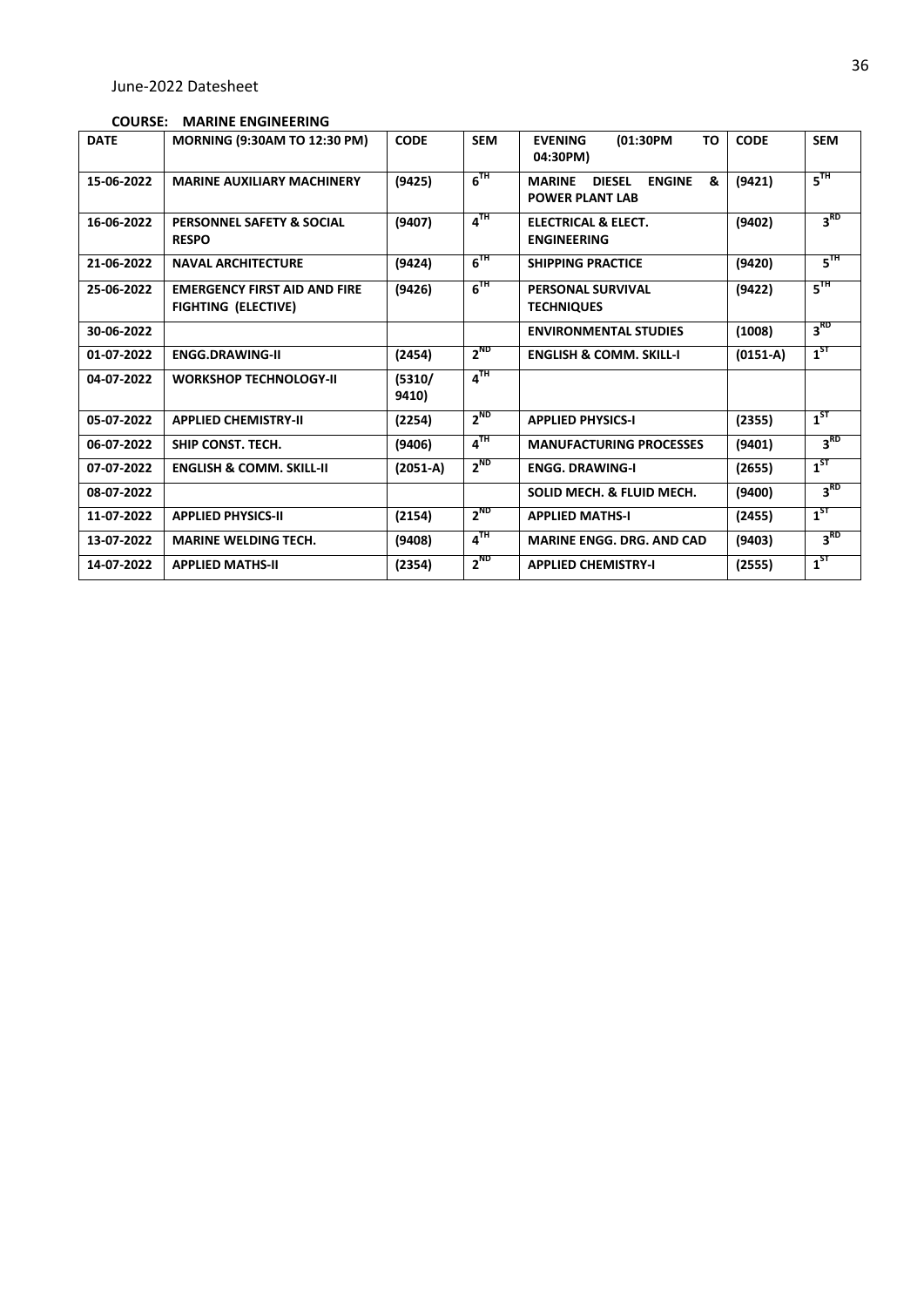#### **COURSE: TOOL AND DYE MAKING**

| <b>DATE</b> | MORNING (9:30AM TO 12:30 PM)                                                | <b>CODE</b>     | <b>SEM</b>                 | <b>EVENING</b><br>(01:30PM<br><b>TO</b><br>04:30PM)                          | <b>CODE</b> | <b>SEM</b>      |
|-------------|-----------------------------------------------------------------------------|-----------------|----------------------------|------------------------------------------------------------------------------|-------------|-----------------|
| 15-06-2022  | <b>FORGING DIE DESIGN AND</b><br><b>DRAWING</b>                             | (8021)          | $6^{TH}$                   | <b>MANUFACTURING PROCESS-III</b>                                             | (8006)      | $5^{\text{TH}}$ |
| 16-06-2022  | <b>HYDRAULIC AND PNEUMATICS</b>                                             | (5304)          | $4^{TH}$                   | <b>MANUFACTURING PROCESS-I</b>                                               | (8001)      | 3 <sup>RD</sup> |
| 21-06-2022  | <b>INSPECTION AND QUALITY</b><br><b>CONTROL</b>                             | (8023)          | $6^{TH}$                   | <b>PRODUCTION MANAGEMENT</b>                                                 | (5302)      | $5^{\rm{TH}}$   |
| 25-06-2022  | <b>COMPRESSION AND BLOW</b><br><b>MOULDING DESIGN AND</b><br><b>DRAWING</b> | (8022)          | $6^{TH}$                   | <b>INJECTION</b><br><b>MOULD</b><br><b>DESIGN</b><br>AND DRG.                | (8007)      | $5^{\rm{TH}}$   |
| 27-06-2022  | <b>BASICS OF MANAGEMENT</b>                                                 | (6666)          | $6^{TH}$                   | <b>ENVIRONMENT SCIENCE</b>                                                   | (8009)      | $5^{\text{TH}}$ |
| 28-06-2022  | <b>JIGS AND FIXTURES AND GAUGES-</b><br><b>DESIGN &amp; DRAWING</b>         | (8005)          | $\mathbf{A}^{\mathsf{TH}}$ |                                                                              |             |                 |
| 29-06-2022  | <b>CNC MACHINE &amp; AUTOMATION</b>                                         | (5525)          | $6^{TH}$                   | DYE CASTING DESIGN AND<br><b>DRAWING</b>                                     | (8008)      | $5^{\rm{TH}}$   |
| 01-07-2022  | <b>ENGG. DRAWING-II</b>                                                     | (2454)          | $2^{ND}$                   | <b>ENGLISH AND</b><br><b>COMMUNICATION SKILL-I</b>                           | $(0151-A)$  | $1^{5T}$        |
| 04-07-2022  |                                                                             |                 |                            | ELE OF ELECT. & ELEC. ENGG.                                                  | (0532)      | 3 <sup>RD</sup> |
| 05-07-2022  | <b>APPLIED CHEMISTRY - II</b>                                               | (2254)          | $2^{ND}$                   | <b>APPLIED PHYSICS-I</b>                                                     | (2355)      | $1^{ST}$        |
| 06-07-2022  | <b>STRENGTH OF MATERIAL</b>                                                 | (5309)          | $4^{TH}$                   | <b>ENGG. MATERIAL AND HEAT</b><br><b>TREATMENT</b>                           | (8003)      | 3 <sup>RD</sup> |
| 07-07-2022  | <b>ENGLISH &amp; COMM. SKILL-II</b>                                         | $(2051 -$<br>A) | $2^{ND}$                   | <b>ENGG. DRAWING-I</b>                                                       | (2655)      | $1^{ST}$        |
| 08-07-2022  | <b>GENERIC SKILL S AND E.SHIP DEV.</b>                                      | (0564)          | $4^{TH}$                   | <b>APPLIED MECHANICS</b>                                                     | (0519)      | 3 <sup>RD</sup> |
| 11-07-2022  | <b>APPLIED PHYSICS-II</b>                                                   | (2154)          | $2^{ND}$                   | <b>APPLIED MATHS-I</b>                                                       | (2455)      | $1^{5T}$        |
| 13-07-2022  | <b>MANUF. PROCESS-II</b>                                                    | (8004)          | $4^{\text{TH}}$            | <b>PRESS</b><br><b>TOOL</b><br><b>DESIGN</b><br><b>AND</b><br><b>DRAWING</b> | (8002)      | 3 <sup>RD</sup> |
| 14-07-2022  | <b>APPLIED MATHS-II</b>                                                     | (2354)          | $2^{ND}$                   | <b>APPLIED CHEMISTRY</b>                                                     | (2555)      | $1^{ST}$        |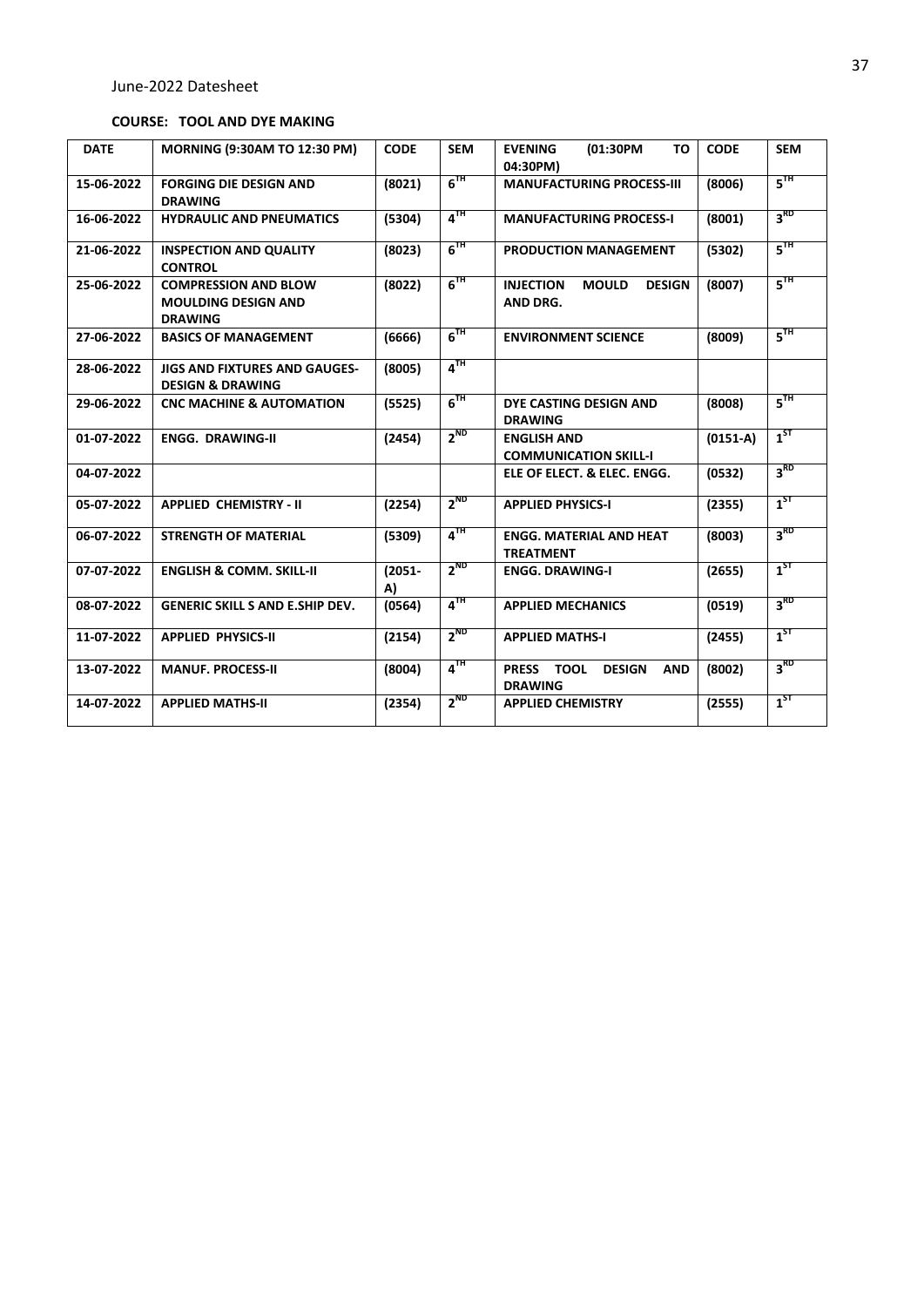#### **COURSE: AERONAUTICAL ENGINEERING**

| <b>DATE</b> | <b>MORNING (9:30AM TO 12:30 PM)</b>                  | <b>CODE</b> | <b>SEM</b>        | <b>EVENING (01:30PM TO 04:30PM)</b>              | <b>CODE</b> | <b>SEM</b>      |
|-------------|------------------------------------------------------|-------------|-------------------|--------------------------------------------------|-------------|-----------------|
| 15-06-2022  | <b>AIRCRAFT MAINT, REPAIR AND</b><br><b>OVERHAUL</b> | (8130)      | $6$ <sup>TH</sup> | <b>AIRCRAFT INSTRUMENTS</b>                      | (8114)      | $5^{\text{TH}}$ |
| 16-06-2022  | <b>AIRCRAFT PROPULSION</b>                           | (8149)      | $4^{TH}$          | <b>THERMODYNAMICS</b>                            | (8107)      | 3 <sup>RD</sup> |
| 17-06-2022  | <b>ELEMENTS OF AVIONICS</b>                          | (8115)      | $6^{TH}$          | <b>AERODYNAMICS</b>                              | (8111)      | $5^{\text{TH}}$ |
| 21-06-2022  | <b>AVIATION MANAGEMENT</b>                           | (8128)      | $6^{TH}$          | <b>AIRCRAFT STRUCTURES</b>                       | (8113)      | $5^{\text{TH}}$ |
| 25-06-2022  | <b>AIRCRAFT POWER PLANTS</b>                         | (8148)      | $6^{TH}$          | <b>THEORY OF MACHINES</b>                        | (5349)      | $5^{\text{TH}}$ |
| 27-06-2022  | <b>BASICS OF MANAGEMENT</b>                          | (6666)      | $6^{TH}$          | <b>ENVIRONMENT SCIENCE</b>                       | (8009)      | $5^{\text{TH}}$ |
| 28-06-2022  | <b>MECHANICS OF FLIGHT</b>                           | (8140)      | $4^{TH}$          | <b>MECHANICS OF FLUID</b>                        | (8110)      | 3 <sup>RD</sup> |
| 01-07-2022  | <b>ENGG. DRAWING-II</b>                              | (2454)      | $2^{ND}$          | <b>ENGLISH AND COMMUNICATION</b><br>SKILL-I      | $(0151-A)$  | $1^{ST}$        |
| 04-07-2022  | <b>AIRCRAFT TESTING AND</b><br><b>MESUREMENT</b>     | (8160)      | $4^{\text{TH}}$   | ELEMENTS OF ELECT. AND ELEC.<br>ENGG.            | (0532)      | 3 <sup>RD</sup> |
| 05-07-2022  | <b>APPLIED CHEMISTRY - II</b>                        | (2254)      | $2^{ND}$          | <b>APPLIED PHYSICS-I</b>                         | (2355)      | $1^{ST}$        |
| 06-07-2022  | <b>STRENGTH OF MATERIAL</b>                          | (5309)      | $4^{\text{TH}}$   | <b>AIRCRAFT MATERIAL AND</b><br><b>PROCESSES</b> | (8109)      | 3 <sup>RD</sup> |
| 07-07-2022  | <b>ENGLISH &amp; COMM. SKILL-II</b>                  | $(2051-A)$  | $2^{ND}$          | <b>ENGG. DRAWING-I</b>                           | (2655)      | $1^{5T}$        |
| 08-07-2022  | <b>GENERIC SKILLS AND E. SHIP DEV.</b>               | (0564)      | $4^{\text{TH}}$   | <b>APPLIED MECHANICS</b>                         | (0519)      | 3 <sup>RD</sup> |
| 11-07-2022  | <b>APPLIED PHYSICS-II</b>                            | (2154)      | $2^{ND}$          | <b>APPLIED MATHS-I</b>                           | (2455)      | $1^{ST}$        |
| 13-07-2022  | <b>AIRCRAFT SYSTEM</b>                               | (8153)      | $4^{TH}$          | <b>INTRODUCTION TO</b><br><b>AERONAUTICS</b>     | (8108)      | 3 <sup>RD</sup> |
| 14-07-2022  | <b>APPLIED MATHS-II</b>                              | (2354)      | $2^{ND}$          | <b>APPLIED CHEMISTRY</b>                         | (2555)      | $1^{ST}$        |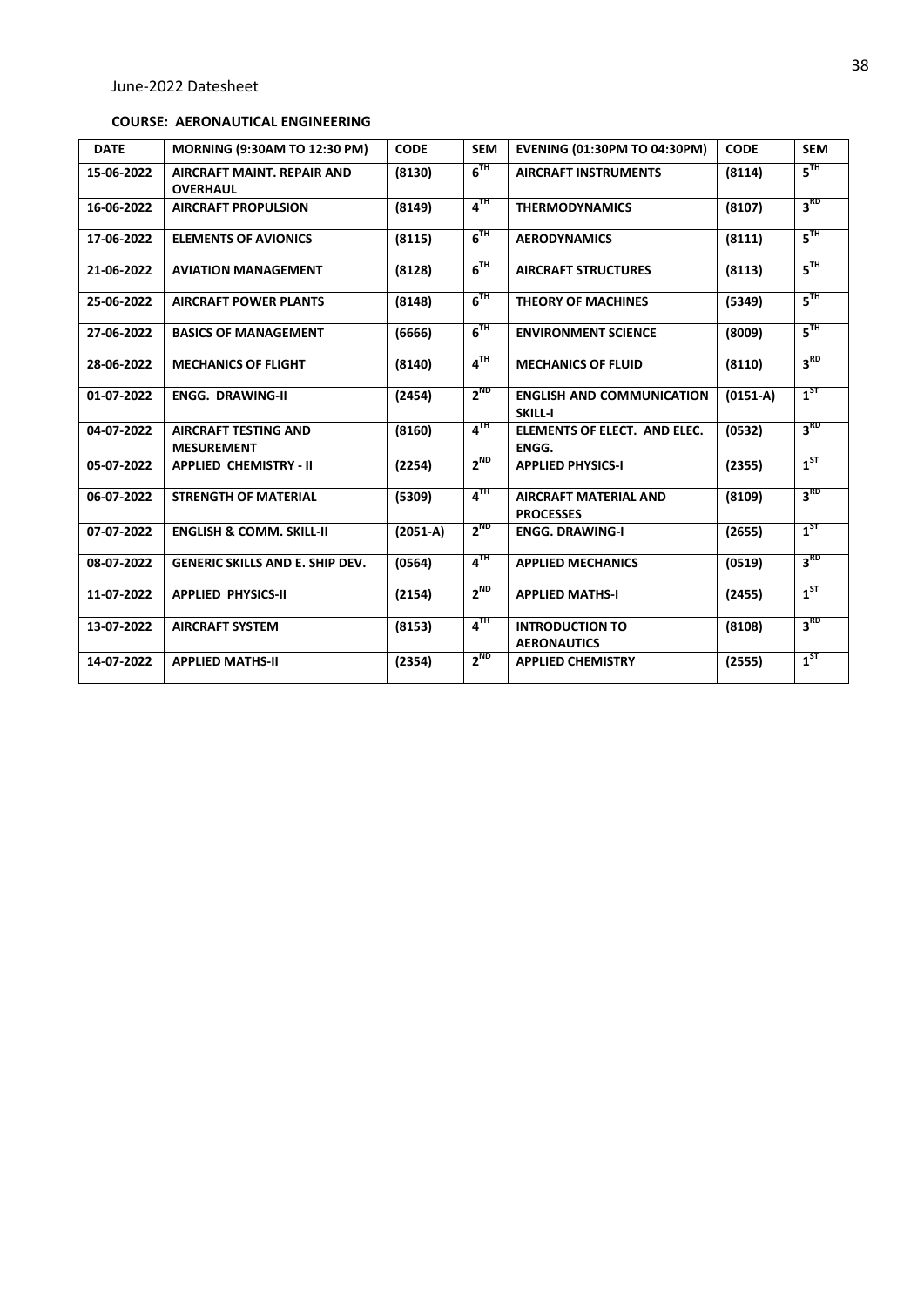#### **COURSE: AEROSPACE ENGINEERING**

| <b>DATE</b> | <b>MORNING</b><br>(9:30AM TO 12:30<br>PM)        | <b>CODE</b> | <b>SEM</b>                 | <b>EVENING</b><br>(01:30PM<br><b>TO</b><br>04:30PM) | <b>CODE</b> | <b>SEM</b>                     |
|-------------|--------------------------------------------------|-------------|----------------------------|-----------------------------------------------------|-------------|--------------------------------|
| 15-06-2022  | <b>SAFETY AND MANAGEMENT</b>                     | (7185)      | $6^{TH}$                   | <b>AIRCRAFT INSTRUMENTATION</b>                     | (7163)      | $5^{\rm{TH}}$                  |
| 16-06-2022  | <b>MEASUREMENT TECHNIQUES</b>                    | (7116)      | $\mathbf{A}^{\mathsf{TH}}$ | <b>MATERIAL MANUFACTURING</b>                       | (7111)      | 3 <sup>RD</sup>                |
| 17-06-2022  | <b>AVIONICS SYSTEM</b>                           | (7180)      | $6^{TH}$                   | <b>AIRCRAFT STRUCTURE</b>                           | (7161)      | $5^{\scriptscriptstyle\rm TH}$ |
| 21-06-2022  | AIRCRAFT MAINT. REPAIR AND<br><b>OVERHAULING</b> | (7181)      | $6^{TH}$                   | <b>FUNDAMENTAL OF</b><br><b>AERODYNAMICS</b>        | (7160)      | $5^{\text{TH}}$                |
| 25-06-2022  | SPACE VEHICLES AND LAUNCH<br><b>VEHICLES</b>     | (7186)      | $6^{TH}$                   | <b>THEORY OF MACHINES</b>                           | (5349)      | $5^{\rm TH}$                   |
| 27-06-2022  | <b>BASICS OF MANAGEMENT</b>                      | (6666)      | $6^{TH}$                   | <b>ENVIRONMENTAL SCIENCE</b>                        | (8009)      | $5^{\text{TH}}$                |
| 28-06-2022  | <b>AEROSPACE PROPULSION</b>                      | (7115)      | $4^{TH}$                   | <b>INTRODUCTION TO AEROSPACE</b>                    | (7110)      | 3 <sup>RD</sup>                |
| 01-07-2022  | <b>ENGG. DRAWING-II</b>                          | (2454)      | $2^{ND}$                   | <b>ENGLISH AND COMMUNICATION</b><br><b>SKILL-I</b>  | $(0151-A)$  | $1^{57}$                       |
| 04-07-2022  | <b>AIRCRAFT ENVIORNMENT</b><br><b>SYSTEMS</b>    | (7117)      | $4^{TH}$                   | ELEMENTS OF ELECT. AND ELEC.<br>ENGG.               | (0532)      | 3 <sup>RD</sup>                |
| 05-07-2022  | <b>APPLIED CHEMISTRY-II</b>                      | (2254)      | $2^{ND}$                   | <b>APPLIED PHYSICS-I</b>                            | (2355)      | $1^{5T}$                       |
| 06-07-2022  | <b>STRENGTH OF MATERIALS</b>                     | (5309)      | $4^{TH}$                   | <b>THERMODYNAMICS</b>                               | (7114)      | 3 <sup>RD</sup>                |
| 07-07-2022  | <b>ENGLISH &amp; COMM. SKILL-II</b>              | $(2051-A)$  | $2^{ND}$                   | <b>ENGG. DRG.-I</b>                                 | (2655)      | $1^{5T}$                       |
| 08-07-2022  | <b>GENERIC SKILLS AND E. SHIP DEV.</b>           | (0564)      | 4 <sup>TH</sup>            | <b>APPLIED MECHANICS</b>                            | (0519)      | 3 <sup>RD</sup>                |
| 11-07-2022  | <b>APPLIED PHYSICS-II</b>                        | (2154)      | $2^{ND}$                   | <b>APPLIED MATHS-I</b>                              | (2455)      | $1^{5T}$                       |
| 13-07-2022  | <b>FLIGHT MECHANICS</b>                          | (7140)      | $4^{TH}$                   | THEORY OF FLUID MECHANICS                           | (7112)      | 3 <sup>RD</sup>                |
| 14-07-2022  | <b>APPLIED MATHS-II</b>                          | (2354)      | $2^{ND}$                   | <b>APPLIED CHEMISTRY-I</b>                          | (2555)      | $1^{ST}$                       |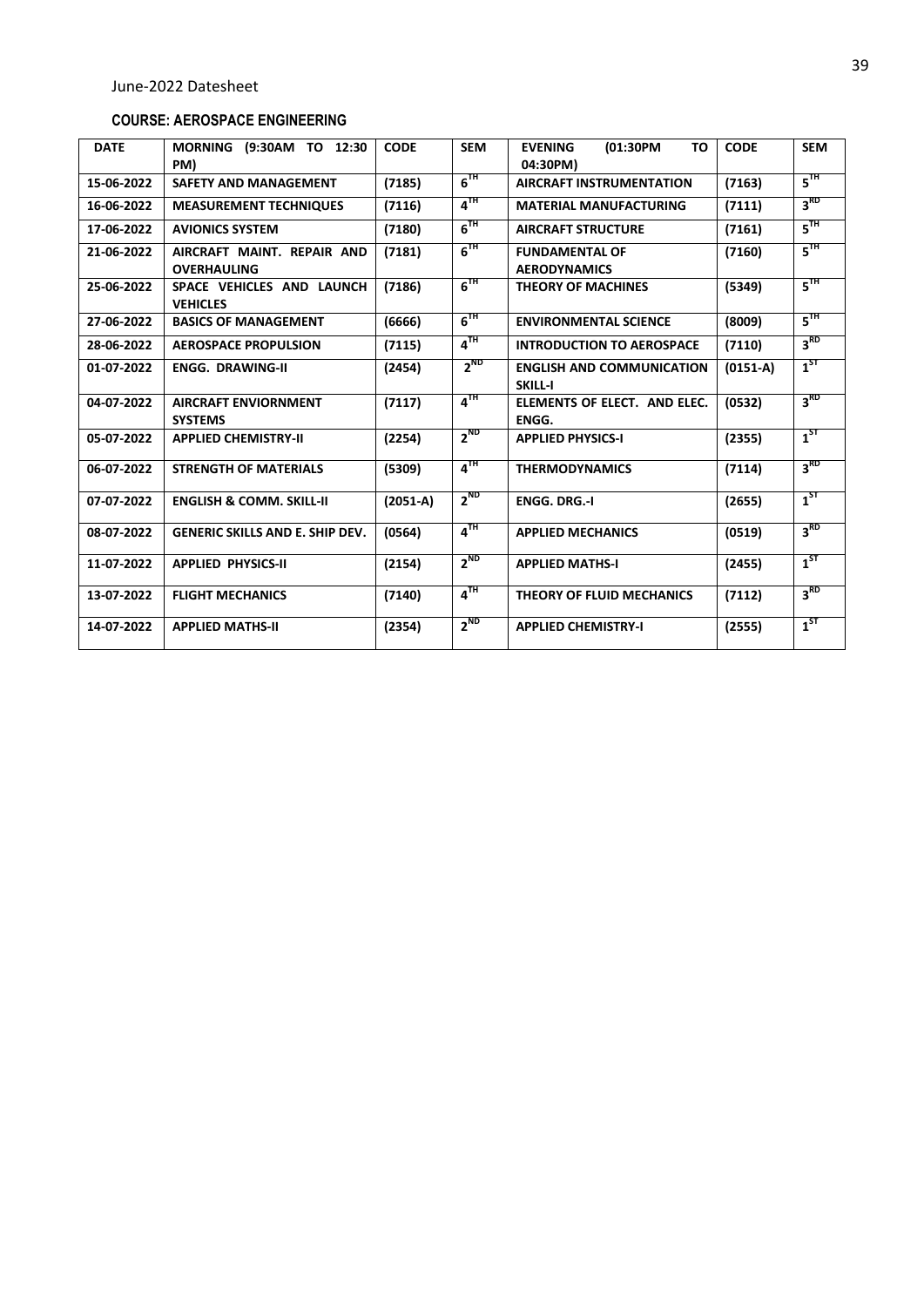#### **COURSE: FOOD TECHNOLOGY (ONE YEAR COURSE)**

| <b>DATE</b> | <b>MORNING (9:30AM TO 12:30 PM)</b>                           | <b>CODE</b> | <b>SEM</b> | <b>EVENING (01:30PM TO 04:30PM)</b>                   | <b>CODE</b> | <b>SEM</b> |
|-------------|---------------------------------------------------------------|-------------|------------|-------------------------------------------------------|-------------|------------|
| 27-06-2022  | <b>INSTRUMENTATION AND PROCESS</b><br><b>CONTORL</b>          | (9813)      | $2^{ND}$   | <b>FOOD ANALYSIS AND QUALITY</b><br><b>CONTROL</b>    | (9809)      | $1^{57}$   |
| 29-06-2022  | WASTE MANAGEMENT IN FOOD<br><b>INDUSTRY (ELECTIVE-II)</b>     | (9837)      | $2^{ND}$   | <b>FOOD CHEMISTRY AND NUTRITION</b>                   | (9800)      | $1^{57}$   |
| 01-07-2022  | UNIT OPERATION IN FOOD TECH-II                                | (9814)      | $2^{ND}$   | <b>FOOD MICROBIOLOGY</b>                              | (9807)      | $1^{57}$   |
| 04-07-2022  | <b>TECHNOLOGY OF OILS AND FATS</b><br>(ELECTIVE-I)            | (9829)      | $2^{ND}$   | PRICNIPLE OF FOOD PROCESSING &<br><b>PRESENTATION</b> | (9808)      | $1^{57}$   |
| 06-07-2022  | PRINCIPLE OF FOOD ENGG.                                       | (9811)      | $2^{ND}$   | <b>BASIC OF ENGG.</b>                                 | (9830)      | $1^{ST}$   |
| 08-07-2022  | UNIT OPERATION IN FOOD TECH-I                                 | (9812)      | $2^{ND}$   | <b>COMPUTER APPLICATION IN FOOD</b><br>TECH.          | (9836)      | $1^{57}$   |
| 11-07-2022  | <b>GENERIC</b><br><b>COMMUNICATION</b><br>AND<br><b>SKILL</b> | (9828)      | $2^{ND}$   |                                                       |             |            |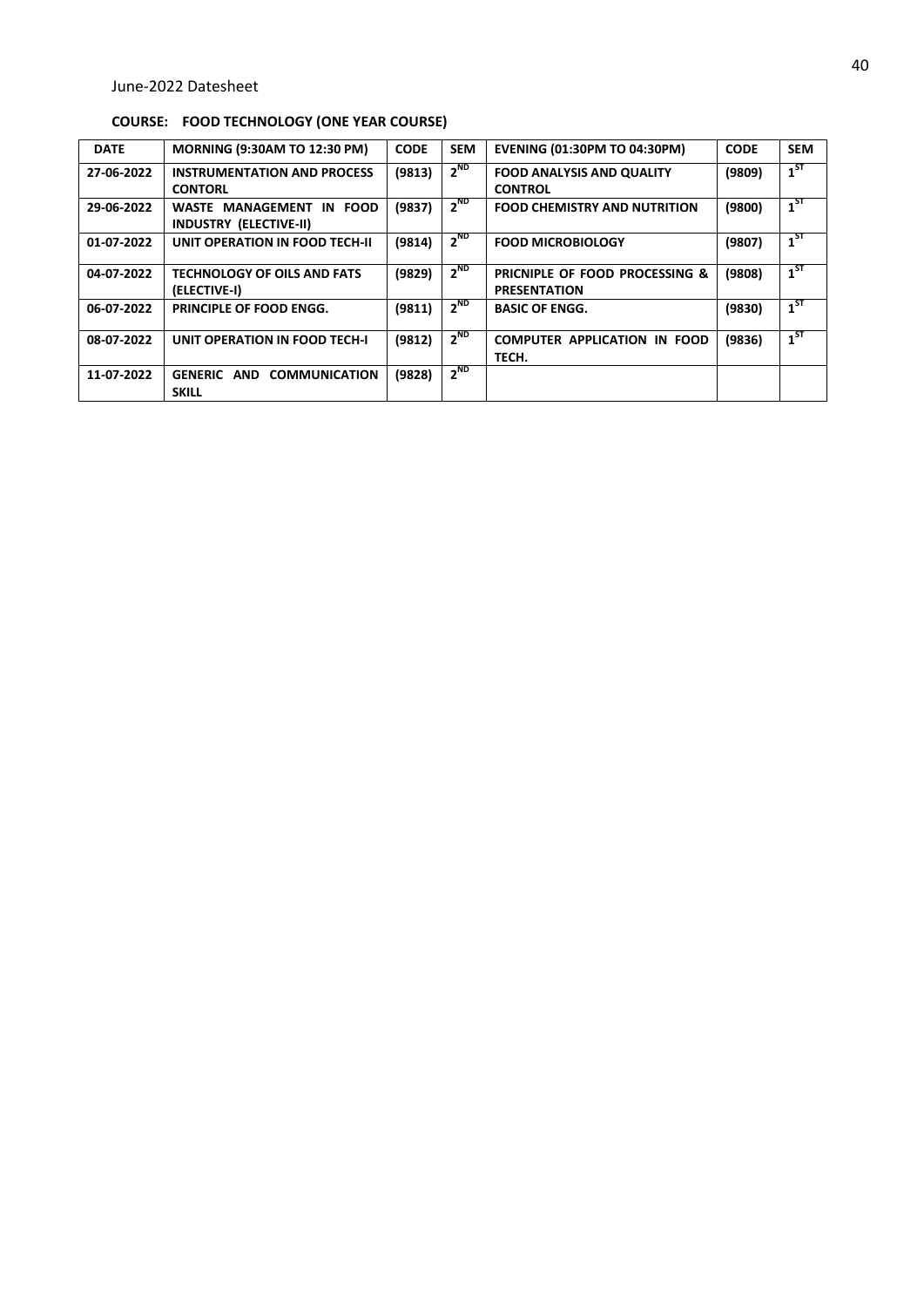#### **COURSE: FOOD TECHNOLOGY (THREE YEAR DIOLOMA)**

|  |  | CENTRE: DOABA POLYTECHNIC, GHATAUR |  |
|--|--|------------------------------------|--|
|--|--|------------------------------------|--|

| <b>DATE</b> | MORNING (9:30AM TO 12:30 PM)                                    | <b>CODE</b> | <b>SEM</b>      | <b>EVENING (01:30PM TO 04:30PM)</b>                      | <b>CODE</b> | <b>SEM</b>      |
|-------------|-----------------------------------------------------------------|-------------|-----------------|----------------------------------------------------------|-------------|-----------------|
| 15-06-2022  | <b>WASTE MANAGEMENT IN FOOD</b><br><b>INDUSTRY</b>              | (3249)      | $6^{TH}$        | <b>TECHNOLOGY OF BEVERAGES</b>                           | (3242)      | $5^{\rm TH}$    |
| 16-06-2022  |                                                                 |             |                 | <b>COMPUTER APPLICATION IN FOOD</b><br>TECH.             | (3241)      | $5^{\text{TH}}$ |
| 17-06-2022  |                                                                 |             |                 | <b>TECHNOLOGY OF OIL AND FATS</b>                        | (3245)      | $5^{\text{TH}}$ |
| 21-06-2022  | FOOD ANALYSIS, SAFETY AND<br><b>QUALITY CONTROL</b>             | (3248)      | $6^{TH}$        | SPICES, HERBS, CONDIMENTS AND<br><b>FOOD FLAVOURS</b>    | (3243)      | $5^{\text{th}}$ |
| 25-06-2022  |                                                                 |             |                 | <b>INSTRUMENTATION AND PROCESS</b><br><b>CONTROL</b>     | (3244)      | $5^{\text{TH}}$ |
| 27-06-2022  | <b>BASIC OF MANAGEMENT</b>                                      | (6666)      | $6^{\text{TH}}$ | <b>ENVIRONMENTAL SCIENCE</b>                             | (8009)      | $4^{TH}$        |
| 28-06-2022  | <b>BAKERY AND COFECTIONERY</b><br><b>TECHNOLOGY</b>             | (3240)      | $4^{\text{TH}}$ | <b>TECHNOLOGY OF CEREALS AND</b><br><b>PULSES</b>        | (3225)      | 3 <sup>RD</sup> |
| 29-06-2022  | <b>FOOD PACKAGING TECHNOLOGY</b>                                | (3247)      | $6^{TH}$        | <b>GENERIC SKILLS &amp; ENT. DEV.</b>                    | (2222)      | $5^{\text{TH}}$ |
| 30-06-2022  | <b>TECHNOLOGY OF FRUITS AND</b><br><b>VEGETABLES PROCESSING</b> | (3227)      | 4 <sup>TH</sup> | UNIT OPERATIONS IN FOOD<br><b>PROCESSING</b>             | (3223)      | 3 <sup>RD</sup> |
| 01-07-2022  | <b>INTRODUCTION TO FOOD</b><br><b>TECHNOLOGY</b>                | (3210)      | $2^{ND}$        | <b>ENGLISH &amp; COMM. SKILL-I</b>                       | $(0151-A)$  | $1^{ST}$        |
| 04-07-2022  | TECHNOLOGIES OF MILK AND MILK<br><b>PRODUCTS</b>                | (3226)      | $4^{TH}$        | <b>FOOD MICROBIOLOGY</b>                                 | (3220)      | 3 <sup>RD</sup> |
| 05-07-2022  | <b>APPLIED CHEMISTRY-II</b>                                     | (2254)      | $2^{ND}$        | <b>APPLIED PHYSICS-I</b>                                 | (2355)      | $1^{ST}$        |
| 06-07-2022  | PRINCIPLES OF FOOD ENGG.                                        | (3229)      | $4^{\text{TH}}$ | HANDLING, TRANSPORTATION AND<br><b>STORAGE OF FOOD</b>   | (3224)      | 3 <sup>RD</sup> |
| 07-07-2022  | <b>ENGLISH &amp; COMM. SKILL-II</b>                             | $(2051-A)$  | $2^{ND}$        | <b>ENGG. DRAWING-I</b>                                   | (2655)      | $1^{ST}$        |
| 11-07-2022  | <b>APPLIED PHYSICS-II</b>                                       | (2154)      | $2^{ND}$        | <b>APPLIED MATHS-I</b>                                   | (2455)      | $1^{ST}$        |
| 12-07-2022  |                                                                 |             |                 | <b>FOOD CHEMISTRY AND NUTRITION</b>                      | (3221)      | 3 <sup>RD</sup> |
| 13-07-2022  | TECHNOLOGY OF MEAT, FISH AND<br><b>POULTRY PRODUCTS</b>         | (3228)      | 4 <sup>TH</sup> | PRINCIPLES OF FOOD PROCESSING<br><b>AND PRESERVATION</b> | (3222)      | 3 <sup>RD</sup> |
| 14-07-2022  | <b>APPLIED MATHS-II</b>                                         | (2354)      | $2^{ND}$        | <b>APPLIED CHEMISTRY - I</b>                             | (2555)      | $1^{ST}$        |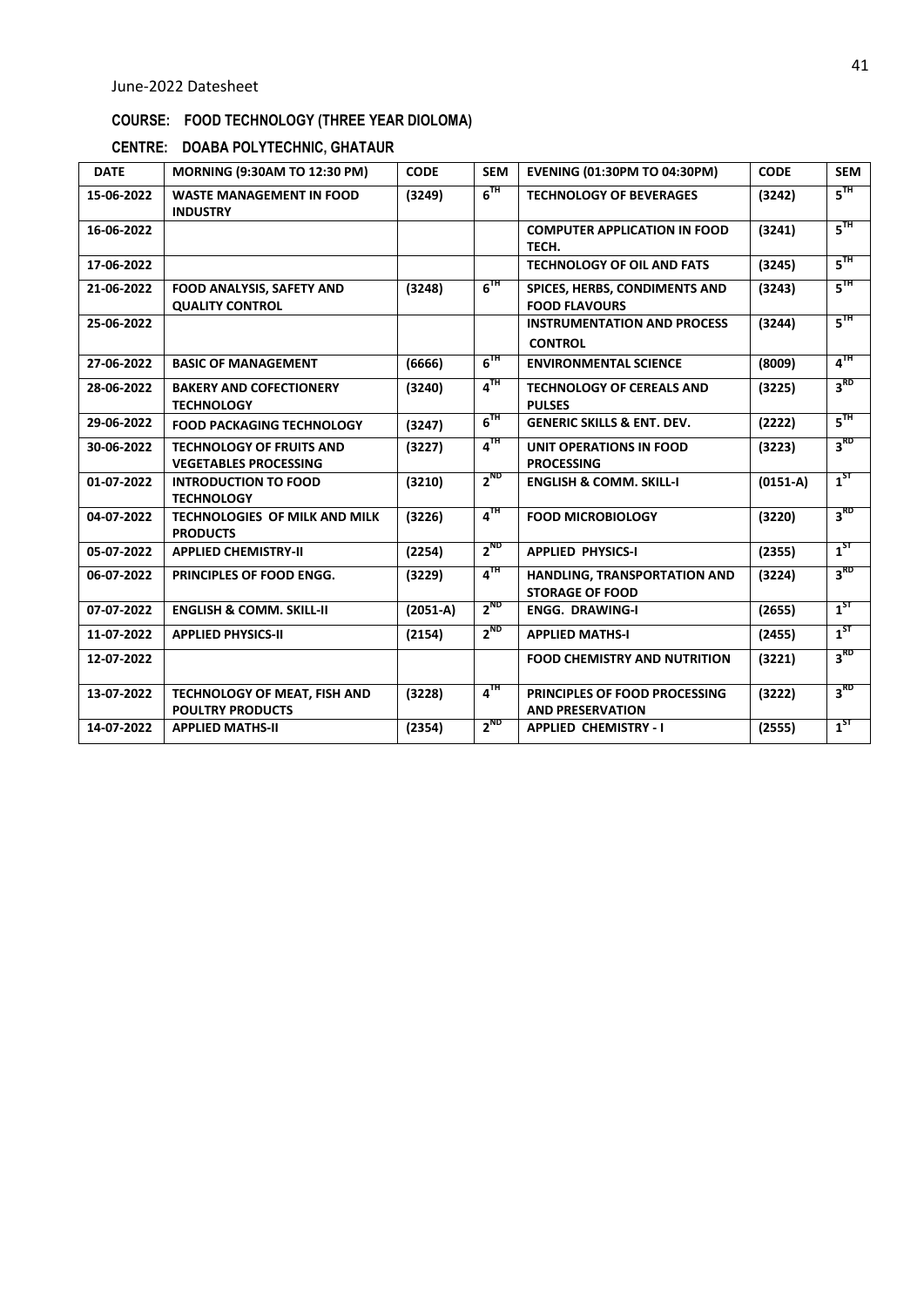# **COURSE: MECHATRONICS ENGG. (FOR 2018 BATCH ONWARDS)**

| <b>DATE</b> | MORNING (9:30AM TO 12:30 PM)             | <b>CODE</b> | <b>SEM</b>        | <b>EVENING (01:30PM TO 04:30PM)</b>     | <b>CODE</b> | <b>SEM</b>      |
|-------------|------------------------------------------|-------------|-------------------|-----------------------------------------|-------------|-----------------|
| 15-06-2022  | <b>ROBOTICS</b>                          | (4727)      | 6 <sup>TH</sup>   | <b>POWER ELECTRONICS</b>                | (6163)      | $5^{\text{TH}}$ |
| 16-06-2022  | <b>EMBEDDED SYSTEM</b>                   | (4707)      | $4^{TH}$          | <b>COMPUTER PROGRAMMING AND</b>         | (0347)      | 3 <sup>RD</sup> |
|             |                                          |             |                   | <b>APPLICATION</b>                      |             |                 |
| 17-06-2022  | <b>MECHNISMS &amp; MCHINES</b>           | (4729)      | $6^{TH}$          |                                         |             |                 |
| 21-06-2022  | <b>INDUSTRIAL AUTOMTION</b>              | (4720)      | 6 <sup>TH</sup>   | <b>MANUFATURING PROCESS-II</b>          | (4708)      | 5 <sup>TH</sup> |
| 25-06-2022  | <b>ENT. DEV. &amp; MGMT.</b>             | (4726)      | 6 <sup>TH</sup>   | PROCESS CONROL AND DATA                 | (4706)      | $5^{\text{TH}}$ |
|             |                                          |             |                   | <b>COMMUNICATION</b>                    |             |                 |
| 29-06-2022  | <b>CNC MACHINES &amp; AUTOMATION</b>     | (5380)      | $5^{\text{TH}}$   | <b>INSPECTION &amp; QUALITY CONTROL</b> | (4738)      | $6^{TH}$        |
| 01-07-2022  | <b>BASIC ELECTRONICS</b>                 | (0190)      | $2^{ND}$          | <b>ENGLISH &amp; COMM. SKILL-I</b>      | (4852)      | $1^{ST}$        |
| 04-07-2022  | DC & AC MACHINES                         | (4700)      | $4$ <sup>TH</sup> | <b>INSTRUMENTATION</b>                  | (0247)      | 3 <sup>RD</sup> |
| 05-07-2022  | <b>BASIC ELECTRICAL ENGG.</b>            | (0961)      | $2^{ND}$          | <b>APPLIED PHYSICS-I</b>                | (5752)      | $1^{ST}$        |
| 06-07-2022  | <b>HYDRAULIC &amp; PNEUMATIC SYSTEMS</b> | (4705)      | 4 <sup>TH</sup>   | <b>MECHANICAL ENGG.</b>                 | (0147)      | 3 <sup>RD</sup> |
|             |                                          |             |                   | <b>FUNDAMENTALS</b>                     |             |                 |
| 07-07-2022  | <b>ENGLISH &amp; COMM. SKILL-II</b>      | (0453)      | $2^{ND}$          | <b>ENGG. DRAWING-I (4Hrs)</b>           | (7152)      | $1^{ST}$        |
| 08-07-2022  | <b>ELECTRICAL &amp; ELECTRONIC</b>       | (4704)      | $4^{TH}$          |                                         |             |                 |
|             | <b>INSTRUMENTATION AND</b>               |             |                   |                                         |             |                 |
|             | <b>MEASUREMENT</b>                       |             |                   |                                         |             |                 |
| 11-07-2022  | <b>APPLIED PHYSICS-II</b>                | (2753)      | $2^{ND}$          | <b>APPLIED MATHS-I</b>                  | (2952)      | $1^{ST}$        |
| 12-07-2022  | <b>ENVIORNMENT STUDIES</b>               | (2853)      | $2^{ND}$          |                                         |             |                 |
| 13-07-2022  | <b>DIGITAL ELECTRONICS</b>               | (4895)      | $4^{TH}$          | <b>MANUFACTURING PROCESS-I</b>          | (0047)      | 3 <sup>RD</sup> |
| 14-07-2022  | <b>APPLIED MATHS-II</b>                  | (0553)      | $2^{ND}$          | <b>APPLIED CHEMISTRY - I</b>            | (6052)      | $1^{ST}$        |